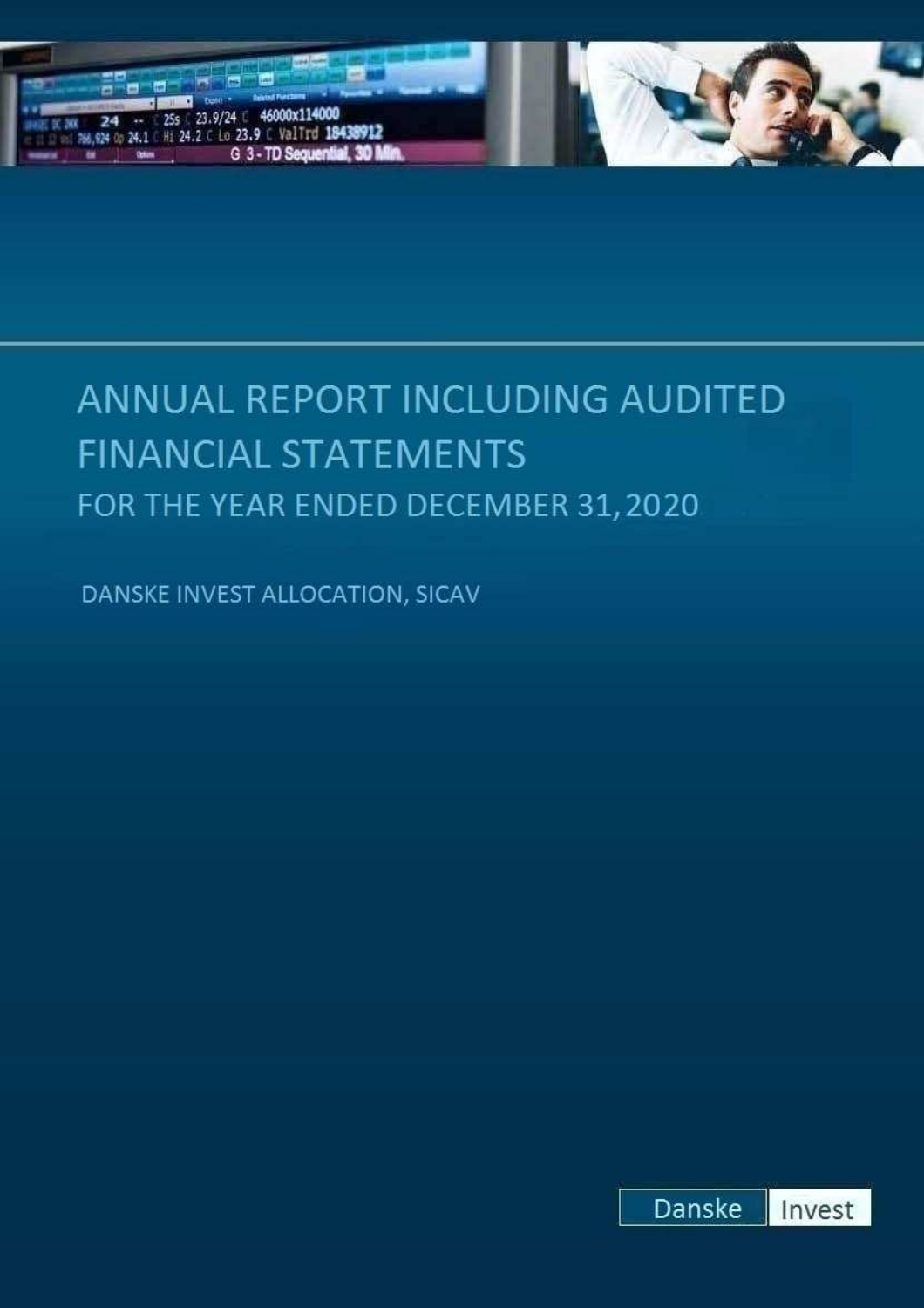# DANSKE INVEST ALLOCATION *Société d'Investissement à Capital Variable*

Annual Report including Audited Financial Statements

as at December 31, 2020

R.C.S B82717

Subscriptions shall only be valid if made on the basis of the KIID (Key Investor Information Document) or the current prospectus accompanied by the most recent Annual Report, including Audited Financial Statements as well as by the Unaudited Semi-Annual Report if published more recently than the most recent Annual Report, including Audited Financial Statements. No one is authorised to state other information than the one contained in the current Prospectus as well as in the documents herein mentioned, which are available to the public.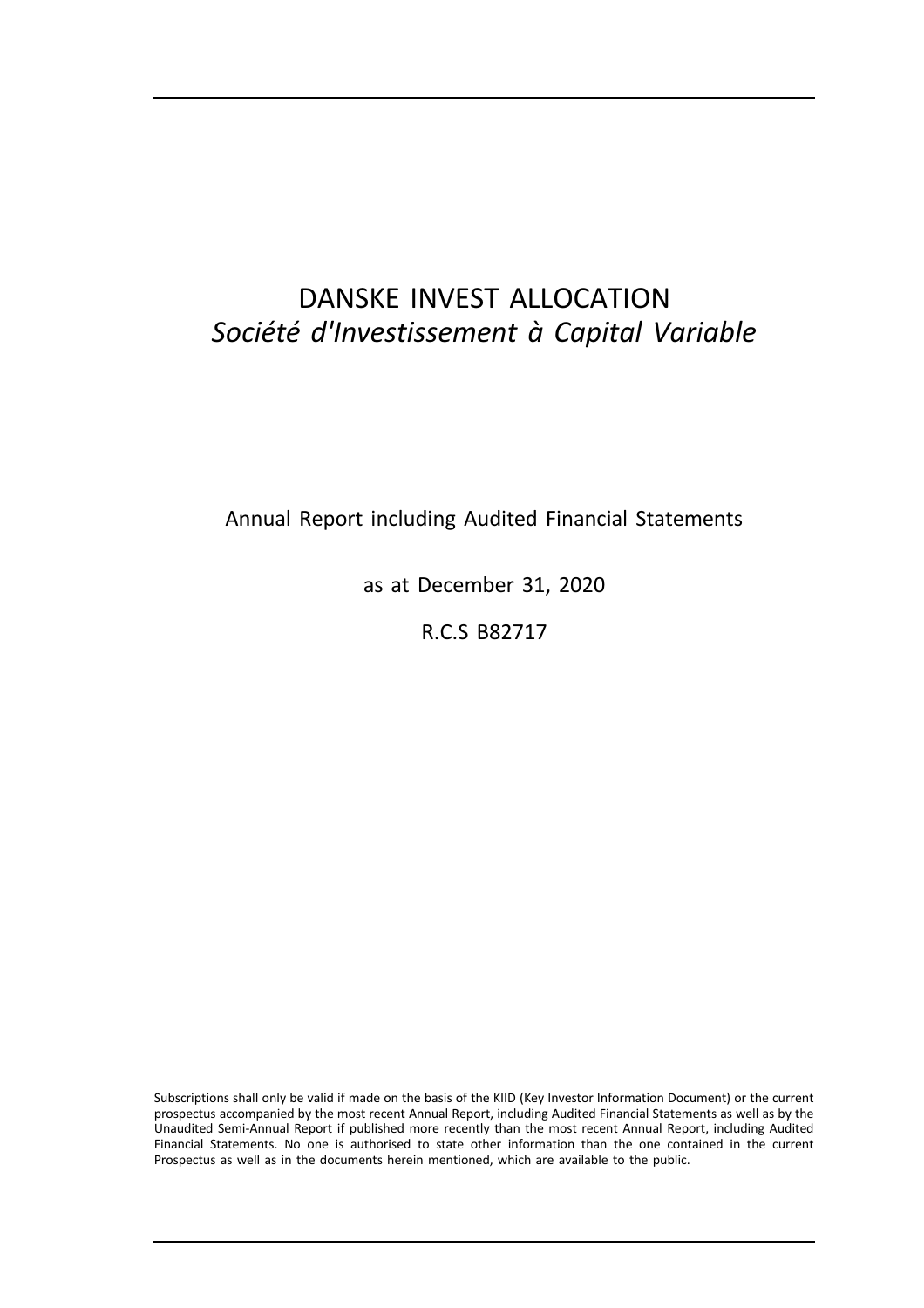# Table of contents

|                                                                                                          | Page     |
|----------------------------------------------------------------------------------------------------------|----------|
| <b>Management and Administration</b>                                                                     | 5        |
| <b>Information to Shareholders</b>                                                                       | 6        |
| <b>Directors' Report</b>                                                                                 | 7        |
| <b>Investment Managers' Report</b>                                                                       | 9        |
| Report of the Réviseur d'Entreprises Agréé                                                               | 12       |
| <b>Statement of Net Assets</b>                                                                           | 14       |
| <b>Statement of Operations and Changes in Net Assets</b><br>Statement of Changes in the Number of Shares | 22<br>35 |
| <b>Statistics</b>                                                                                        | 55       |
| <b>ESG BASIC 20</b>                                                                                      |          |
| Statement of Investments                                                                                 | 65       |
| Geographical and Economic Portfolio Breakdowns                                                           | 66       |
| <b>ESG BASIC 35</b>                                                                                      |          |
| Statement of Investments                                                                                 | 67       |
| Geographical and Economic Portfolio Breakdowns                                                           | 68       |
| <b>ESG BASIC 50</b>                                                                                      |          |
| Statement of Investments                                                                                 | 69       |
| Geographical and Economic Portfolio Breakdowns                                                           | 70       |
| <b>ESG BASIC 80</b>                                                                                      |          |
| Statement of Investments<br>Geographical and Economic Portfolio Breakdowns                               | 71<br>72 |
| <b>ESG BASIC 100</b>                                                                                     |          |
| Statement of Investments                                                                                 | 73       |
| Geographical and Economic Portfolio Breakdowns                                                           | 74       |
| <b>GLOBAL PORTFOLIO SOLUTION DKK - BALANCED</b>                                                          |          |
| Statement of Investments                                                                                 | 75       |
| Geographical and Economic Portfolio Breakdowns                                                           | 76       |
| <b>GLOBAL PORTFOLIO SOLUTION DKK - DEFENSIVE</b>                                                         |          |
| Statement of Investments                                                                                 | 77       |
| Geographical and Economic Portfolio Breakdowns                                                           | 78       |
| <b>GLOBAL PORTFOLIO SOLUTION DKK - EQUITIES</b>                                                          |          |
| Statement of Investments                                                                                 | 79       |
| Geographical and Economic Portfolio Breakdowns<br><b>GLOBAL PORTFOLIO SOLUTION DKK - FIXED INCOME</b>    | 80       |
| Statement of Investments                                                                                 | 81       |
| Geographical and Economic Portfolio Breakdowns                                                           | 82       |
| <b>GLOBAL PORTFOLIO SOLUTION DKK - OPPORTUNITY</b>                                                       |          |
| Statement of Investments                                                                                 | 83       |
| Geographical and Economic Portfolio Breakdowns                                                           | 84       |
| <b>GLOBAL PORTFOLIO SOLUTION EUR - BALANCED</b>                                                          |          |
| Statement of Investments                                                                                 | 85       |
| Geographical and Economic Portfolio Breakdowns                                                           | 86       |
| <b>GLOBAL PORTFOLIO SOLUTION EUR - DEFENSIVE</b>                                                         |          |
| Statement of Investments                                                                                 | 87       |
| Geographical and Economic Portfolio Breakdowns<br><b>GLOBAL PORTFOLIO SOLUTION EUR - EQUITIES</b>        | 88       |
| Statement of Investments                                                                                 | 89       |
| Geographical and Economic Portfolio Breakdowns                                                           | 90       |
| <b>GLOBAL PORTFOLIO SOLUTION EUR - FIXED INCOME</b>                                                      |          |
| Statement of Investments                                                                                 | 91       |
| Geographical and Economic Portfolio Breakdowns                                                           | 92       |
| <b>GLOBAL PORTFOLIO SOLUTION EUR - OPPORTUNITY</b>                                                       |          |
| Statement of Investments                                                                                 | 93       |
| Geographical and Economic Portfolio Breakdowns                                                           | 94       |
| <b>GLOBAL PORTFOLIO SOLUTION NOK - BALANCED</b>                                                          |          |
| Statement of Investments                                                                                 | 95       |
| Geographical and Economic Portfolio Breakdowns                                                           | 96       |
| <b>GLOBAL PORTFOLIO SOLUTION NOK - DEFENSIVE</b><br>Statement of Investments                             | 97       |
| Geographical and Economic Portfolio Breakdowns                                                           | 98       |
| <b>GLOBAL PORTFOLIO SOLUTION NOK - EQUITIES</b>                                                          |          |
| Statement of Investments                                                                                 | 99       |
| Geographical and Economic Portfolio Breakdowns                                                           | 100      |
| <b>GLOBAL PORTFOLIO SOLUTION NOK - FIXED INCOME</b>                                                      |          |
| Statement of Investments                                                                                 | 101      |
| Geographical and Economic Portfolio Breakdowns                                                           | 102      |
| <b>GLOBAL PORTFOLIO SOLUTION NOK - OPPORTUNITY</b>                                                       |          |
| Statement of Investments                                                                                 | 103      |
| Geographical and Economic Portfolio Breakdowns                                                           | 104      |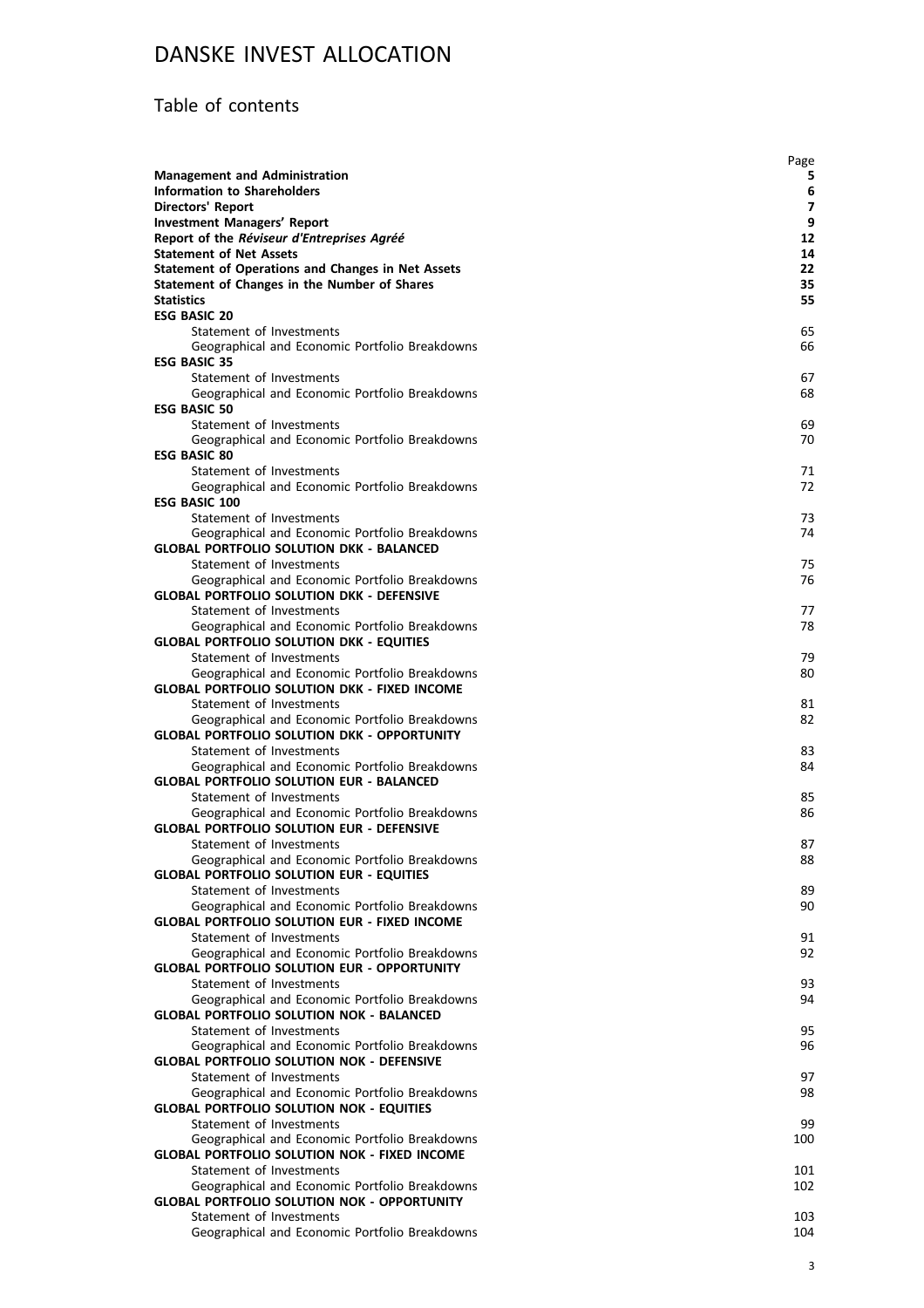# Table of contents (continued)

| <b>GLOBAL PORTFOLIO SOLUTION SEK - BALANCED</b>     |     |
|-----------------------------------------------------|-----|
| Statement of Investments                            | 105 |
| Geographical and Economic Portfolio Breakdowns      | 106 |
| <b>GLOBAL PORTFOLIO SOLUTION SEK - DEFENSIVE</b>    |     |
| Statement of Investments                            | 107 |
| Geographical and Economic Portfolio Breakdowns      | 108 |
| <b>GLOBAL PORTFOLIO SOLUTION SEK - EQUITIES</b>     |     |
| Statement of Investments                            | 109 |
| Geographical and Economic Portfolio Breakdowns      | 110 |
| <b>GLOBAL PORTFOLIO SOLUTION SEK - FIXED INCOME</b> |     |
| Statement of Investments                            | 111 |
| Geographical and Economic Portfolio Breakdowns      | 112 |
| <b>GLOBAL PORTFOLIO SOLUTION SEK - OPPORTUNITY</b>  |     |
| Statement of Investments                            | 113 |
| Geographical and Economic Portfolio Breakdowns      | 114 |
| <b>HORISONT AKTIE</b>                               |     |
| Statement of Investments                            | 115 |
| Geographical and Economic Portfolio Breakdowns      | 119 |
| <b>HORISONT BALANSERAD</b>                          |     |
| Statement of Investments                            | 120 |
| Geographical and Economic Portfolio Breakdowns      | 124 |
| <b>HORISONT FÖRSIKTIG</b>                           |     |
| Statement of Investments                            | 125 |
| Geographical and Economic Portfolio Breakdowns      | 126 |
| <b>HORISONT OFFENSIV</b>                            |     |
| Statement of Investments                            | 127 |
| Geographical and Economic Portfolio Breakdowns      | 128 |
| <b>HORISONT RÄNTA</b>                               |     |
| Statement of Investments                            | 129 |
| Geographical and Economic Portfolio Breakdowns      | 130 |
| Notes to the Audited Financial Statements           | 131 |
| <b>Unaudited Appendix</b>                           | 156 |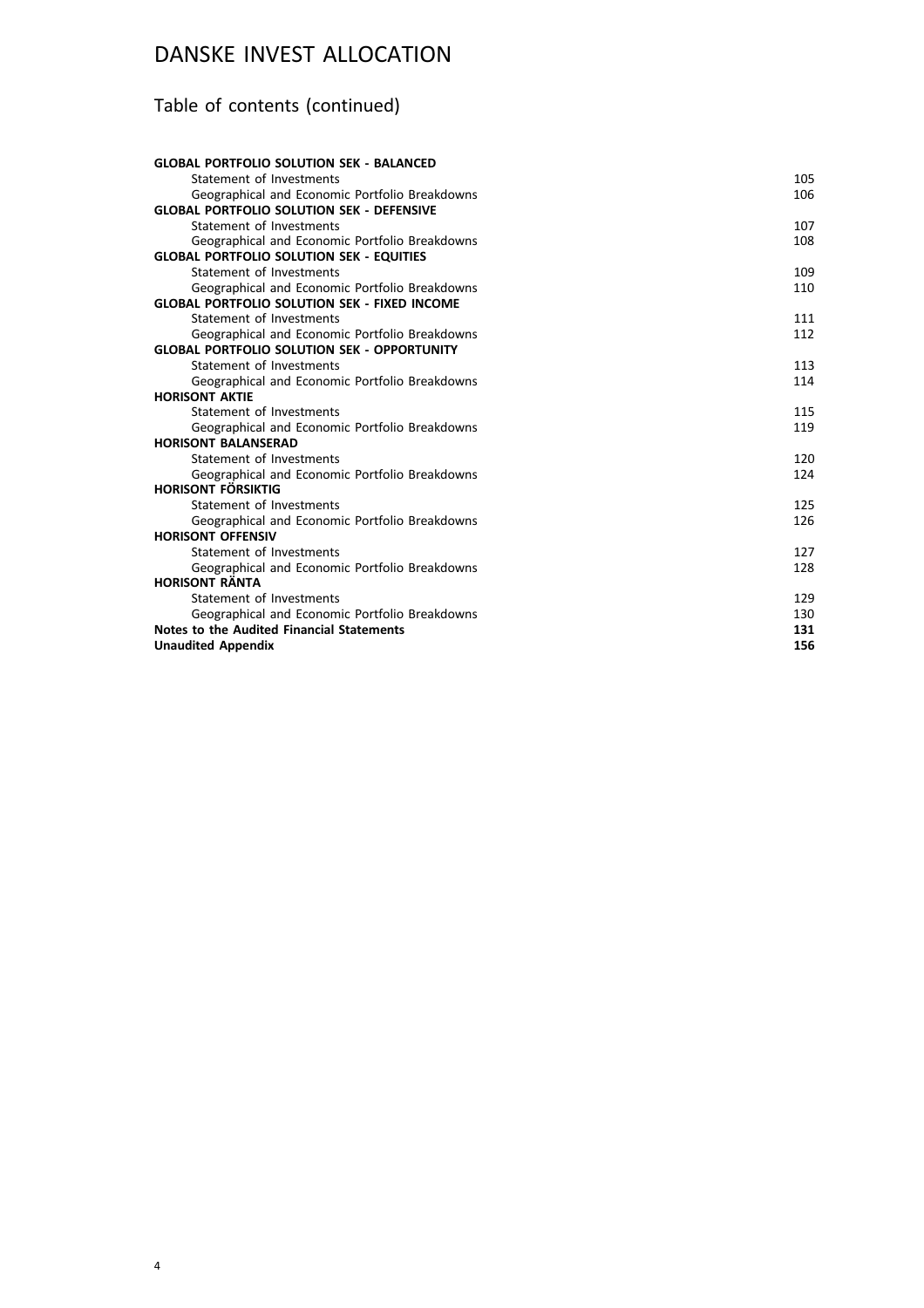### Management and Administration

#### **BOARD OF DIRECTORS OF THE SICAV**

Jan Stig RASMUSSEN (Chairperson) Independent Director 11, rue de Wecker L-6795 Grevenmacher Grand Duchy of Luxembourg

Salla KOMULAINEN Independent Director 52, rue de Rodenbourg L-6950 Olingen Grand Duchy of Luxembourg

Morten RASTEN Executive Director Danske Invest Management A/S 17, Parallelvej 2800-Kgs. Lyngby Denmark

Klaus EBERT Executive Director (from February 4, 2020 until December 31, 2020) Independent Director (from January 1, 2021) Danske Invest Management A/S, Luxembourg branch 100A, rue de la Vallée L-3591 Dudelange Grand Duchy of Luxembourg

#### **MANAGEMENT COMPANY**

Danske Invest Management A/S 17, Parallelvej 2800-Kgs. Lyngby Denmark

#### **Luxembourg Branch**

Danske Invest Management A/S, Luxembourg branch 13, rue Edward Steichen L-2540 Luxembourg Grand Duchy of Luxembourg

#### **BOARD OF DIRECTORS OF THE MANAGEMENT COMPANY**

Glenn SÖDERHOLM (Chairman) Head of Banking Nordic Danske Bank A/S 2, Holmens Kanal 1060 Copenhagen Denmark

Søren HVIDKJÆR (Vice Chairman) Department of Finance Copenhagen Business School Solbjergs Plads 3, A4.35 2000 Frederiksberg Denmark

Helle M BREINHOLT Breinholt Consulting A/S Østbanegade 3, 3 tv 2100 Copenhagen Ø Denmark

Bo HOLSE Partner Gorrissen Federspiel 2, Silkeborgvej

8000 Aarhus C Denmark

Jørgen A HORWITZ Director 186E, Strandvejen 2920 Charlottenlund Denmark

Lars Eigen MØLLER Executive Vice President Danske Bank A/S 17, Parallelvej 2800-Kgs. Lyngby Denmark

Agnete RAASHOU-NIELSEN **Director** 8, Hauchsvej 1825 Frederiksberg C Denmark

#### **DEPOSITARY BANK AND PRINCIPAL PAYING AGENT**

RBC Investor Services Bank S.A. 14, Porte de France L-4360 Esch-sur-Alzette Grand Duchy of Luxembourg

#### **INVESTMENT MANAGER**

Danske Bank A/S 17, Parallelvej 2800-Kgs. Lyngby Denmark

#### **AUDITOR**

Deloitte Audit, *Société à responsabilité limitée* 20, Boulevard de Kockelscheuer L-1821 Luxembourg Grand Duchy of Luxembourg

#### **CENTRAL ADMINISTRATION AGENT AND REGISTRAR AGENT**

RBC Investor Services Bank S.A. 14, Porte de France L-4360 Esch-sur-Alzette Grand Duchy of Luxembourg

#### **DOMICILIARY AGENT**

Danske Invest Management A/S, Luxembourg branch 13, rue Edward Steichen L-2540 Luxembourg Grand Duchy of Luxembourg

#### **LENDING AGENT**

RBC Investor Services Trust 155, Wellington Street West,  $7^{\text{th}}$  floor Toronto, Ontario M5V 3L3 Canada

#### **REGISTERED OFFICE OF THE SICAV**

Danske Invest Management A/S, Luxembourg branch 13, rue Edward Steichen L-2540 Luxembourg Grand Duchy of Luxembourg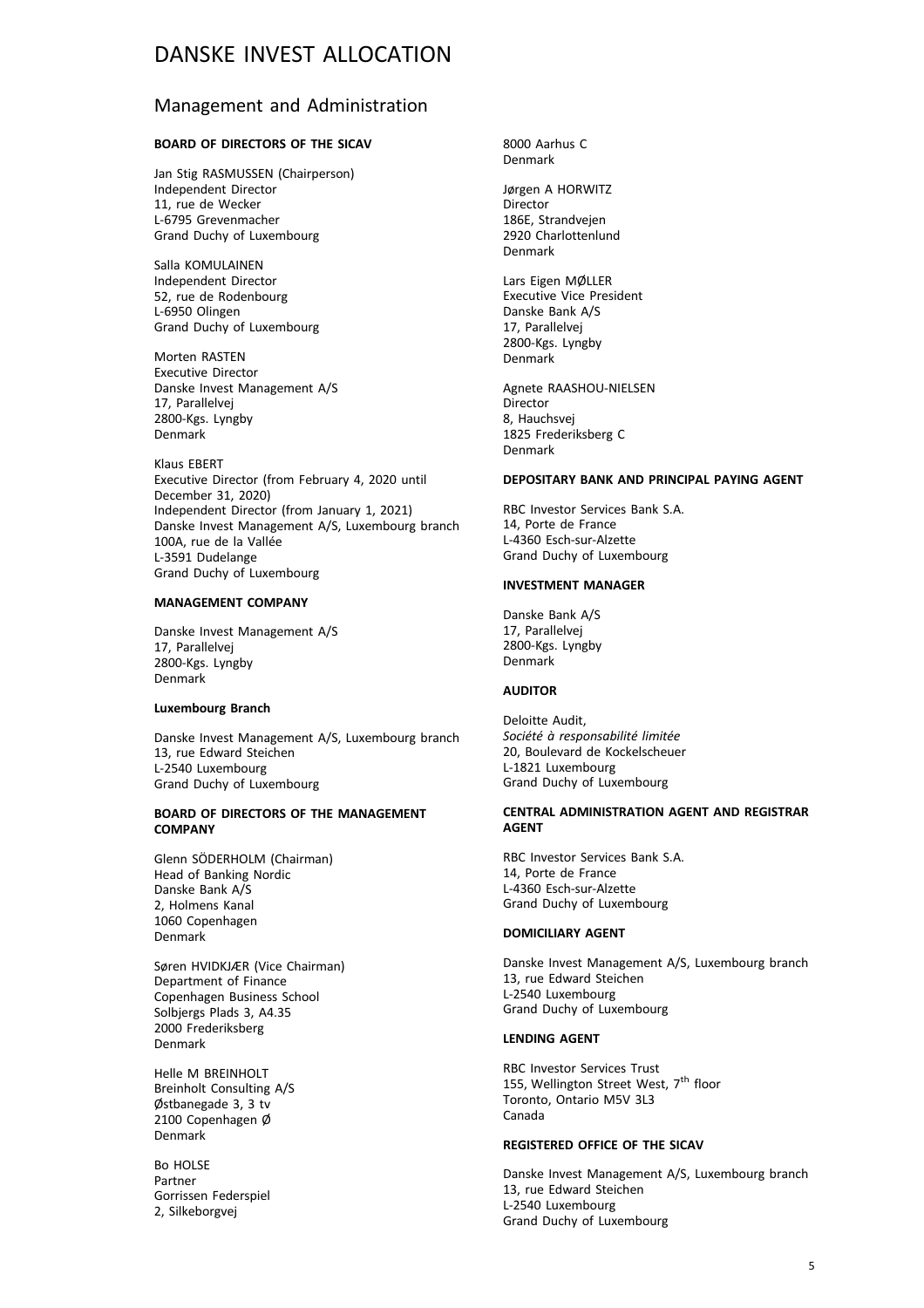### Information to Shareholders

Information about the Net Asset Value of the shares of each fund and about the subscription and redemption prices is available at all times at the registered office of the SICAV.

Copies of the annual report, including audited financial statements and semi-annual reports may be obtained by shareholders from the registered office of the SICAV.

A detailed schedule of portfolio changes is available free of charge upon request at the registered office of the SICAV.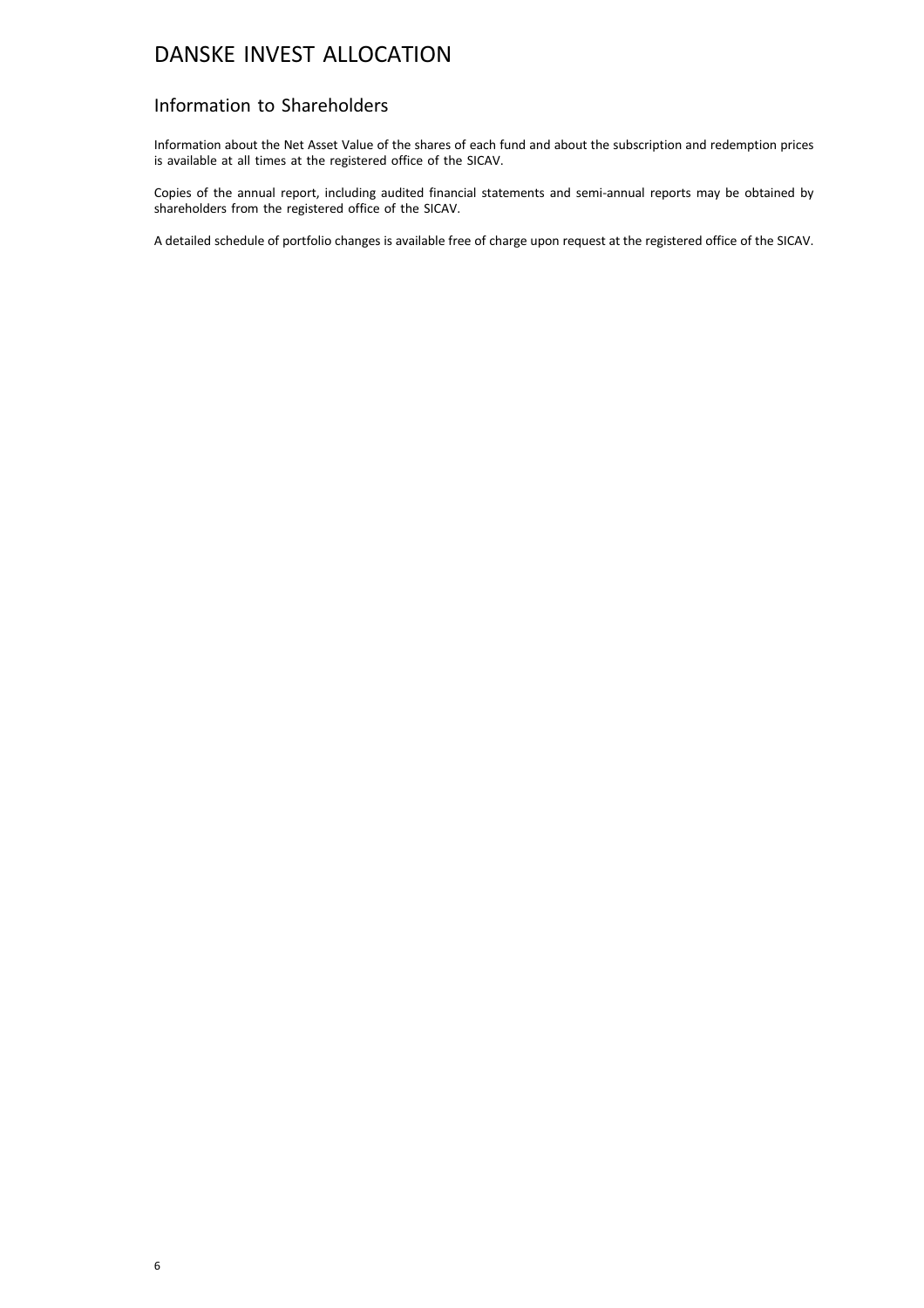### Directors' Report

#### Dear Shareholder,

We are pleased to present the SICAV's 2020 annual report, of which our own board report forms a part. Our board report covers some of the main business activities of the SICAV.

#### **ACTIVITY DURING THE YEAR**

#### **The SICAV's fund range was consolidated**

As the SICAV strives to keep its fund range relevant, efficient, and up to date, one fund was liquidated during the year and seven funds were merged, bringing the total range from 38 to 30 funds.

The coronavirus pandemic (COVID-19) was the overriding theme for the global economy throughout 2020. In February and March 2020, when coronavirus infection rates took off, we saw global equity prices dropping more than 30% – the most profound decline ever over so short a period. In the second quarter, when global governments and central banks stepped in with unprecedented fiscal support, the financial markets recovered strongly. We saw a significant boost to economic activity in the summer and autumn.

In 2020 US equities generated more significant returns, being pushed up mainly by the IT sector, while European equities gave negative returns in part because the coronavirus pandemic hit European economies harder than, for instance, the US or China economies. Due to the high level of uncertainty in the spring, investors sought sanctuary in bonds, which resulted in rising bond prices and falling yields. However, compared to the start of 2020, yields generally ended the year lower, which helped lift bond prices and ensure positive returns on Danish government bonds and mortgage bonds.

Throughout the year, there was a focus on sustainability in the SICAV with the launch of a new sustainable positioning of the funds. The Global Portfolio Solution funds performed well during the year. Subscriptions outpaced redemptions overall, with a net inflow for the SICAV of EUR 737 million and a year-end overall net asset value for the SICAV of EUR 4.4 billion. More details about investment activity appear in the investment manager's report.

#### **The management company completed a successful internal merger**

On January 1, 2020 the SICAV's management company, Danske Invest Management Company, Luxembourg merged into Danske Invest Management A/S, Denmark and established a branch – Danske Invest Management A/S, Luxembourg Branch. The merger was designed to provide internal efficiencies and does not change the way the SICAV or its portfolios are managed or operated.

#### **The board held six meetings**

We had two meetings in addition to our regular quarterly meetings. All meetings were called and held in Luxembourg, and due to the COVID-19 pandemic, the directors attended these meetings virtually. We also signed 11 circular resolutions - an electronic means allowing approval of a resolution without a physical meeting (typically used for routine matters only). Given the SICAV's business scope and nature, we do not currently consider it necessary to have any standing committees. All board-related matters, including audit and remuneration matters, are therefore addressed by the entire board.

#### **The Annual General Meeting will be on April 16, 2021**

The meeting will address the following matters as they relate to the completed 2020 financial year. Since we propose no particular business and are unaware of any proposals from shareholders, we believe the meeting will include the following routine matters only:

- adoption of financial statements and approval of the allocation of the results
- re-election of directors
- re-election of the auditor
- discharge of directors' duties.

Based on our review of the information provided to us, we recommend that shareholders vote to support all board proposals on the above matters, including Deloitte Luxembourg's re-election as the SICAV's auditor. Board compensation includes remuneration (which is not paid to executive directors) and expense reimbursement. Compensation for 2020 can be found in the notes of the annual report. For clarity, the board compensation is an integrated part of the operating and administrative fee paid by the funds; hence, it is carried by the management company.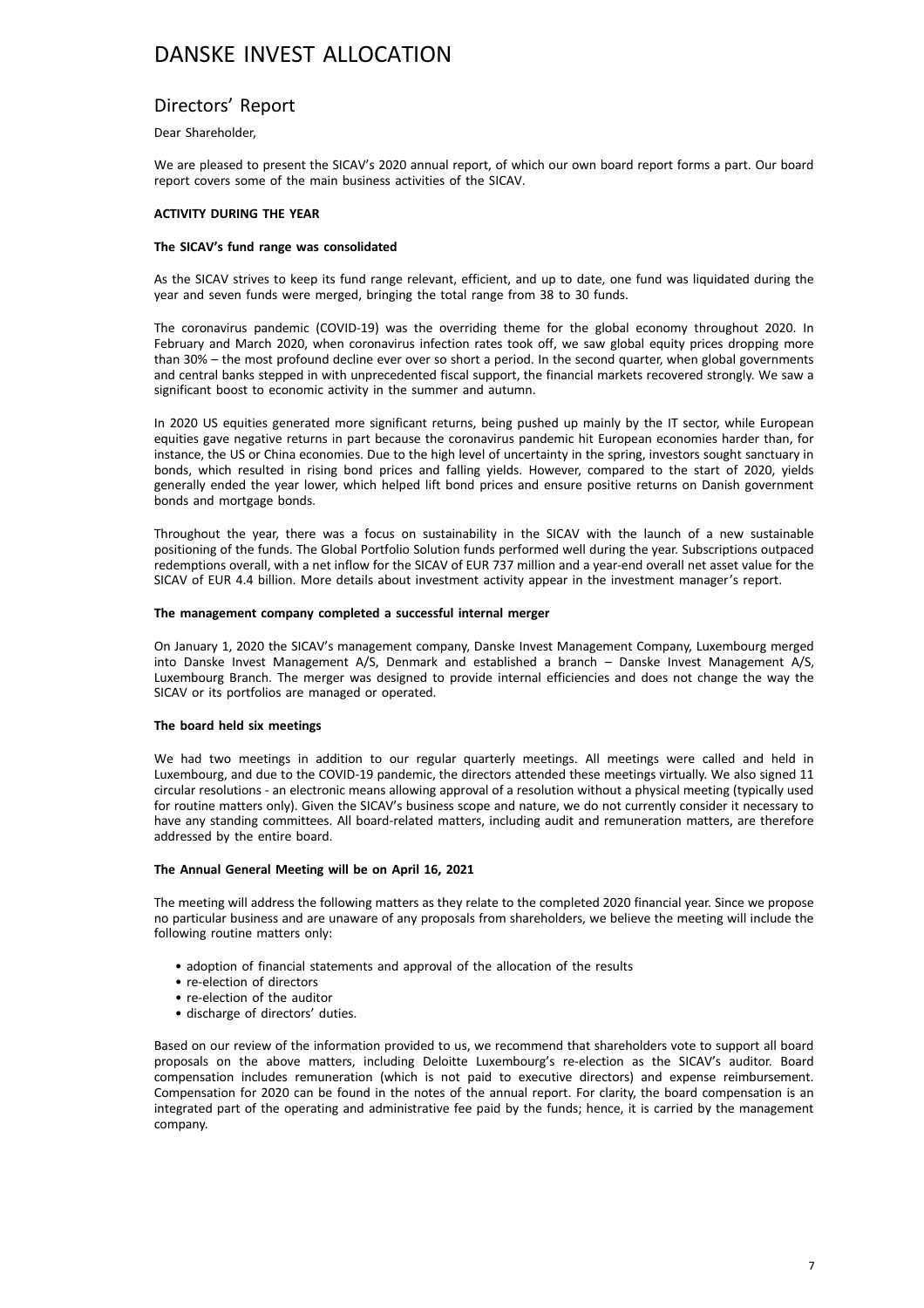### Directors' Report (continued)

#### **ONGOING POLICIES AND RESPONSIBILITIES**

#### **Review of accounts**

We reviewed and discussed the SICAV's 2020 accounts with the management company. We find them consistent with the accounting documents and information provided to us. We believe the annual report and accounts are fair, balanced and understandable and provide the information necessary for shareholders to assess the SICAV's financial position, performance, business model and business strategy.

#### **Internal controls**

We have received and reviewed the management company's formal quarterly reports on its activities and responsibilities, including the activities of those to whom it has delegated certain functions, mainly the depositary, RBC Investor Services Bank SA. We believe these reports adequately document compliance with the internal controls we, and the management company, have established as a way of ensuring that the SICAV meets the obligations to shareholders based on the prospectus, articles of incorporation and all relevant regulations. Should any material issues arise concerning fund administration or accounting, the management company must inform us without delay.

#### **Sustainability considerations**

In 2020, several solutions and products were developed to contribute to a greener and more sustainable society. We are pleased that the LuxFLAG ESG label was awarded to five of our funds. This underlines the fund's strong foundation of integrating sustainability aspects in the entire investment process. This includes the initial screening of investment opportunities, evaluating and managing the resulting investment opportunities and risks, and accurate disclosure. More details appear in the prospectus.

#### **Active Ownership Policy**

We believe it is important for the funds' portfolio managers to make responsible decisions when exercising voting rights for securities in their portfolios. In particular, we wish to encourage the funds to support company actions and policies consistent with sustainability, long-term value, and ESG characteristics. Accordingly, the SICAV has an Active Ownership policy designed to provide a basis for protecting and promoting long-term value in portfolio companies. The policy is available at danskeinvest.com together with an active ownership report covering engagement and voting during 2020.

#### **Coronavirus**

2020 was indeed a historic year characterised by one event - the COVID-19 pandemic. The outbreak of COVID-19 resulted in supply chain disruptions, border and travel restrictions, quarantines and general market uncertainty. The strong monetary and fiscal support from local governments remained in place as we exited 2020. The effects of COVID-19 have and may continue to adversely affect the global economy with key risks being a resurgence of COVID outbreaks, setbacks in vaccination rollouts or new virus mutations. Despite uncertainty related to the timing and strength of the economic recovery, the outlook is cautiously brighter.

#### **In Closing**

We wish to thank you, our shareholders, for your continued support. We also want to thank everyone involved in the management of Danske Invest Allocation for their dedicated work during the past financial year. We look forward to continuing to provide shareholders with the highest possible degree of satisfaction in the future.

Yours sincerely,

Jan Stig RASMUSSEN, Chairperson On behalf of the board April 2021

*The board has approved this Report from the SICAV's Board of Directors ("the board" or "we") of Danske Invest Allocation ("the SICAV"). The SICAV is part of Danske Invest, the brand name for funds managed by various fund management companies within the Danske Bank Group. It is primarily domiciled in Luxembourg and the Nordic countries. Danske Bank Group sponsors the Danske Invest fund family and each fund is managed according to the local regulations of its domicile. The SICAV's 2020 financial year was the same as the calendar year 2020. Except where the context may indicate otherwise, terms used in this report have the same definitions as in the prospectus.*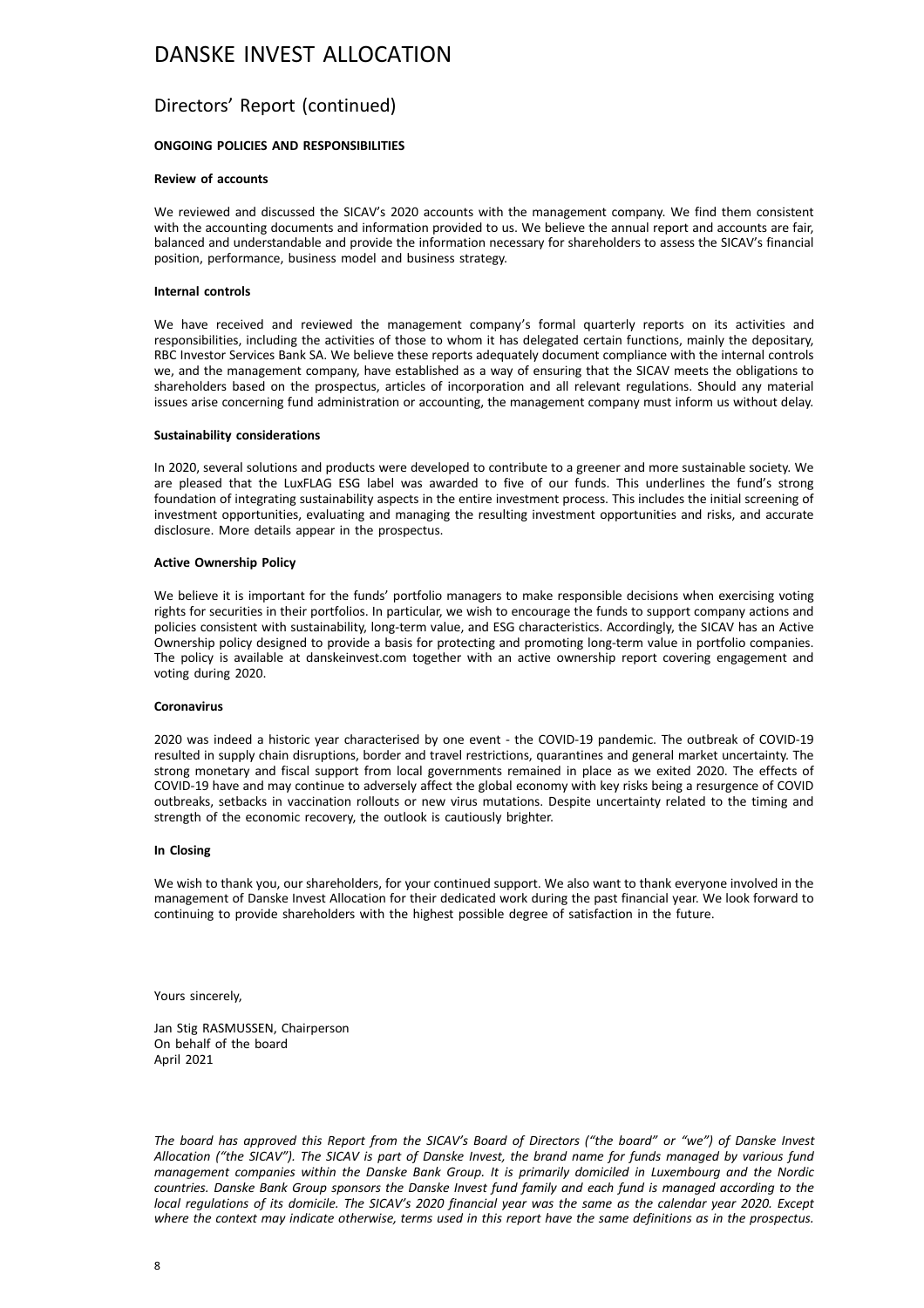#### Investment Managers' Report for the year ended December 31, 2020

#### **Investment markets in 2020**

#### **Global economy**

The global coronavirus pandemic was the overriding theme for the global economy in 2020. Extensive restrictions and lockdowns around the world caused economic activity to fall off a cliff in spring 2020. Unemployment soared in many countries, consumption slumped and companies became reluctant to invest. As a result, significant negative economic growth was experienced by many countries and regions in 2020, including the EU and the US.

Central banks and politicians generally acted more quickly and with more comprehensive measures than during the financial crisis in 2008-2009, and this together with the gradual reopening of societies provided a major boost to economic activity in the course of the spring, summer and autumn. However, a resurgent virus in the latter months of 2020 prompted a second wave of restrictions and lockdowns – not least in Europe – resulting in a new economic downturn.

#### **Europe**

Europe's economy was hit harder by the corona crisis in 2020 than the US economy, not least due to more extensive restrictions and lockdowns in many European countries both in the spring and towards the end of the year. Moreover, both fiscal and monetary policy stimuli were less aggressive in Europe than in the US, while Europe was subject to additional uncertainty on the terms of the UK's definitive exit from the EU at the end of 2020 (Brexit).

#### **USA**

The US economy was also hit hard by the corona crisis, though, as mentioned above, restrictions and lockdowns were generally less comprehensive and lengthy than those in Europe – though measures varied somewhat from state to state. At the same time, the Fed and US politicians took greater and more resolute action in spring 2020 in terms of economic relief packages. However, November's presidential election became an ever-increasing uncertainty factor over the summer and autumn and contributed to Democrats and Republicans being unable to agree a new relief package to ensure continued support for struggling companies and the unemployed. A new package was only passed at the last minute in December 2020.

#### **China**

Just as China was the first country to go into lockdown because of the corona crisis, the country was also the first to ease restrictions and stimulate a recovery in economic activity. The negative repercussions of the corona crisis have generally been less extensive and long lasting in China – not least, because the Chinese authorities have been quick to contain new virus outbreaks.

#### **Equity markets**

While the coronavirus led to a marked decline in earnings across many companies in 2020, global equities still generated a return of 6.5%, though with considerable regional variation.

In February and March 2020, when coronavirus infection rates really took off and triggered restrictions and lockdowns around the world, global equity prices plunged more than 30% – the deepest decline ever over so short a period. Since then, economic relief packages on a historic scale from governments and central banks have helped support the global economy and equity markets, while positive news on the development of corona vaccines in late 2020 contributed to lifting market sentiment further.

The extremely accommodative monetary policies of the central banks have produced a great deal of liquidity that has to be invested, while very low or negative yields on many bonds provided limited alternatives to equities for investors seeking an opportunity to earn a reasonable return, and this has lent further support to equity markets in 2020.

#### **Bond markets**

2020 was characterised by low yields and further declines in interest rates, which meant that yields on many bonds remained negative at the end of 2020. The high level of uncertainty associated with the coronavirus caused investors to seek sanctuary in bonds in February and early March 2020, which resulted in rising bond prices and falling yields.

While bond yields at the end of 2020 were above the lows of March, they were still considerably below the level at the start of 2020. This was due in no small part to the extensive monetary policy easing that central banks enacted in the spring to counter the corona crisis.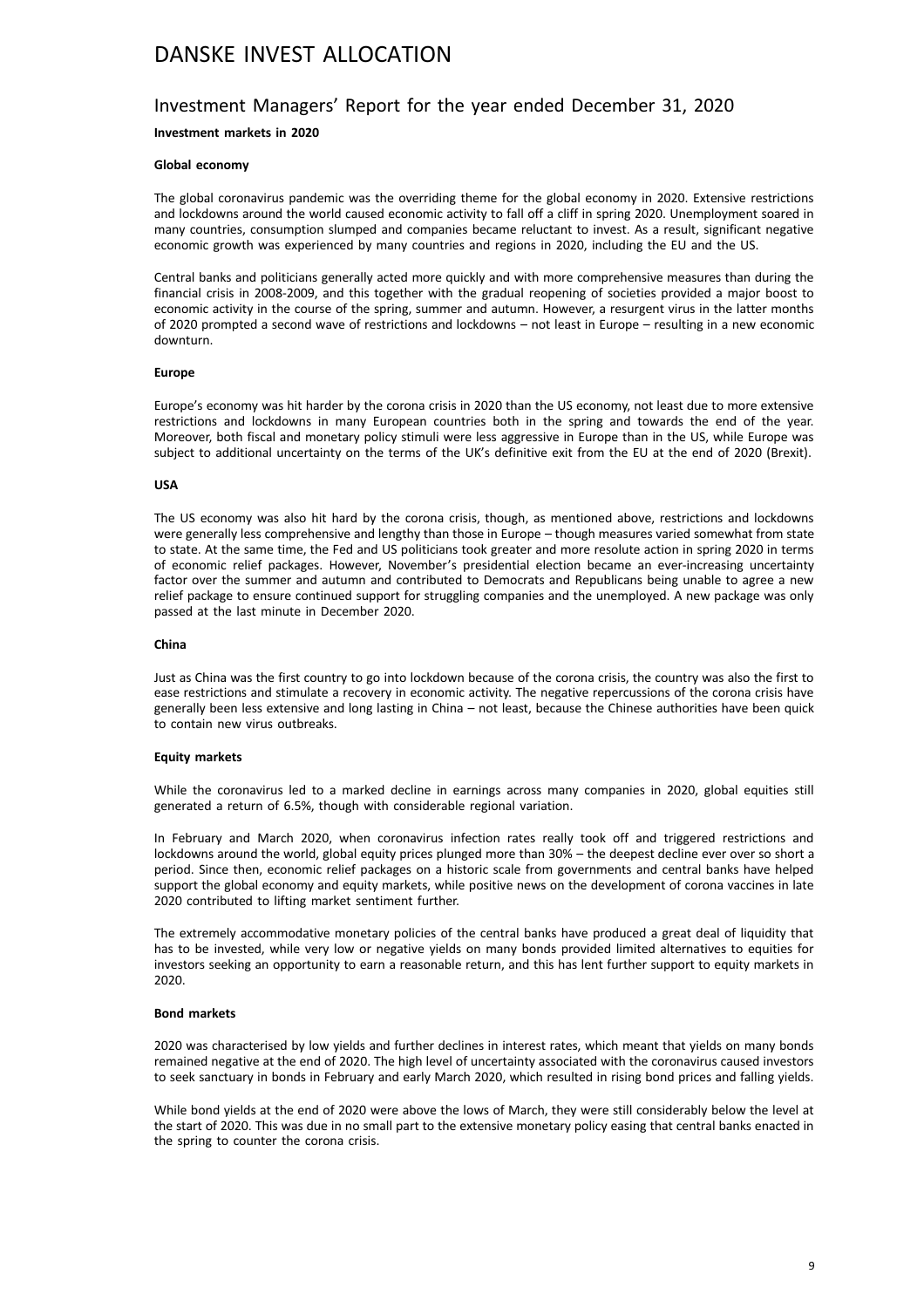### Investment Managers' Report for the year ended December 31, 2020 (continued)

#### **FX market**

The EUR strengthened in 2020 against many other currencies, including USD and JPY, where strengthening mostly occurred in the latter half of the year. The USD and JPY typically act as safe-haven currencies in uncertain times, so as the economy picked up in the second half of the year and expectations on the future grew more positive, investors moved out of safe-haven currencies, causing them to weaken. The USD was also weakened by the extremely accommodative US monetary policy prompted by the corona crisis and an easing of uncertainty related to the trade conflict involving mainly the US and China. For investors in the Eurozone, the stronger EUR in 2020 eroded the return on equities from many countries and regions. Looking at the Nordic currencies, the EUR also strengthened against the Norwegian krone (NOK), but weakened against the Swedish krona (SEK). The EUR weakened slightly against the Danish krone (DKK).

#### **Expectations for 2021\***

#### **Global economy**

We expect to see marked economic growth in 2021 as the rollout of corona vaccines presumably allows restrictions and lockdowns to be gradually lifted, economic activity to increase, and some of the postponed consumption during the corona crisis to be recouped.

The very accommodative monetary policies of the central banks and fiscal relief packages in Europe and the US are additional factors supporting our expectation of significant economic growth. Ultimately, however, growth for the year will very much depend on how quickly and effectively the coronavirus vaccines are rolled out, so we can normalise consumption, reduce unemployment and increase corporate appetite for investment – though, overall, there remains a great deal of uncertainty about growth in 2021.

The European economy, in particular, was still greatly hampered by restrictions and lockdowns at the start of 2021. Nevertheless, we expect higher growth in Europe than in the US in 2021 – and for that growth to be significantly above the average for Europe in recent years. Europe's economy experienced a more severe setback than the US in 2020, so Europe's starting point is lower, and it has more catch-up potential from a normalisation of economic activity. The latest round of European restrictions and lockdowns in autumn and winter 2020/21 has paralysed the service sector in particular.

#### **Equity markets**

We expect a positive return from equities overall in 2021 as the global economy grows. However, we expect a lower return than in 2020. Another positive factor is that we expect the ample liquidity supplied by the central banks to be supportive of the financial markets, and some of this liquidity can be expected to flow into equities and support prices here. Given the very low or negative yields on many bonds, equities remain a necessary asset class for investors who want the opportunity to earn a reasonable, positive return.

#### **Bond markets**

Moving on to bond markets, we expect very modest returns here – and even negative returns on some bonds. We expect short rates in Denmark, Europe and the US to remain at their current low/negative levels. The European Central Bank (ECB) and the US central bank (the Fed) have very clearly stated they are not considering hiking interest rates anytime soon.

At a more general level, the hunt for excess return in a low interest-rate environment could continue to support investor demand for credit bonds, which provide the opportunity for higher returns than the most secure bond types, such as government bonds from developed markets. However, credit bonds must be expected to underperform the more secure bond types during periods of high uncertainty and volatility in the financial markets.

#### **FX market**

Whereas the euro (EUR) and the Danish krone (DKK) generally strengthened in 2020, we expect these currencies to weaken in 2021 – including against the US dollar (USD), the British pound (GBP), the Japanese yen (JPY) and the Chinese yuan (CNY). We expect the Norwegian krone (NOK) and Swedish krona (SEK) to trade around current levels at the end of 2021.

<sup>\*</sup> Note that the contents of this annual report are not a recommendation to buy or sell units in the SICAV and do not constitute investment advice.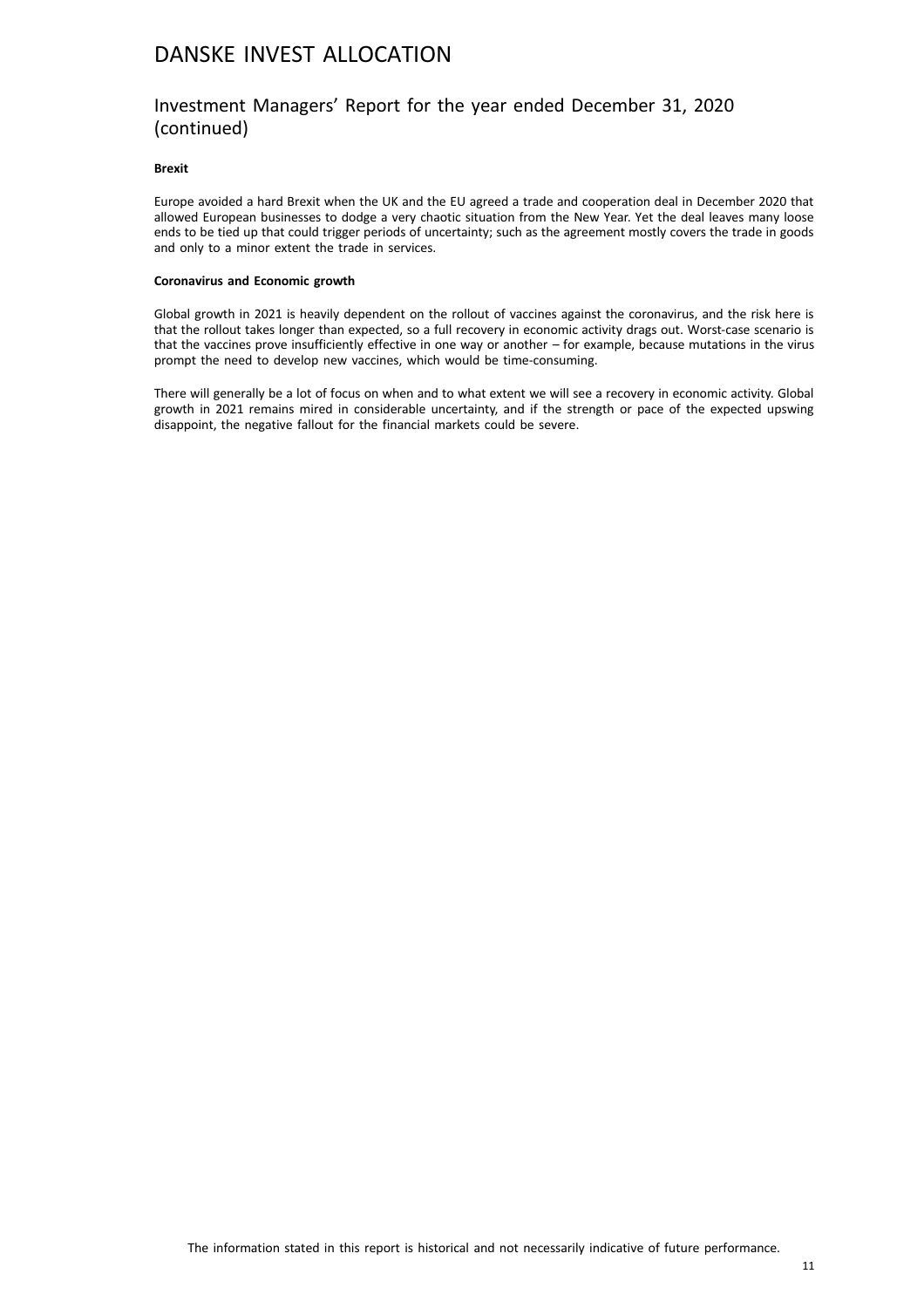# **Deloitte.**

Deloitte Audit Société à responsabilité limitée 20 Boulevard de Kockelscheuer L-1821 Luxembourg

Tel: +352 451 451 www.deloitte.lu

To the Shareholders of Danske Invest Allocation 13, Rue Edward Steichen L-2540 Luxembourg Grand Duchy of Luxembourg

#### **REPORT OF THE** *REVISEUR D'ENTREPRISES AGREE*

#### **Opinion**

We have audited the financial statements of Danske Invest Allocation (the "SICAV") and of each of its funds, which comprise the Statement of Net Assets and the Statement of Investments and Other Net Assets as at December 31, 2020 and the Statement of Operations and Changes in Net Assets for the year then ended, and notes to the financial statements, including a summary of significant accounting policies.

In our opinion, the accompanying financial statements give a true and fair view of the financial position of the SICAV and of each of its funds as at December 31, 2020, and of the results of their operations and changes in their net assets for the year then ended in accordance with Luxembourg legal and regulatory requirements relating to the preparation and presentation of the financial statements.

#### **Basis for Opinion**

We conducted our audit in accordance with the Law of July 23, 2016 on the audit profession (Law of July 23, 2016) and with International Standards on Auditing (ISAs) as adopted for Luxembourg by the "*Commission de Surveillance du Secteur Financier"* (CSSF). Our responsibilities under the Law of July 23, 2016 and ISAs as adopted for Luxembourg by the CSSF are further described in the "Responsibilities of the *"réviseur d'entreprises agréé"* for the Audit of the Financial Statements" section of our report. We are also independent of the SICAV in accordance with the International Code of Ethics for Professional Accountants, including International Independence Standards, issued by the International Ethics Standards Board for Accountants (IESBA Code) as adopted for Luxembourg by the CSSF together with the ethical requirements that are relevant to our audit of the financial statements, and have fulfilled our other ethical responsibilities under those ethical requirements. We believe that the audit evidence we have obtained is sufficient and appropriate to provide a basis for our opinion.

#### **Other information**

The Board of Directors of the SICAV is responsible for the other information. The other information comprises the information stated in the annual report but does not include the financial statements and our report of the *"réviseur d'entreprises agréé"* thereon.

Our opinion on the financial statements does not cover the other information and we do not express any form of assurance conclusion thereon.

In connection with our audit of the financial statements, our responsibility is to read the other information and, in doing so, consider whether the other information is materially inconsistent with the financial statements or our knowledge obtained in the audit or otherwise appears to be materially misstated. If, based on the work we have performed, we conclude that there is a material misstatement of this other information, we are required to report this fact. We have nothing to report in this regard.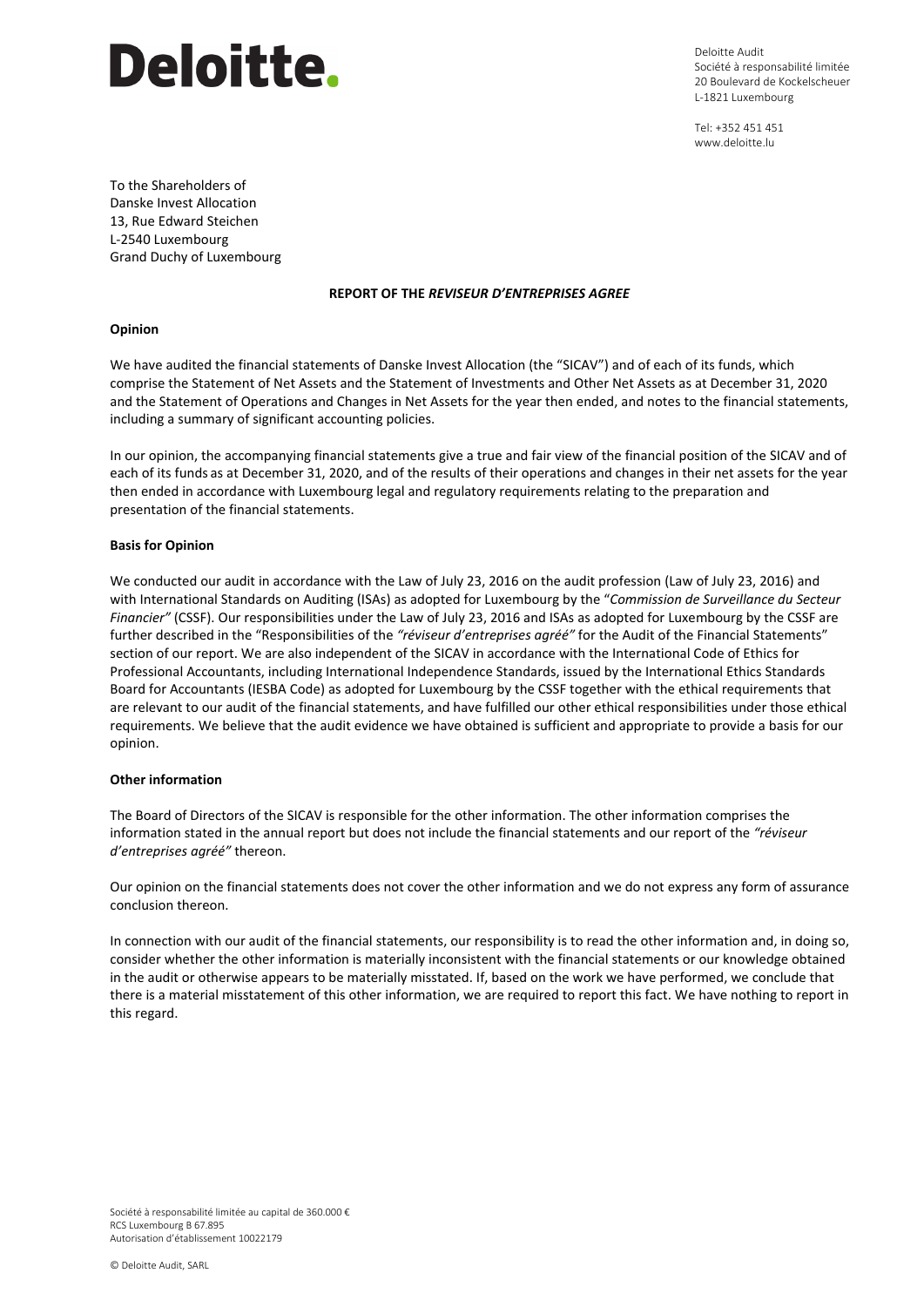# Deloitte.

#### **Responsibilities of the Board of Directors of the SICAV for the Financial Statements**

The Board of Directors of the SICAV is responsible for the preparation and fair presentation of the financial statements in accordance with Luxembourg legal and regulatory requirements relating to the preparation and presentation of the financial statements, and for such internal control as the Board of Directors of the SICAV determines is necessary to enable the preparation of financial statements that are free from material misstatement, whether due to fraud or error.

In preparing the financial statements, the Board of Directors of the SICAV is responsible for assessing the SICAV's ability to continue as a going concern, disclosing, as applicable, matters related to going concern and using the going concern basis of accounting unless the Board of Directors of the SICAV either intends to liquidate the SICAV or to cease operations, or has no realistic alternative but to do so.

#### **Responsibilities of the** *"réviseur d'entreprises agréé"* **for the Audit of the Financial Statements**

The objectives of our audit are to obtain reasonable assurance about whether the financial statements as a whole are free from material misstatement, whether due to fraud or error, and to issue a report of the *"réviseur d'entreprises agréé"* that includes our opinion. Reasonable assurance is a high level of assurance, but is not a guarantee that an audit conducted in accordance with the Law dated July 23, 2016 and with ISAs as adopted for Luxembourg by the CSSF will always detect a material misstatement when it exists. Misstatements can arise from fraud or error and are considered material if, individually or in the aggregate, they could reasonably be expected to influence the economic decisions of users taken on the basis of these financial statements.

As part of an audit in accordance with the Law dated July 23, 2016 and with ISAs as adopted for Luxembourg by the CSSF, we exercise professional judgment and maintain professional skepticism throughout the audit. We also:

- Identify and assess the risks of material misstatement of the financial statements, whether due to fraud or error, design and perform audit procedures responsive to those risks, and obtain audit evidence that is sufficient and appropriate to provide a basis for our opinion. The risk of not detecting a material misstatement resulting from fraud is higher than for one resulting from error, as fraud may involve collusion, forgery, intentional omissions, misrepresentations, or the override of internal control.
- Obtain an understanding of internal control relevant to the audit in order to design audit procedures that are appropriate in the circumstances, but not for the purpose of expressing an opinion on the effectiveness of the SICAV's internal control.
- Evaluate the appropriateness of accounting policies used and the reasonableness of accounting estimates and related disclosures made by the Board of Directors of the SICAV.
- Conclude on the appropriateness of the Board of Directors of the SICAV use of the going concern basis of accounting and, based on the audit evidence obtained, whether a material uncertainty exists related to events or conditions that may cast significant doubt on the SICAV's ability to continue as a going concern. If we conclude that a material uncertainty exists, we are required to draw attention in our report of the *"réviseur d'entreprises agréé"* to the related disclosures in the financial statements or, if such disclosures are inadequate, to modify our opinion. Our conclusions are based on the audit evidence obtained up to the date of our report of the *"réviseur d'entreprises agréé"*.
- Evaluate the overall presentation, structure and content of the financial statements, including the disclosures, and whether the financial statements represent the underlying transactions and events in a manner that achieves fair presentation.

We communicate with those charged with governance regarding, among other matters, the planned scope and timing of the audit and significant audit findings, including any significant deficiencies in internal control that we identify during our audit.

For Deloitte Audit, *Cabinet de révision agréé*

Jean-Philippe Bachelet, *Réviseur d'entreprises agréé* Partner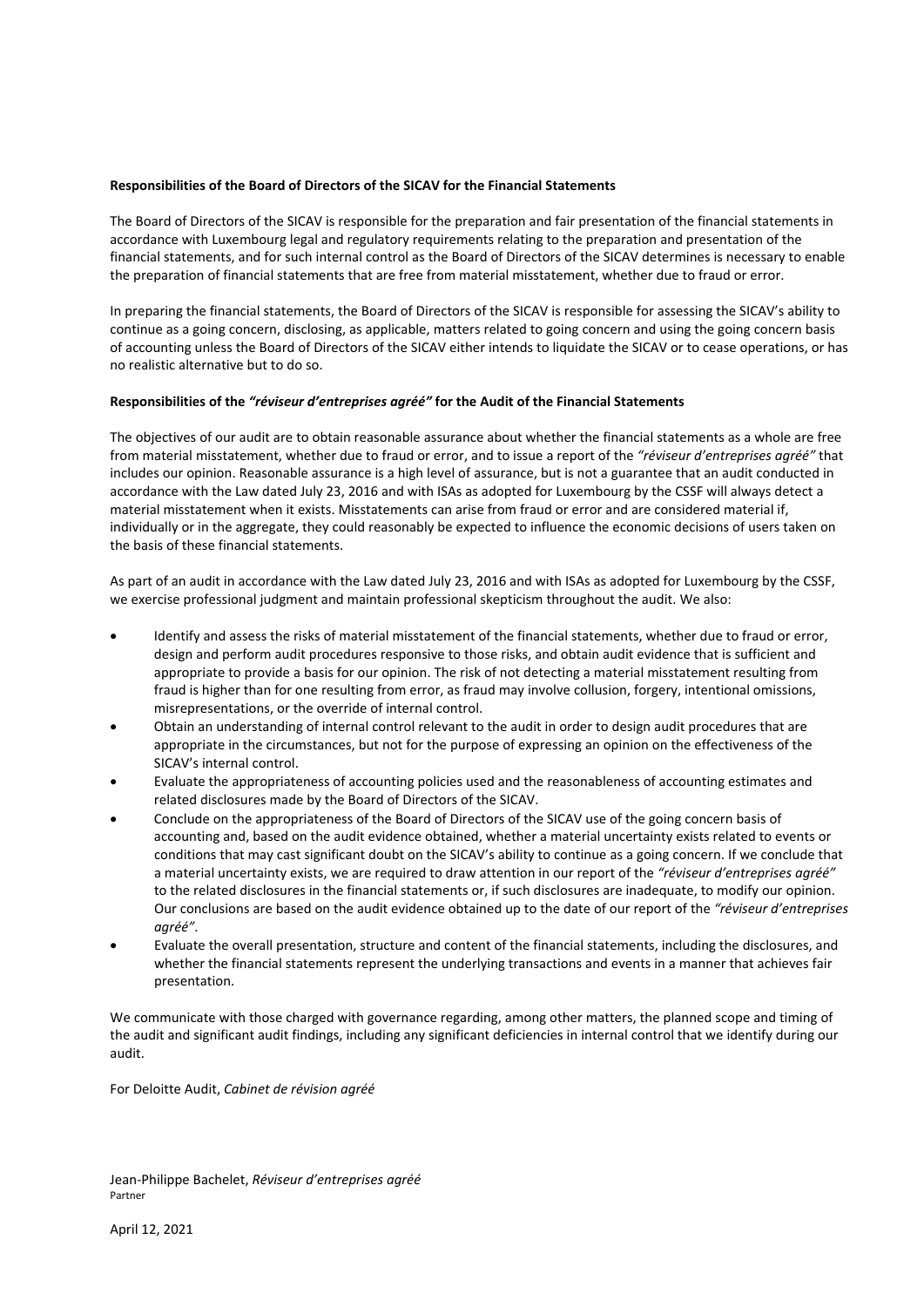### Statement of Net Assets as at December 31, 2020

|                                            |             | <b>ESG Basic 20</b> | <b>ESG Basic 35</b> | <b>ESG Basic 50</b> | <b>ESG Basic 80</b> |
|--------------------------------------------|-------------|---------------------|---------------------|---------------------|---------------------|
|                                            | <b>Note</b> | <b>EUR</b>          | <b>EUR</b>          | <b>EUR</b>          | <b>EUR</b>          |
| <b>ASSETS</b>                              |             |                     |                     |                     |                     |
| Investment portfolio at market value       | (2)         | 86,153,980          | 100,657,820         | 143,483,930         | 94,722,684          |
| Cash at bank                               | (2)         | 1,311,060           | 1,735,757           | 2,484,312           | 1,661,443           |
| Amounts receivable on sale of investments  |             |                     |                     |                     |                     |
| Amounts receivable on subscriptions        |             | 1,743,746           | 1,912,362           | 1,370,134           | 983,573             |
| Interest and dividends receivable          |             |                     |                     |                     |                     |
| Net unrealised profit on forward foreign   |             |                     |                     |                     |                     |
| exchange contracts                         | (2, 8)      | 5,217               | 1,575               | 29,437              | 24,285              |
| Other assets                               | (11)        | 1,913,820           | 1,999,816           | 2,228,160           | 1,229,361           |
| <b>TOTAL ASSETS</b>                        |             | 91,127,823          | 106,307,330         | 149,595,973         | 98,621,346          |
| <b>LIABILITIES</b>                         |             |                     |                     |                     |                     |
| Bank overdraft                             |             |                     |                     |                     |                     |
| Interest payable                           |             | 953                 | 1,040               | 1,323               | 1,039               |
| Amounts payable on purchase of investments |             | 944,419             | 1,278,986           | 283,964             | 588,332             |
| Amounts payable on redemptions             |             | 139,071             | 154,851             | 865,621             | 239,880             |
| Management fee payable                     | (3)         | 76,243              | 88,596              | 119,361             | 88,591              |
| Operating and administrative fee payable   | (6)         | 39,344              | 45,161              | 67,455              | 42,575              |
| Other liabilities                          |             | 1,876,751           | 1,949,254           | 2,144,873           | 1,175,211           |
| <b>TOTAL LIABILITIES</b>                   |             | 3,076,781           | 3,517,888           | 3,482,597           | 2,135,628           |
| <b>TOTAL NET ASSETS</b>                    |             | 88,051,042          | 102,789,442         | 146,113,376         | 96,485,718          |
| Net asset value per share                  |             |                     |                     |                     |                     |
| Class A p                                  |             |                     |                     |                     |                     |
| Class J-dkk                                |             | 110.85              | 114.14              | 116.99              | 121.64              |
| Class J-sek h                              |             | 110.61              | 113.75              | 116.36              | 120.77              |
| Class SA                                   |             |                     |                     |                     |                     |
| Class SA d                                 |             |                     |                     |                     |                     |
| Class SI                                   |             |                     |                     |                     |                     |
| Class TI                                   |             |                     |                     |                     |                     |
| Class TI d                                 |             |                     |                     |                     |                     |
| Class WA                                   |             | 11.084              | 11.411              | 11.687              | 12.160              |
| Class WA d                                 |             |                     |                     |                     |                     |
| Number of shares outstanding               |             |                     |                     |                     |                     |
| Class A p                                  |             |                     |                     |                     |                     |
| Class J-dkk                                |             | 3,727,939.0711      | 4,233,907.3521      | 4,556,282.1362      | 4,349,860.9197      |
| Class J-sek h                              |             | 16,686.0452         | 5,129.5835          | 90,490.7844         | 75,247.9664         |
| Class SA                                   |             |                     |                     |                     |                     |
| Class SA d                                 |             |                     |                     |                     |                     |
| Class SI                                   |             |                     |                     |                     |                     |
| Class TI                                   |             |                     |                     |                     |                     |
| Class TI d                                 |             |                     |                     |                     |                     |
| Class WA                                   |             | 2,916,700.4569      | 3,310,916.4442      | 6,283,007.1644      | 2,012,661.7886      |
| Class WA d                                 |             |                     |                     |                     |                     |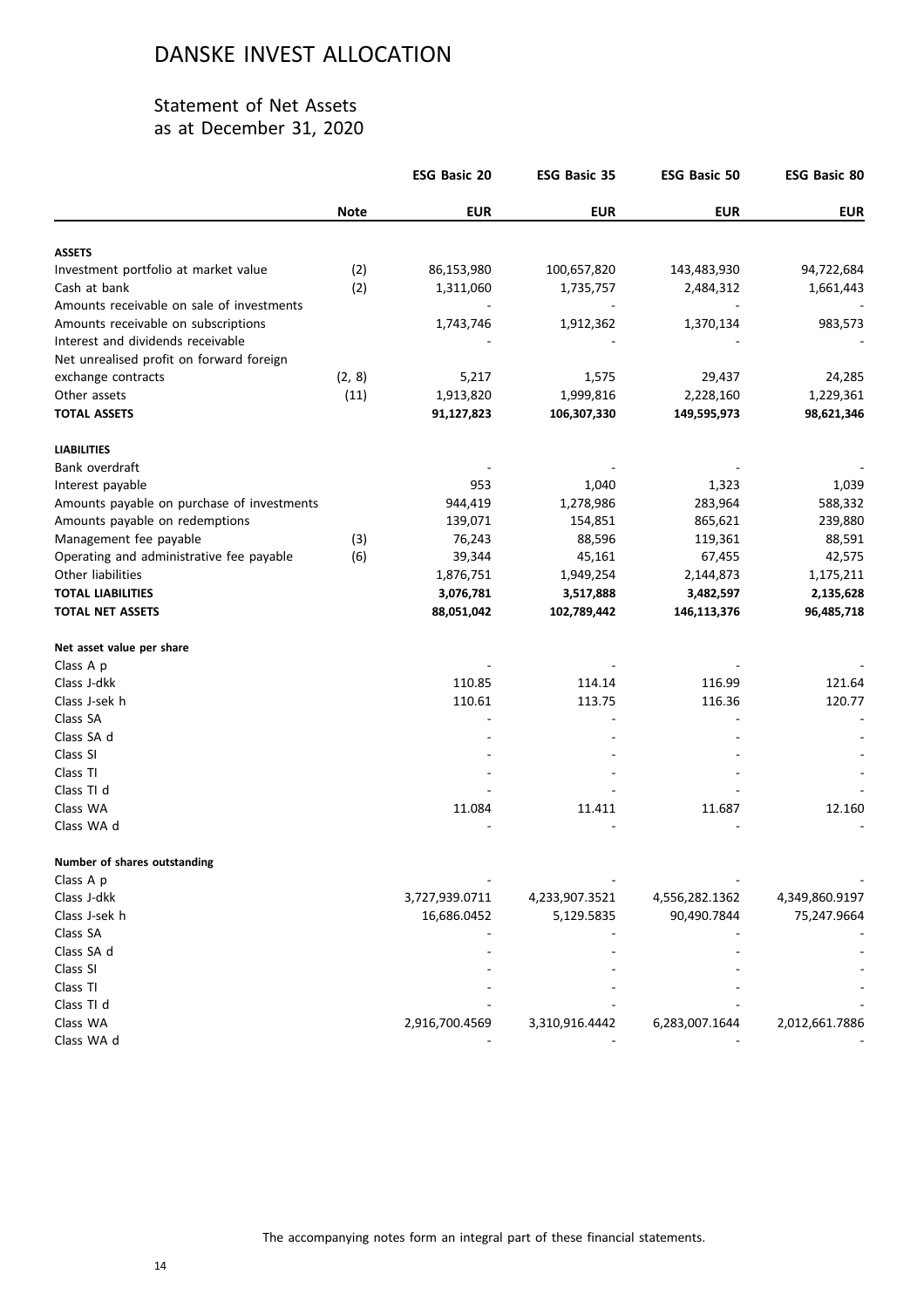|                                            |             | ESG Basic 100 | Global Portfolio<br><b>Solution DKK -</b><br><b>Balanced</b> | <b>Global Portfolio</b><br><b>Solution DKK -</b><br><b>Defensive</b> | <b>Global Portfolio</b><br><b>Solution DKK -</b><br><b>Equities</b> |
|--------------------------------------------|-------------|---------------|--------------------------------------------------------------|----------------------------------------------------------------------|---------------------------------------------------------------------|
|                                            | <b>Note</b> | <b>EUR</b>    | <b>DKK</b>                                                   | <b>DKK</b>                                                           | <b>DKK</b>                                                          |
| <b>ASSETS</b>                              |             |               |                                                              |                                                                      |                                                                     |
| Investment portfolio at market value       | (2)         | 8,182,470     | 6,087,259,726                                                | 1,370,610,547                                                        | 1,018,716,936                                                       |
| Cash at bank                               | (2)         | 32,189        | 25,321,690                                                   | 3,354,515                                                            | 247,510                                                             |
| Amounts receivable on sale of investments  |             |               |                                                              |                                                                      |                                                                     |
| Amounts receivable on subscriptions        |             | 49,546        | 3,720,514                                                    | 847,239                                                              |                                                                     |
| Interest and dividends receivable          |             |               |                                                              |                                                                      |                                                                     |
| Net unrealised profit on forward foreign   |             |               |                                                              |                                                                      |                                                                     |
| exchange contracts                         | (2, 8)      | 55,179        | 9,072,677                                                    | 8,105,993                                                            |                                                                     |
| Other assets                               | (11)        | 58,057        |                                                              |                                                                      |                                                                     |
| <b>TOTAL ASSETS</b>                        |             | 8,377,441     | 6,125,374,607                                                | 1,382,918,294                                                        | 1,018,964,446                                                       |
|                                            |             |               |                                                              |                                                                      |                                                                     |
| <b>LIABILITIES</b>                         |             |               |                                                              |                                                                      |                                                                     |
| Bank overdraft                             |             |               |                                                              |                                                                      |                                                                     |
| Interest payable                           |             | 14            | 3,092                                                        | 407                                                                  | 30                                                                  |
| Amounts payable on purchase of investments |             | 50,517        |                                                              |                                                                      |                                                                     |
| Amounts payable on redemptions             |             | 1,013         | 301,633                                                      |                                                                      |                                                                     |
| Management fee payable                     | (3)         | 5,059         | 1,292,737                                                    | 283,605                                                              | 314,309                                                             |
| Operating and administrative fee payable   | (6)         | 3,697         | 662,942                                                      | 180,067                                                              | 123,258                                                             |
| Other liabilities                          |             | 53,265        |                                                              |                                                                      |                                                                     |
| <b>TOTAL LIABILITIES</b>                   |             | 113,565       | 2,260,404                                                    | 464,079                                                              | 437,597                                                             |
| <b>TOTAL NET ASSETS</b>                    |             | 8,263,876     | 6,123,114,203                                                | 1,382,454,215                                                        | 1,018,526,849                                                       |
|                                            |             |               |                                                              |                                                                      |                                                                     |
| Net asset value per share                  |             |               |                                                              |                                                                      |                                                                     |
| Class A p                                  |             |               |                                                              |                                                                      |                                                                     |
| Class J-dkk                                |             |               |                                                              |                                                                      |                                                                     |
| Class J-sek h                              |             | 122.06        |                                                              |                                                                      |                                                                     |
| Class SA                                   |             |               |                                                              |                                                                      |                                                                     |
| Class SA d                                 |             |               |                                                              |                                                                      |                                                                     |
| Class SI                                   |             |               |                                                              |                                                                      |                                                                     |
| Class TI                                   |             |               | 1,174.51                                                     | 1,104.56                                                             | 1,115.38                                                            |
| Class TI d                                 |             |               | 1,174.50                                                     | 1,104.74                                                             | 1,115.43                                                            |
| Class WA                                   |             | 12.301        |                                                              |                                                                      |                                                                     |
| Class WA d                                 |             |               |                                                              |                                                                      |                                                                     |
| Number of shares outstanding               |             |               |                                                              |                                                                      |                                                                     |
| Class A p                                  |             |               |                                                              |                                                                      |                                                                     |
| Class J-dkk                                |             |               |                                                              |                                                                      |                                                                     |
| Class J-sek h                              |             | 160,752.7134  |                                                              |                                                                      |                                                                     |
| Class SA                                   |             |               |                                                              |                                                                      |                                                                     |
| Class SA d                                 |             |               |                                                              |                                                                      |                                                                     |
| Class SI                                   |             |               |                                                              |                                                                      |                                                                     |
| Class TI                                   |             |               | 5,213,331.4566                                               | 1,251,579.4795                                                       | 913,159.5927                                                        |
| Class TI d                                 |             |               | 10.0000                                                      | 10.0000                                                              | 10.0000                                                             |
| Class WA                                   |             | 513,377.7355  |                                                              |                                                                      |                                                                     |
| Class WA d                                 |             |               |                                                              |                                                                      |                                                                     |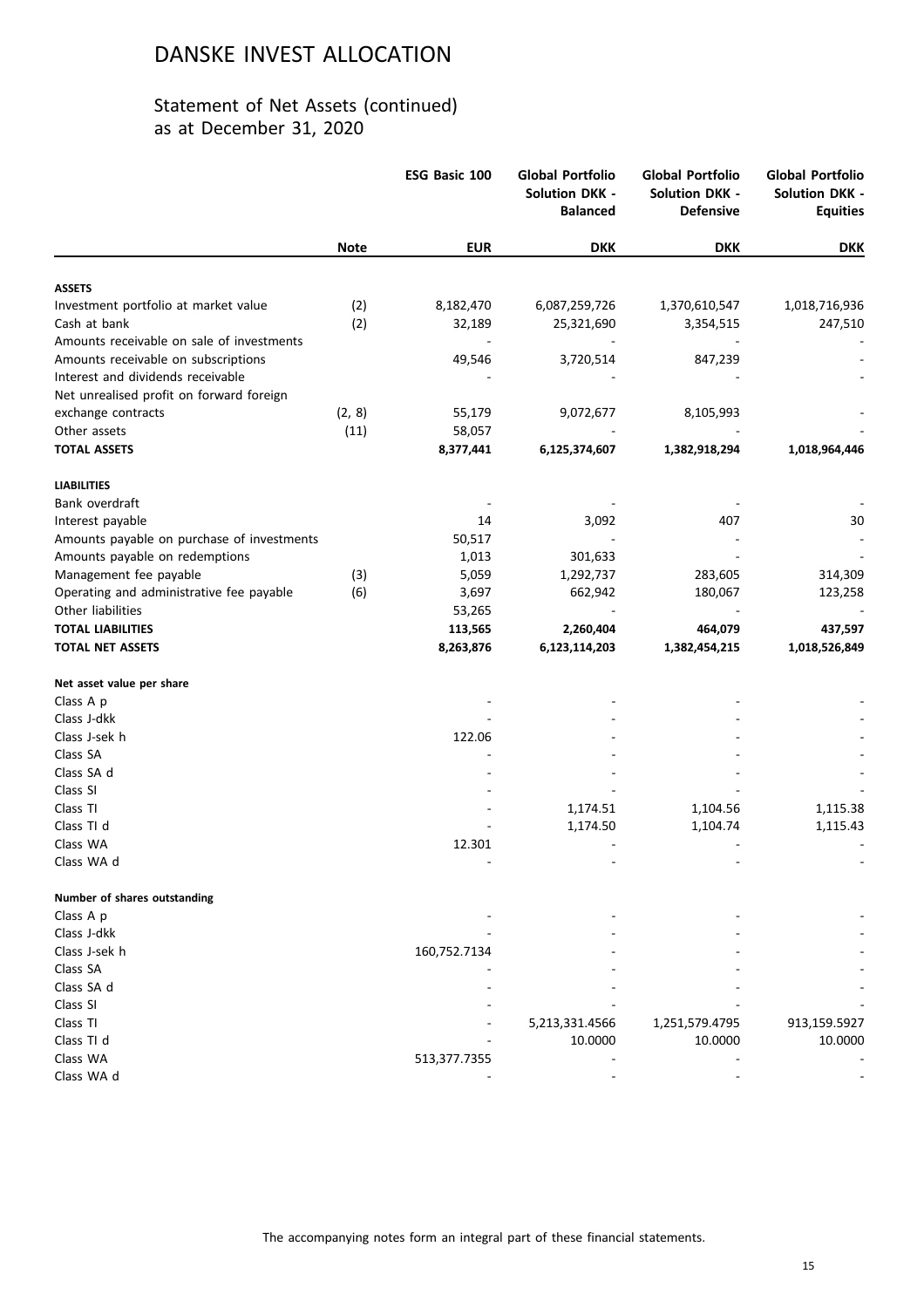|                                                               |             | <b>Global Portfolio</b><br><b>Solution DKK -</b><br><b>Fixed Income</b> | <b>Global Portfolio</b><br><b>Solution DKK -</b><br>Opportunity | <b>Global Portfolio</b><br><b>Solution EUR -</b><br><b>Balanced</b> | <b>Global Portfolio</b><br><b>Solution EUR -</b><br><b>Defensive</b> |
|---------------------------------------------------------------|-------------|-------------------------------------------------------------------------|-----------------------------------------------------------------|---------------------------------------------------------------------|----------------------------------------------------------------------|
|                                                               | <b>Note</b> | <b>DKK</b>                                                              | <b>DKK</b>                                                      | <b>EUR</b>                                                          | <b>EUR</b>                                                           |
| <b>ASSETS</b>                                                 |             |                                                                         |                                                                 |                                                                     |                                                                      |
| Investment portfolio at market value                          | (2)         | 584,533,949                                                             | 2,005,290,817                                                   | 17,074                                                              | 16,110                                                               |
| Cash at bank                                                  | (2)         | 1,855,919                                                               | 9,651,860                                                       | 41                                                                  | 59                                                                   |
| Amounts receivable on sale of investments                     |             |                                                                         |                                                                 |                                                                     |                                                                      |
| Amounts receivable on subscriptions                           |             |                                                                         | 2,639,630                                                       |                                                                     |                                                                      |
| Interest and dividends receivable                             |             |                                                                         |                                                                 |                                                                     |                                                                      |
| Net unrealised profit on forward foreign                      |             |                                                                         |                                                                 |                                                                     |                                                                      |
| exchange contracts                                            | (2, 8)      | 3,569,408                                                               | 1,737,979                                                       | 27                                                                  | 85                                                                   |
| Other assets                                                  | (11)        |                                                                         |                                                                 |                                                                     |                                                                      |
| <b>TOTAL ASSETS</b>                                           |             | 589,959,276                                                             | 2,019,320,286                                                   | 17,142                                                              | 16,254                                                               |
| <b>LIABILITIES</b>                                            |             |                                                                         |                                                                 |                                                                     |                                                                      |
| Bank overdraft                                                |             |                                                                         |                                                                 |                                                                     |                                                                      |
| Interest payable                                              |             | 226                                                                     | 1,179                                                           |                                                                     |                                                                      |
| Amounts payable on purchase of investments                    |             |                                                                         |                                                                 |                                                                     |                                                                      |
| Amounts payable on redemptions                                |             |                                                                         |                                                                 |                                                                     |                                                                      |
| Management fee payable                                        | (3)         | 99,266                                                                  | 483,291                                                         | 4                                                                   | 3                                                                    |
| Operating and administrative fee payable<br>Other liabilities | (6)         | 73,530                                                                  | 222,203                                                         | 2                                                                   | $\overline{2}$                                                       |
| <b>TOTAL LIABILITIES</b>                                      |             | 173,022                                                                 | 706,673                                                         | 6                                                                   | 5                                                                    |
| <b>TOTAL NET ASSETS</b>                                       |             | 589,786,254                                                             | 2,018,613,613                                                   | 17,136                                                              | 16,249                                                               |
|                                                               |             |                                                                         |                                                                 |                                                                     |                                                                      |
| Net asset value per share<br>Class A p                        |             |                                                                         |                                                                 |                                                                     |                                                                      |
| Class J-dkk                                                   |             |                                                                         |                                                                 |                                                                     |                                                                      |
| Class J-sek h                                                 |             |                                                                         |                                                                 |                                                                     |                                                                      |
| Class SA                                                      |             |                                                                         |                                                                 |                                                                     |                                                                      |
| Class SA d                                                    |             |                                                                         |                                                                 |                                                                     |                                                                      |
| Class SI                                                      |             |                                                                         |                                                                 |                                                                     |                                                                      |
| Class TI                                                      |             | 1,052.11                                                                | 1,196.88                                                        | 114.242                                                             | 108.327                                                              |
| Class TI d                                                    |             | 1,052.24                                                                | 1,196.95                                                        |                                                                     |                                                                      |
| Class WA                                                      |             |                                                                         |                                                                 |                                                                     |                                                                      |
| Class WA d                                                    |             |                                                                         |                                                                 |                                                                     |                                                                      |
| Number of shares outstanding                                  |             |                                                                         |                                                                 |                                                                     |                                                                      |
| Class A p                                                     |             |                                                                         |                                                                 |                                                                     |                                                                      |
| Class J-dkk                                                   |             |                                                                         |                                                                 |                                                                     |                                                                      |
| Class J-sek h                                                 |             |                                                                         |                                                                 |                                                                     |                                                                      |
| Class SA                                                      |             |                                                                         |                                                                 |                                                                     |                                                                      |
| Class SA d                                                    |             |                                                                         |                                                                 |                                                                     |                                                                      |
| Class SI                                                      |             |                                                                         |                                                                 |                                                                     |                                                                      |
| Class TI                                                      |             | 560,563.0272                                                            | 1,686,549.2950                                                  | 150.0000                                                            | 150.0000                                                             |
| Class TI d                                                    |             | 10.0000                                                                 | 10.0000                                                         |                                                                     |                                                                      |
| Class WA                                                      |             |                                                                         |                                                                 |                                                                     |                                                                      |
| Class WA d                                                    |             |                                                                         |                                                                 |                                                                     |                                                                      |
|                                                               |             |                                                                         |                                                                 |                                                                     |                                                                      |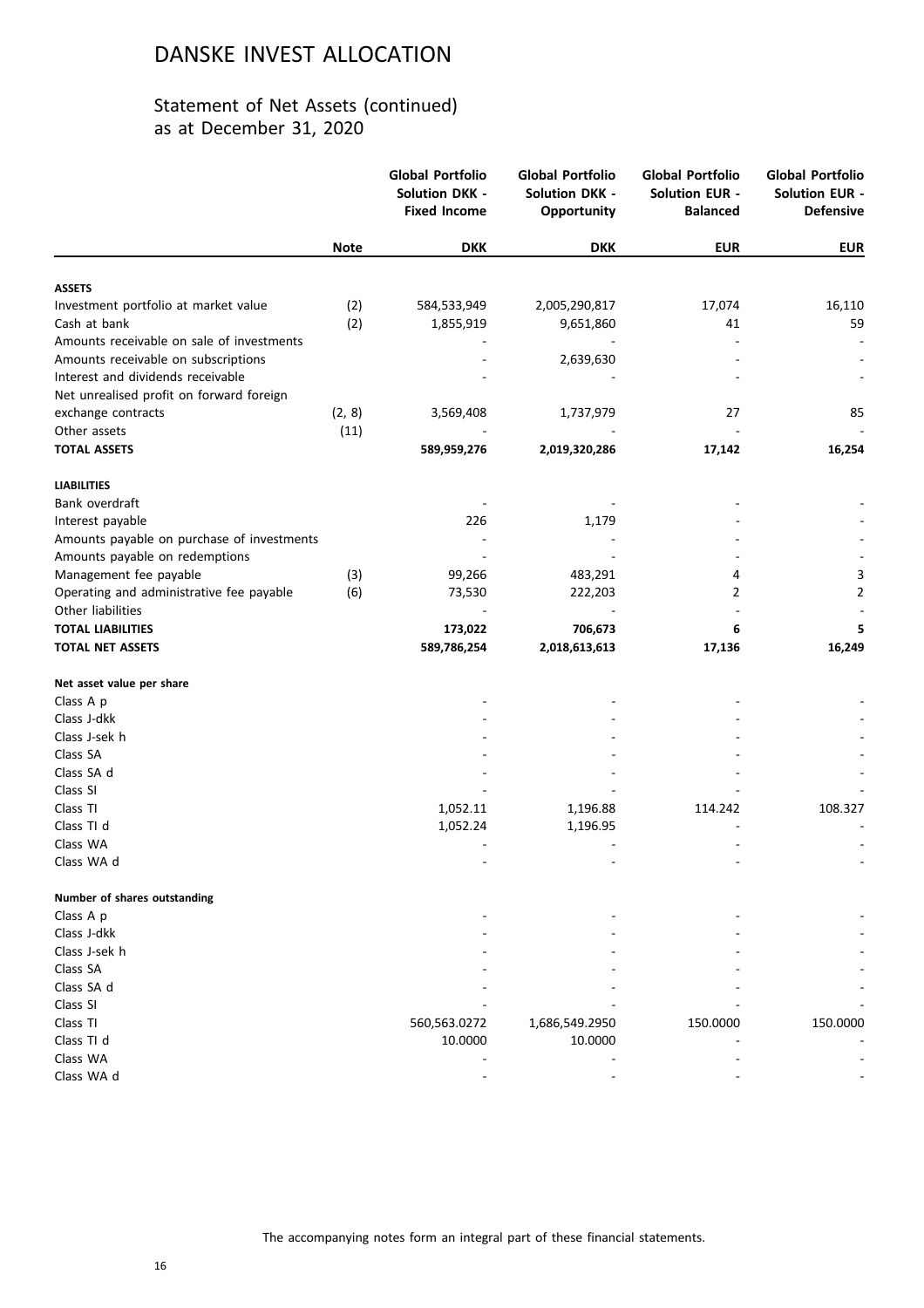|                                            |             | <b>Global Portfolio</b><br><b>Solution EUR -</b><br><b>Equities</b> | <b>Global Portfolio</b><br><b>Solution EUR -</b><br><b>Fixed Income</b> | <b>Global Portfolio</b><br><b>Solution EUR -</b><br>Opportunity | <b>Global Portfolio</b><br><b>Solution NOK -</b><br><b>Balanced</b> |
|--------------------------------------------|-------------|---------------------------------------------------------------------|-------------------------------------------------------------------------|-----------------------------------------------------------------|---------------------------------------------------------------------|
|                                            | <b>Note</b> | <b>EUR</b>                                                          | <b>EUR</b>                                                              | <b>EUR</b>                                                      | <b>NOK</b>                                                          |
| <b>ASSETS</b>                              |             |                                                                     |                                                                         |                                                                 |                                                                     |
| Investment portfolio at market value       | (2)         | 16,302                                                              | 15,048                                                                  | 6,506,909                                                       | 171,576                                                             |
| Cash at bank                               | (2)         | 55                                                                  | 372                                                                     | 46,669                                                          | 366                                                                 |
| Amounts receivable on sale of investments  |             |                                                                     |                                                                         |                                                                 |                                                                     |
| Amounts receivable on subscriptions        |             |                                                                     |                                                                         |                                                                 |                                                                     |
| Interest and dividends receivable          |             |                                                                     |                                                                         |                                                                 |                                                                     |
| Net unrealised profit on forward foreign   |             |                                                                     |                                                                         |                                                                 |                                                                     |
| exchange contracts                         | (2, 8)      |                                                                     | 91                                                                      | 4,999                                                           | 847                                                                 |
| Other assets                               | (11)        |                                                                     |                                                                         |                                                                 |                                                                     |
| <b>TOTAL ASSETS</b>                        |             | 16,357                                                              | 15,511                                                                  | 6,558,577                                                       | 172,789                                                             |
| <b>LIABILITIES</b>                         |             |                                                                     |                                                                         |                                                                 |                                                                     |
| Bank overdraft                             |             |                                                                     |                                                                         |                                                                 |                                                                     |
| Interest payable                           |             |                                                                     |                                                                         | 3                                                               |                                                                     |
| Amounts payable on purchase of investments |             |                                                                     |                                                                         |                                                                 |                                                                     |
| Amounts payable on redemptions             |             |                                                                     |                                                                         |                                                                 |                                                                     |
| Management fee payable                     | (3)         | 5                                                                   | 3                                                                       | 1,171                                                           | 42                                                                  |
| Operating and administrative fee payable   | (6)         | 2                                                                   | 2                                                                       | 538                                                             | 22                                                                  |
| Other liabilities                          |             |                                                                     |                                                                         |                                                                 |                                                                     |
| <b>TOTAL LIABILITIES</b>                   |             | $\overline{ }$                                                      | 5                                                                       | 1,712                                                           | 64                                                                  |
| <b>TOTAL NET ASSETS</b>                    |             | 16,350                                                              | 15,506                                                                  | 6,556,865                                                       | 172,725                                                             |
| Net asset value per share                  |             |                                                                     |                                                                         |                                                                 |                                                                     |
| Class A p                                  |             |                                                                     |                                                                         |                                                                 |                                                                     |
| Class J-dkk                                |             |                                                                     |                                                                         |                                                                 |                                                                     |
| Class J-sek h                              |             |                                                                     |                                                                         |                                                                 |                                                                     |
| Class SA                                   |             |                                                                     |                                                                         |                                                                 |                                                                     |
| Class SA d                                 |             |                                                                     |                                                                         |                                                                 |                                                                     |
| Class SI                                   |             |                                                                     |                                                                         |                                                                 |                                                                     |
| Class TI                                   |             | 109.002                                                             | 103.373                                                                 | 116.177                                                         | 1,151.50                                                            |
| Class TI d                                 |             |                                                                     |                                                                         |                                                                 |                                                                     |
| Class WA<br>Class WA d                     |             |                                                                     |                                                                         |                                                                 |                                                                     |
|                                            |             |                                                                     |                                                                         |                                                                 |                                                                     |
| Number of shares outstanding               |             |                                                                     |                                                                         |                                                                 |                                                                     |
| Class A p                                  |             |                                                                     |                                                                         |                                                                 |                                                                     |
| Class J-dkk                                |             |                                                                     |                                                                         |                                                                 |                                                                     |
| Class J-sek h                              |             |                                                                     |                                                                         |                                                                 |                                                                     |
| Class SA                                   |             |                                                                     |                                                                         |                                                                 |                                                                     |
| Class SA d                                 |             |                                                                     |                                                                         |                                                                 |                                                                     |
| Class SI                                   |             |                                                                     |                                                                         |                                                                 |                                                                     |
| Class TI                                   |             | 150.0000                                                            | 150.0000                                                                | 56,438.7169                                                     | 150.0000                                                            |
| Class TI d                                 |             |                                                                     |                                                                         |                                                                 |                                                                     |
| Class WA                                   |             |                                                                     |                                                                         |                                                                 |                                                                     |
| Class WA d                                 |             |                                                                     |                                                                         |                                                                 |                                                                     |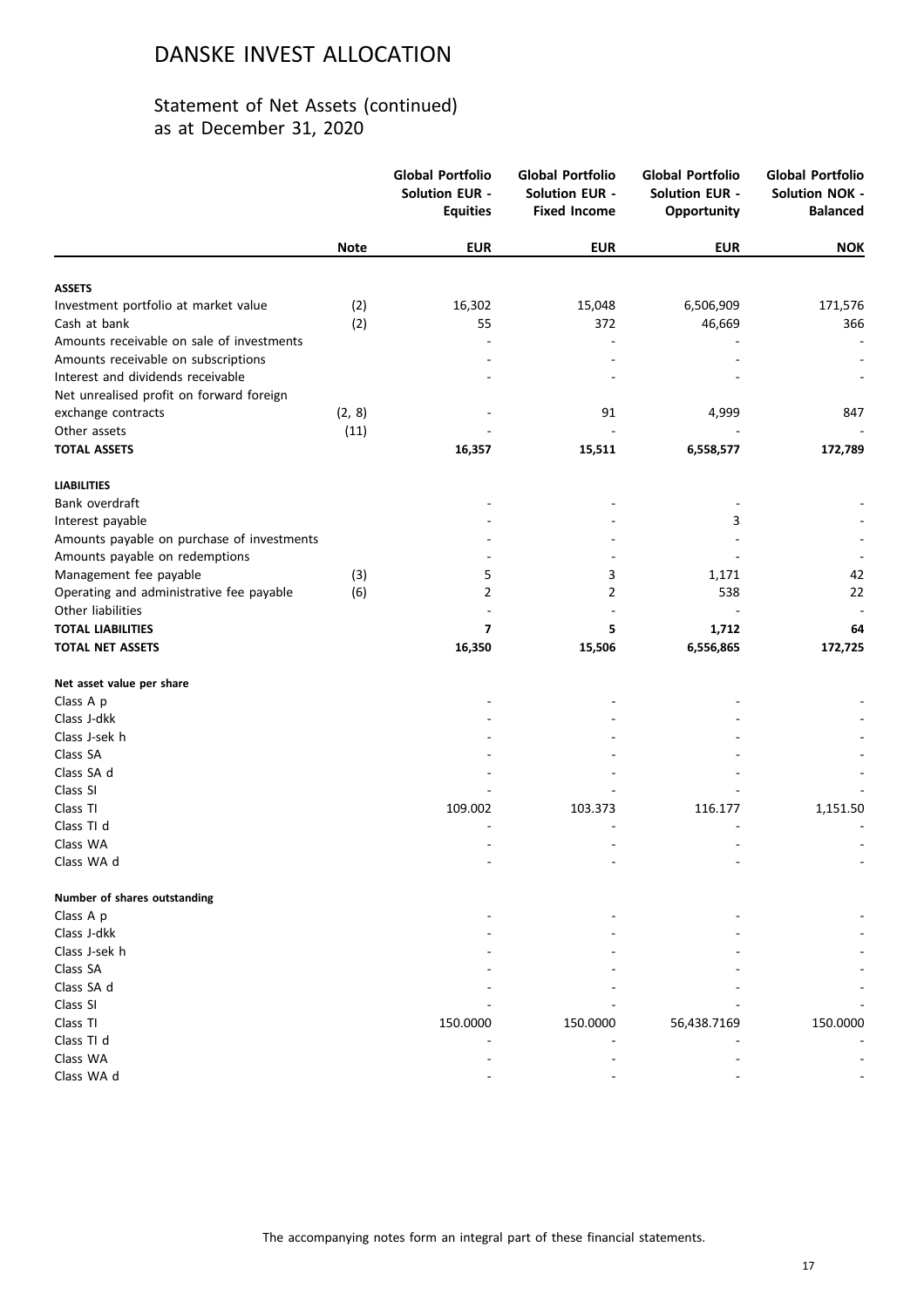|                                            |             | <b>Global Portfolio</b><br><b>Solution NOK -</b><br><b>Defensive</b> | <b>Global Portfolio</b><br><b>Solution NOK -</b><br><b>Equities</b> | <b>Global Portfolio</b><br><b>Solution NOK -</b><br><b>Fixed Income</b> | <b>Global Portfolio</b><br><b>Solution NOK -</b><br>Opportunity |
|--------------------------------------------|-------------|----------------------------------------------------------------------|---------------------------------------------------------------------|-------------------------------------------------------------------------|-----------------------------------------------------------------|
|                                            | <b>Note</b> | <b>NOK</b>                                                           | <b>NOK</b>                                                          | <b>NOK</b>                                                              | <b>NOK</b>                                                      |
| <b>ASSETS</b>                              |             |                                                                      |                                                                     |                                                                         |                                                                 |
| Investment portfolio at market value       | (2)         | 161,968                                                              | 166,519                                                             | 153,608                                                                 | 175,053                                                         |
| Cash at bank                               | (2)         | 755                                                                  | 510                                                                 | 1,052                                                                   | 485                                                             |
| Amounts receivable on sale of investments  |             |                                                                      |                                                                     |                                                                         |                                                                 |
| Amounts receivable on subscriptions        |             |                                                                      |                                                                     |                                                                         |                                                                 |
| Interest and dividends receivable          |             |                                                                      |                                                                     |                                                                         |                                                                 |
| Net unrealised profit on forward foreign   |             |                                                                      |                                                                     |                                                                         |                                                                 |
| exchange contracts                         | (2, 8)      | 1,802                                                                |                                                                     | 1,997                                                                   | 417                                                             |
| Other assets                               | (11)        |                                                                      |                                                                     |                                                                         |                                                                 |
| <b>TOTAL ASSETS</b>                        |             | 164,525                                                              | 167,029                                                             | 156,657                                                                 | 175,955                                                         |
| <b>LIABILITIES</b>                         |             |                                                                      |                                                                     |                                                                         |                                                                 |
| Bank overdraft                             |             |                                                                      |                                                                     |                                                                         |                                                                 |
| Interest payable                           |             |                                                                      |                                                                     |                                                                         |                                                                 |
| Amounts payable on purchase of investments |             |                                                                      |                                                                     |                                                                         |                                                                 |
| Amounts payable on redemptions             |             |                                                                      |                                                                     |                                                                         |                                                                 |
| Management fee payable                     | (3)         | 32                                                                   | 53                                                                  | 27                                                                      | 48                                                              |
| Operating and administrative fee payable   | (6)         | 21                                                                   | 21                                                                  | 20                                                                      | 22                                                              |
| Other liabilities                          |             |                                                                      |                                                                     |                                                                         |                                                                 |
| <b>TOTAL LIABILITIES</b>                   |             | 53                                                                   | 74                                                                  | 47                                                                      | 70                                                              |
| <b>TOTAL NET ASSETS</b>                    |             | 164,472                                                              | 166,955                                                             | 156,610                                                                 | 175,885                                                         |
| Net asset value per share                  |             |                                                                      |                                                                     |                                                                         |                                                                 |
| Class A p                                  |             |                                                                      |                                                                     |                                                                         |                                                                 |
| Class J-dkk                                |             |                                                                      |                                                                     |                                                                         |                                                                 |
| Class J-sek h                              |             |                                                                      |                                                                     |                                                                         |                                                                 |
| Class SA                                   |             |                                                                      |                                                                     |                                                                         |                                                                 |
| Class SA d                                 |             |                                                                      |                                                                     |                                                                         |                                                                 |
| Class SI                                   |             |                                                                      |                                                                     |                                                                         |                                                                 |
| Class TI                                   |             | 1,096.48                                                             | 1,113.03                                                            | 1,044.07                                                                | 1,172.57                                                        |
| Class TI d                                 |             |                                                                      |                                                                     |                                                                         |                                                                 |
| Class WA                                   |             |                                                                      |                                                                     |                                                                         |                                                                 |
| Class WA d                                 |             |                                                                      |                                                                     |                                                                         |                                                                 |
| Number of shares outstanding               |             |                                                                      |                                                                     |                                                                         |                                                                 |
| Class A p                                  |             |                                                                      |                                                                     |                                                                         |                                                                 |
| Class J-dkk                                |             |                                                                      |                                                                     |                                                                         |                                                                 |
| Class J-sek h                              |             |                                                                      |                                                                     |                                                                         |                                                                 |
| Class SA                                   |             |                                                                      |                                                                     |                                                                         |                                                                 |
| Class SA d                                 |             |                                                                      |                                                                     |                                                                         |                                                                 |
| Class SI                                   |             |                                                                      |                                                                     |                                                                         |                                                                 |
| Class TI                                   |             | 150.0000                                                             | 150.0000                                                            | 150.0000                                                                | 150.0000                                                        |
| Class TI d                                 |             |                                                                      |                                                                     |                                                                         |                                                                 |
| Class WA                                   |             |                                                                      |                                                                     |                                                                         |                                                                 |
| Class WA d                                 |             |                                                                      |                                                                     |                                                                         |                                                                 |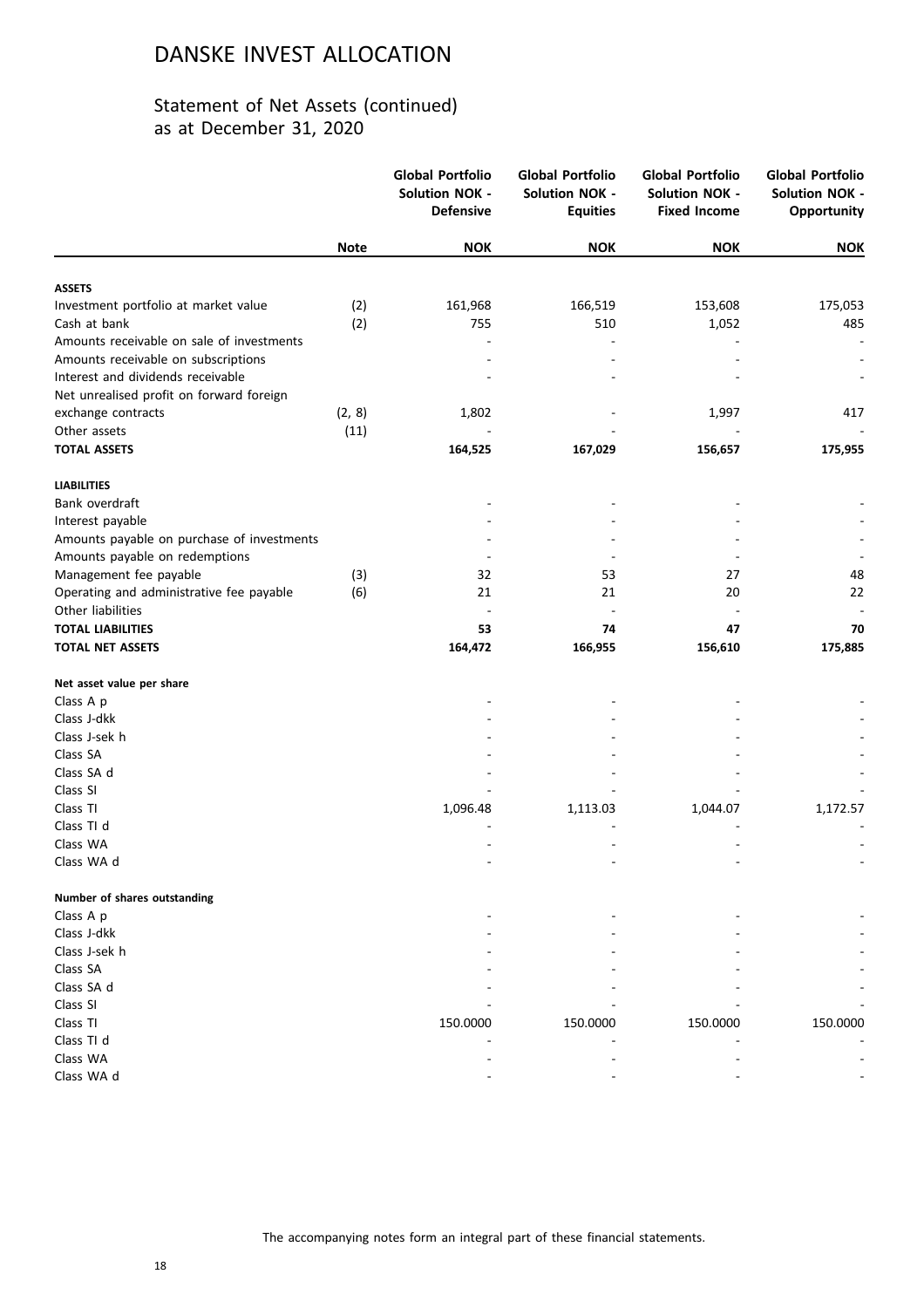|                                            |             | <b>Global Portfolio</b><br><b>Solution SEK -</b><br><b>Balanced</b> | <b>Global Portfolio</b><br><b>Solution SEK -</b><br><b>Defensive</b> | <b>Global Portfolio</b><br><b>Solution SEK -</b><br><b>Equities</b> | <b>Global Portfolio</b><br><b>Solution SEK -</b><br><b>Fixed Income</b> |
|--------------------------------------------|-------------|---------------------------------------------------------------------|----------------------------------------------------------------------|---------------------------------------------------------------------|-------------------------------------------------------------------------|
|                                            | <b>Note</b> | <b>SEK</b>                                                          | <b>SEK</b>                                                           | <b>SEK</b>                                                          | <b>SEK</b>                                                              |
| <b>ASSETS</b>                              |             |                                                                     |                                                                      |                                                                     |                                                                         |
| Investment portfolio at market value       | (2)         | 172,574                                                             | 164,391                                                              | 162,266                                                             | 157,747                                                                 |
| Cash at bank                               | (2)         | 1,431                                                               | 2,555                                                                | 518                                                                 | 3,104                                                                   |
| Amounts receivable on sale of investments  |             |                                                                     |                                                                      |                                                                     |                                                                         |
| Amounts receivable on subscriptions        |             |                                                                     |                                                                      |                                                                     |                                                                         |
| Interest and dividends receivable          |             |                                                                     |                                                                      |                                                                     |                                                                         |
| Net unrealised profit on forward foreign   |             |                                                                     |                                                                      |                                                                     |                                                                         |
| exchange contracts                         | (2, 8)      | 1,019                                                               | 2,230                                                                |                                                                     | 2,628                                                                   |
| Other assets                               | (11)        |                                                                     |                                                                      |                                                                     |                                                                         |
| <b>TOTAL ASSETS</b>                        |             | 175,024                                                             | 169,176                                                              | 162,784                                                             | 163,479                                                                 |
| <b>LIABILITIES</b>                         |             |                                                                     |                                                                      |                                                                     |                                                                         |
| Bank overdraft                             |             |                                                                     |                                                                      |                                                                     |                                                                         |
| Interest payable                           |             |                                                                     |                                                                      |                                                                     |                                                                         |
| Amounts payable on purchase of investments |             |                                                                     |                                                                      |                                                                     |                                                                         |
| Amounts payable on redemptions             |             |                                                                     |                                                                      |                                                                     |                                                                         |
| Management fee payable                     | (3)         | 43                                                                  | 33                                                                   | 51                                                                  | 28                                                                      |
| Operating and administrative fee payable   | (6)         | 22                                                                  | 21                                                                   | 20                                                                  | 20                                                                      |
| Other liabilities                          |             |                                                                     |                                                                      |                                                                     |                                                                         |
| <b>TOTAL LIABILITIES</b>                   |             | 65                                                                  | 54                                                                   | 71                                                                  | 48                                                                      |
| <b>TOTAL NET ASSETS</b>                    |             | 174,959                                                             | 169,122                                                              | 162,713                                                             | 163,431                                                                 |
| Net asset value per share                  |             |                                                                     |                                                                      |                                                                     |                                                                         |
| Class A p                                  |             |                                                                     |                                                                      |                                                                     |                                                                         |
| Class J-dkk                                |             |                                                                     |                                                                      |                                                                     |                                                                         |
| Class J-sek h                              |             |                                                                     |                                                                      |                                                                     |                                                                         |
| Class SA                                   |             |                                                                     |                                                                      |                                                                     |                                                                         |
| Class SA d                                 |             |                                                                     |                                                                      |                                                                     |                                                                         |
| Class SI                                   |             |                                                                     |                                                                      |                                                                     |                                                                         |
| Class TI                                   |             | 1,093.49                                                            | 1,057.01                                                             | 1,016.95                                                            | 1,021.44                                                                |
| Class TI d                                 |             |                                                                     |                                                                      |                                                                     |                                                                         |
| Class WA                                   |             |                                                                     |                                                                      |                                                                     |                                                                         |
| Class WA d                                 |             |                                                                     |                                                                      |                                                                     |                                                                         |
| Number of shares outstanding               |             |                                                                     |                                                                      |                                                                     |                                                                         |
| Class A p                                  |             |                                                                     |                                                                      |                                                                     |                                                                         |
| Class J-dkk                                |             |                                                                     |                                                                      |                                                                     |                                                                         |
| Class J-sek h                              |             |                                                                     |                                                                      |                                                                     |                                                                         |
| Class SA                                   |             |                                                                     |                                                                      |                                                                     |                                                                         |
| Class SA d                                 |             |                                                                     |                                                                      |                                                                     |                                                                         |
| Class SI                                   |             |                                                                     |                                                                      |                                                                     |                                                                         |
| Class TI                                   |             | 160.0000                                                            | 160.0000                                                             | 160.0000                                                            | 160.0000                                                                |
| Class TI d                                 |             |                                                                     |                                                                      |                                                                     |                                                                         |
| Class WA                                   |             |                                                                     |                                                                      |                                                                     |                                                                         |
| Class WA d                                 |             |                                                                     |                                                                      |                                                                     |                                                                         |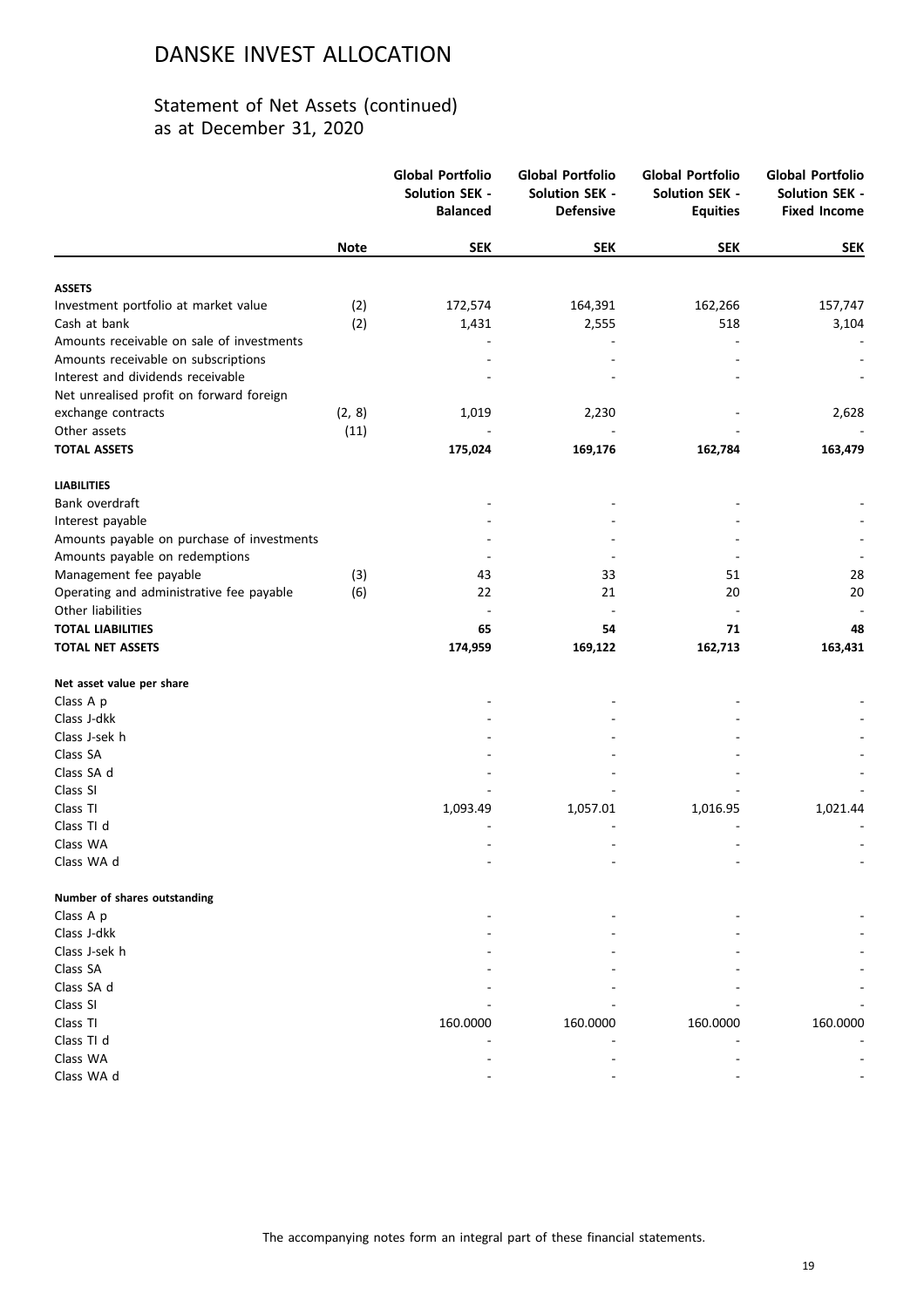|                                            |             | <b>Global Portfolio</b><br><b>Solution SEK -</b><br>Opportunity | <b>Horisont Aktie</b> | Horisont<br><b>Balanserad</b> | Horisont Försiktig |
|--------------------------------------------|-------------|-----------------------------------------------------------------|-----------------------|-------------------------------|--------------------|
|                                            | <b>Note</b> | <b>SEK</b>                                                      | <b>SEK</b>            | <b>SEK</b>                    | <b>SEK</b>         |
| <b>ASSETS</b>                              |             |                                                                 |                       |                               |                    |
| Investment portfolio at market value       | (2)         | 174,820                                                         | 5,084,506,746         | 10,036,145,581                | 7,193,068,070      |
| Cash at bank                               | (2)         | 985                                                             | 43,617,174            | 127,847,689                   | 114,523,561        |
| Amounts receivable on sale of investments  |             |                                                                 |                       |                               |                    |
| Amounts receivable on subscriptions        |             |                                                                 | 6,637,992             | 24,737,329                    | 29,876,355         |
| Interest and dividends receivable          |             |                                                                 | 224,571               | 9,600,457                     | 13,152,698         |
| Net unrealised profit on forward foreign   |             |                                                                 |                       |                               |                    |
| exchange contracts                         | (2, 8)      | 526                                                             |                       |                               |                    |
| Other assets                               | (11)        |                                                                 | 4,703,572             | 10,699,051                    | 6,737,410          |
| <b>TOTAL ASSETS</b>                        |             | 176,331                                                         | 5,139,690,055         | 10,209,030,107                | 7,357,358,094      |
| <b>LIABILITIES</b>                         |             |                                                                 |                       |                               |                    |
| Bank overdraft                             |             |                                                                 |                       |                               |                    |
| Interest payable                           |             |                                                                 | 10,223                | 25,763                        | 28,008             |
| Amounts payable on purchase of investments |             |                                                                 |                       |                               |                    |
| Amounts payable on redemptions             |             |                                                                 | 3,204,501             | 34,685,399                    | 11,508,872         |
| Management fee payable                     | (3)         | 48                                                              | 18,029,671            | 25,915,874                    | 15,188,011         |
| Operating and administrative fee payable   | (6)         | 22                                                              | 882,580               | 1,767,782                     | 1,281,197          |
| Other liabilities                          |             |                                                                 |                       |                               |                    |
| <b>TOTAL LIABILITIES</b>                   |             | 70                                                              | 22,126,975            | 62,394,818                    | 28,006,088         |
| <b>TOTAL NET ASSETS</b>                    |             | 176,261                                                         | 5,117,563,080         | 10,146,635,289                | 7,329,352,006      |
| Net asset value per share                  |             |                                                                 |                       |                               |                    |
| Class A p                                  |             |                                                                 |                       |                               |                    |
| Class J-dkk                                |             |                                                                 |                       |                               |                    |
| Class J-sek h                              |             |                                                                 |                       |                               |                    |
| Class SA                                   |             |                                                                 | 324.53                | 243.61                        | 193.43             |
| Class SA d                                 |             |                                                                 | 214.42                | 175.32                        | 146.21             |
| Class SI                                   |             |                                                                 | 324.53                | 243.61                        | 193.43             |
| Class TI                                   |             | 1,101.63                                                        |                       |                               |                    |
| Class TI d                                 |             |                                                                 |                       |                               |                    |
| Class WA                                   |             |                                                                 |                       | 246.77                        | 195.35             |
| Class WA d                                 |             |                                                                 |                       |                               |                    |
| Number of shares outstanding               |             |                                                                 |                       |                               |                    |
| Class A p                                  |             |                                                                 |                       |                               |                    |
| Class J-dkk                                |             |                                                                 |                       |                               |                    |
| Class J-sek h                              |             |                                                                 |                       |                               |                    |
| Class SA                                   |             |                                                                 | 9,011,130.6541        | 21,181,647.8916               | 27,572,555.2945    |
| Class SA d                                 |             |                                                                 | 26,996.6535           | 360,781.2419                  | 418,337.2400       |
| Class SI                                   |             |                                                                 | 6,740,412.0556        | 19,852,527.7413               | 9,981,804.8303     |
| Class TI                                   |             | 160.0000                                                        |                       |                               |                    |
| Class TI d                                 |             |                                                                 |                       |                               |                    |
| Class WA                                   |             |                                                                 |                       | 352,742.2461                  | 20,712.0494        |
| Class WA d                                 |             |                                                                 |                       |                               |                    |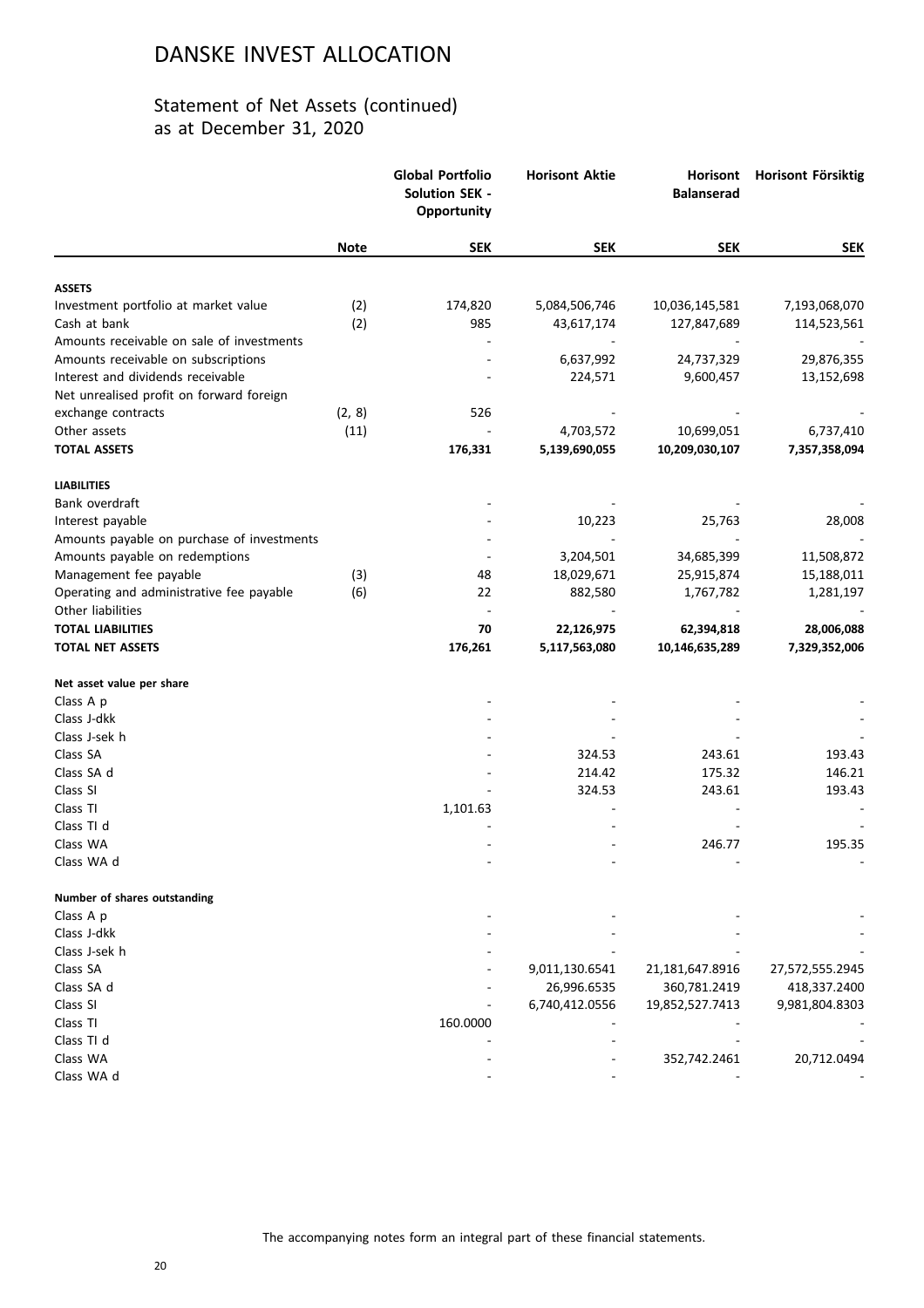|                                                             |             | <b>Horisont Offensiv</b> | <b>Horisont Ränta</b> | Combined      |
|-------------------------------------------------------------|-------------|--------------------------|-----------------------|---------------|
|                                                             | <b>Note</b> | <b>SEK</b>               | <b>SEK</b>            | <b>EUR</b>    |
| <b>ASSETS</b>                                               |             |                          |                       |               |
| Investment portfolio at market value                        | (2)         | 1,689,315,538            | 841,725,228           | 4,401,256,871 |
| Cash at bank                                                | (2)         | 20,994,775               | 2,642                 | 43,284,985    |
| Amounts receivable on sale of investments                   |             |                          | 25,554,778            | 2,545,736     |
| Amounts receivable on subscriptions                         |             | 6,699,644                | 58,537                | 13,802,436    |
| Interest and dividends receivable                           |             |                          | 1,155,516             | 2,404,125     |
| Net unrealised profit on forward foreign exchange contracts | (2, 8)      |                          |                       | 3,142,094     |
| Other assets                                                | (11)        | 1,811,914                | 829,823               | 9,897,944     |
| <b>TOTAL ASSETS</b>                                         |             | 1,718,821,871            | 869,326,524           | 4,476,334,191 |
| <b>LIABILITIES</b>                                          |             |                          |                       |               |
| Bank overdraft                                              |             |                          | 17,105,223            | 1,704,002     |
| Interest payable                                            |             | 4,642                    | 2,553                 | 12,126        |
| Amounts payable on purchase of investments                  |             |                          |                       | 3,146,218     |
| Amounts payable on redemptions                              |             | 722,716                  | 1,131,702             | 6,546,729     |
| Management fee payable                                      | (3)         | 5,152,121                | 1,031,302             | 7,218,048     |
| Operating and administrative fee payable                    | (6)         | 293,663                  | 157,169               | 804,865       |
| Other liabilities                                           |             |                          |                       | 7,199,354     |
| <b>TOTAL LIABILITIES</b>                                    |             | 6,173,142                | 19,427,949            | 26,631,342    |
| <b>TOTAL NET ASSETS</b>                                     |             | 1,712,648,729            | 849,898,575           | 4,449,702,849 |
| Net asset value per share                                   |             |                          |                       |               |
| Class A p                                                   |             |                          |                       |               |
| Class J-dkk                                                 |             |                          |                       |               |
| Class J-sek h                                               |             |                          |                       |               |
| Class SA                                                    |             | 197.03                   | 122.68                |               |
| Class SA d                                                  |             | 138.74                   | 98.49                 |               |
| Class SI                                                    |             | 197.03                   | 122.68                |               |
| Class TI                                                    |             |                          |                       |               |
| Class TI d                                                  |             |                          |                       |               |
| Class WA                                                    |             | 200.18                   | 123.35                |               |
| Class WA d                                                  |             | 141.05                   | 99.01                 |               |
| Number of shares outstanding                                |             |                          |                       |               |
| Class A p                                                   |             |                          |                       |               |
| Class J-dkk                                                 |             |                          |                       |               |
| Class J-sek h                                               |             |                          |                       |               |
| Class SA                                                    |             | 4,667,517.5551           | 3,603,522.9715        |               |
| Class SA d                                                  |             | 385,842.2155             | 87,372.4217           |               |
| Class SI                                                    |             | 3,722,288.9502           | 663,968.6174          |               |
| Class TI                                                    |             |                          |                       |               |
| Class TI d                                                  |             |                          |                       |               |
| Class WA                                                    |             | 22,008.8658              | 447,125.1477          |               |
| Class WA d                                                  |             | 11,982.2572              | 2,652,587.7442        |               |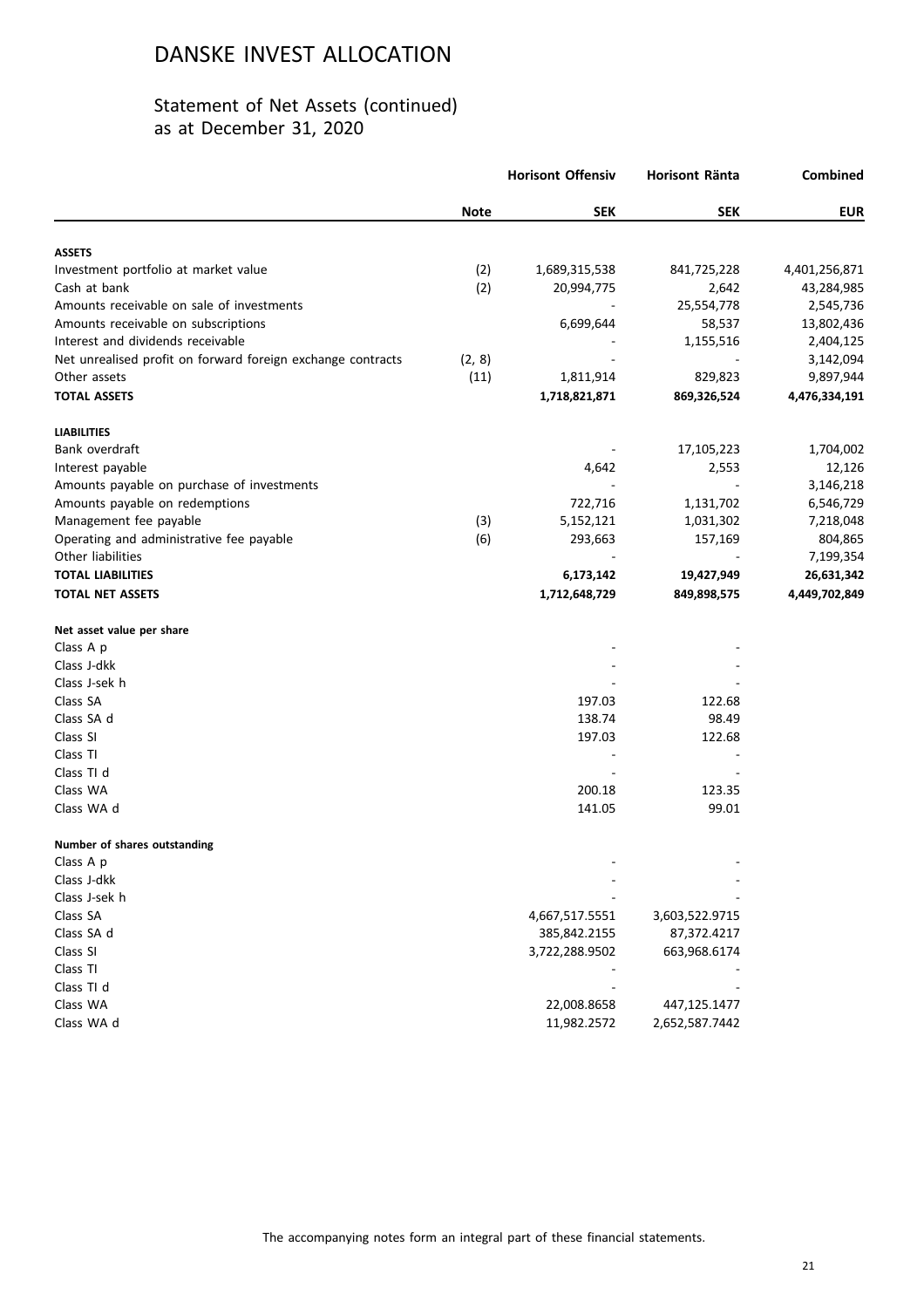### Statement of Operations and Changes in Net Assets for the Year/Period ended December 31, 2020

|                                                                                            |             | Dynamic*       | <b>ESG Basic 20</b> | <b>ESG Basic 35</b> |
|--------------------------------------------------------------------------------------------|-------------|----------------|---------------------|---------------------|
|                                                                                            | <b>Note</b> | <b>EUR</b>     | <b>EUR</b>          | <b>EUR</b>          |
| NET ASSETS AT THE BEGINNING OF THE YEAR/PERIOD                                             |             | 12,180,075     | 23,303,214          | 23,662,793          |
| <b>INCOME</b>                                                                              |             |                |                     |                     |
| Dividends, net                                                                             | (2)         |                | 9,332               | 8,621               |
| Interest on bonds, net                                                                     | (2)         | 7,987          |                     |                     |
| Bank interest                                                                              |             | 208            |                     |                     |
| Income on securities lending                                                               |             |                |                     | 98                  |
| Trailer fee                                                                                |             | 11,762         | 88,386              | 105,686             |
| Other income                                                                               |             |                |                     |                     |
| <b>TOTAL INCOME</b>                                                                        |             | 19,957         | 97,718              | 114,405             |
| <b>EXPENSES</b>                                                                            |             |                |                     |                     |
| Management fees                                                                            | (3)         | 41,409         | 181,491             | 193,730             |
| Performance fees                                                                           | (7)         | 86,293         |                     |                     |
| Operating and administrative fees                                                          | (6)         | 15,183         | 85,344              | 88,681              |
| <b>Bank interest</b>                                                                       |             | 838            | 5,450               | 5,851               |
| Other charges                                                                              |             |                |                     |                     |
| <b>TOTAL EXPENSES</b>                                                                      |             | 143,723        | 272,285             | 288,262             |
| NET INCOME / (LOSS) FROM INVESTMENTS                                                       |             | (123, 766)     | (174, 567)          | (173, 857)          |
| Net realised profit / (loss) on sale of investments                                        | (2)         | 1,317,418      | 65,695              | (133, 887)          |
| Net realised profit / (loss) on forward foreign exchange contracts                         | (2)         | 18,451         | 943                 | 757                 |
| Net realised profit / (loss) on foreign exchange                                           | (2)         | (24,006)       | (1,727)             | (923)               |
|                                                                                            |             |                |                     |                     |
| NET REALISED PROFIT / (LOSS)<br>Change in net unrealised appreciation / (depreciation) on: |             | 1,188,097      | (109, 656)          | (307, 910)          |
| - investments                                                                              | (2)         | (2, 120, 294)  | 2,173,856           | 3,563,765           |
| - forward foreign exchange contracts                                                       | (2)         |                | 4,121               | 1,340               |
| NET INCREASE / (DECREASE) IN NET ASSETS AS A RESULT OF OPERATIONS                          |             | (932, 197)     | 2,068,321           | 3,257,195           |
|                                                                                            |             |                |                     |                     |
| <b>EVOLUTION OF THE CAPITAL</b>                                                            |             |                |                     |                     |
| Issue of shares                                                                            |             |                | 80,427,854          | 95,157,261          |
| Redemption of shares                                                                       |             | (11, 247, 878) | (17, 748, 347)      | (19, 287, 807)      |
| Dividend distributed                                                                       | (9)         |                |                     |                     |
| Currency translation                                                                       | (2)         |                |                     |                     |
| NET ASSETS AT THE END OF THE YEAR/PERIOD                                                   |             |                | 88,051,042          | 102,789,442         |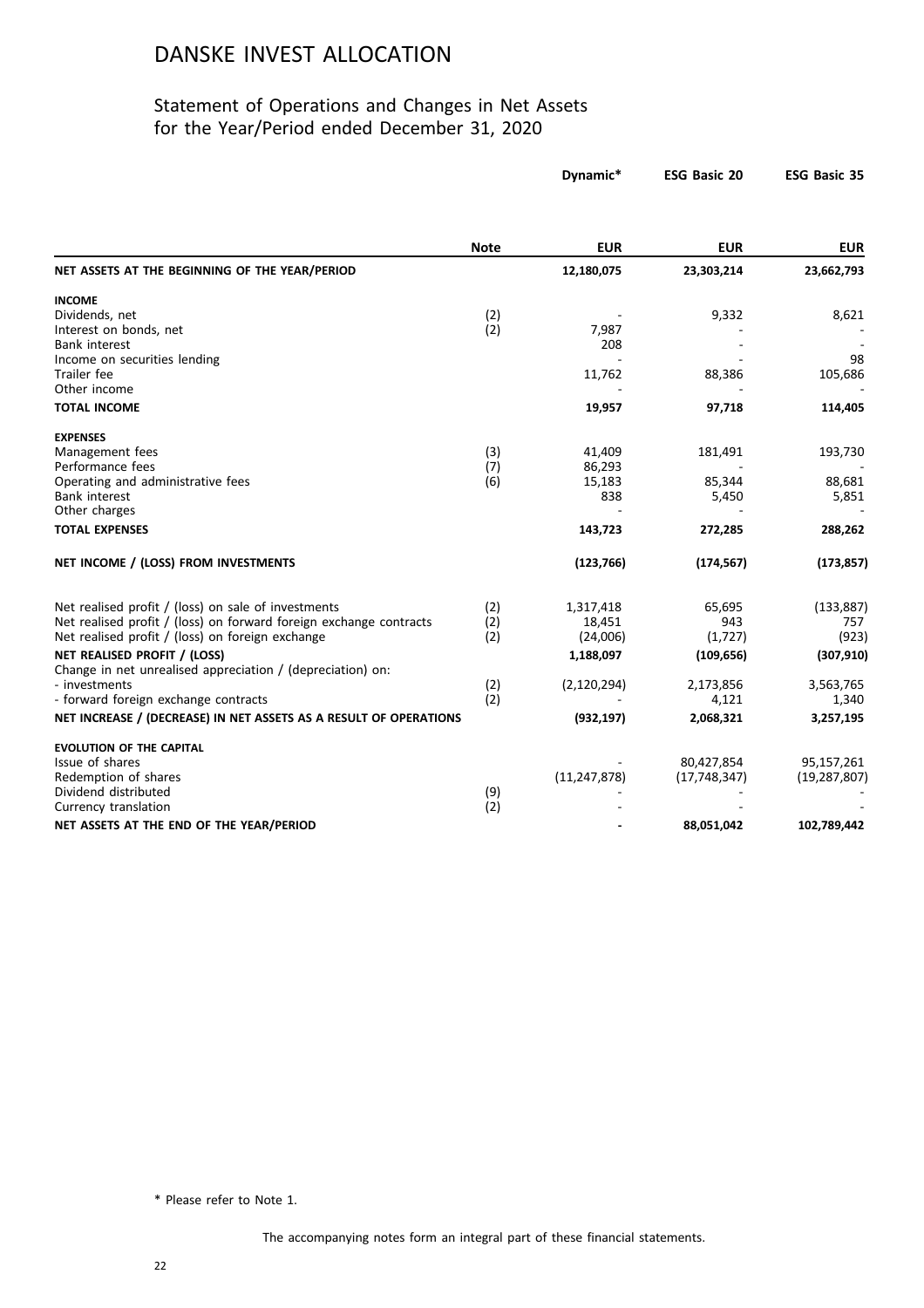|                                                                    |             | <b>ESG Basic 50</b> | <b>ESG Basic 80</b> | ESG Basic 100 |
|--------------------------------------------------------------------|-------------|---------------------|---------------------|---------------|
|                                                                    | <b>Note</b> | <b>EUR</b>          | <b>EUR</b>          | <b>EUR</b>    |
| NET ASSETS AT THE BEGINNING OF THE YEAR/PERIOD                     |             | 24,131,262          | 22,057,227          | 1,314,924     |
| <b>INCOME</b>                                                      |             |                     |                     |               |
| Dividends, net                                                     | (2)         | 8,330               | 14,912              | 491           |
| Interest on bonds, net                                             | (2)         |                     |                     |               |
| <b>Bank interest</b>                                               |             |                     | 10                  | 33            |
| Income on securities lending<br>Trailer fee                        |             | 782<br>159,553      | 121,220             | 8,708         |
| Other income                                                       |             |                     |                     |               |
| <b>TOTAL INCOME</b>                                                |             | 168,665             | 136,142             | 9,232         |
| <b>EXPENSES</b>                                                    |             |                     |                     |               |
| Management fees                                                    | (3)         | 243,458             | 198,761             | 9,157         |
| Performance fees                                                   | (7)         |                     |                     |               |
| Operating and administrative fees                                  | (6)         | 120,073             | 87,905              | 6,189         |
| Bank interest                                                      |             | 7,873               | 5,024               | 123           |
| Other charges                                                      |             |                     |                     |               |
| <b>TOTAL EXPENSES</b>                                              |             | 371,404             | 291,690             | 15,469        |
| NET INCOME / (LOSS) FROM INVESTMENTS                               |             | (202, 739)          | (155, 548)          | (6, 237)      |
| Net realised profit / (loss) on sale of investments                | (2)         | (159, 634)          | (160, 732)          | (25, 721)     |
| Net realised profit / (loss) on forward foreign exchange contracts | (2)         | 15,767              | 14,343              | 23,787        |
| Net realised profit / (loss) on foreign exchange                   | (2)         | (1, 122)            | (7, 549)            | (4, 273)      |
| NET REALISED PROFIT / (LOSS)                                       |             | (347, 728)          | (309, 486)          | (12, 444)     |
| Change in net unrealised appreciation / (depreciation) on:         |             |                     |                     |               |
| - investments                                                      | (2)         | 6,671,883           | 5,491,555           | 509,723       |
| - forward foreign exchange contracts                               | (2)         | 26,265              | 20,915              | 50,640        |
| NET INCREASE / (DECREASE) IN NET ASSETS AS A RESULT OF OPERATIONS  |             | 6,350,420           | 5,202,984           | 547,919       |
| <b>EVOLUTION OF THE CAPITAL</b>                                    |             |                     |                     |               |
| Issue of shares                                                    |             | 140,509,614         | 90,867,538          | 7,831,567     |
| Redemption of shares                                               |             | (24, 877, 920)      | (21, 642, 031)      | (1,430,534)   |
| Dividend distributed                                               | (9)         |                     |                     |               |
| Currency translation                                               | (2)         |                     |                     |               |
| NET ASSETS AT THE END OF THE YEAR/PERIOD                           |             | 146,113,376         | 96,485,718          | 8,263,876     |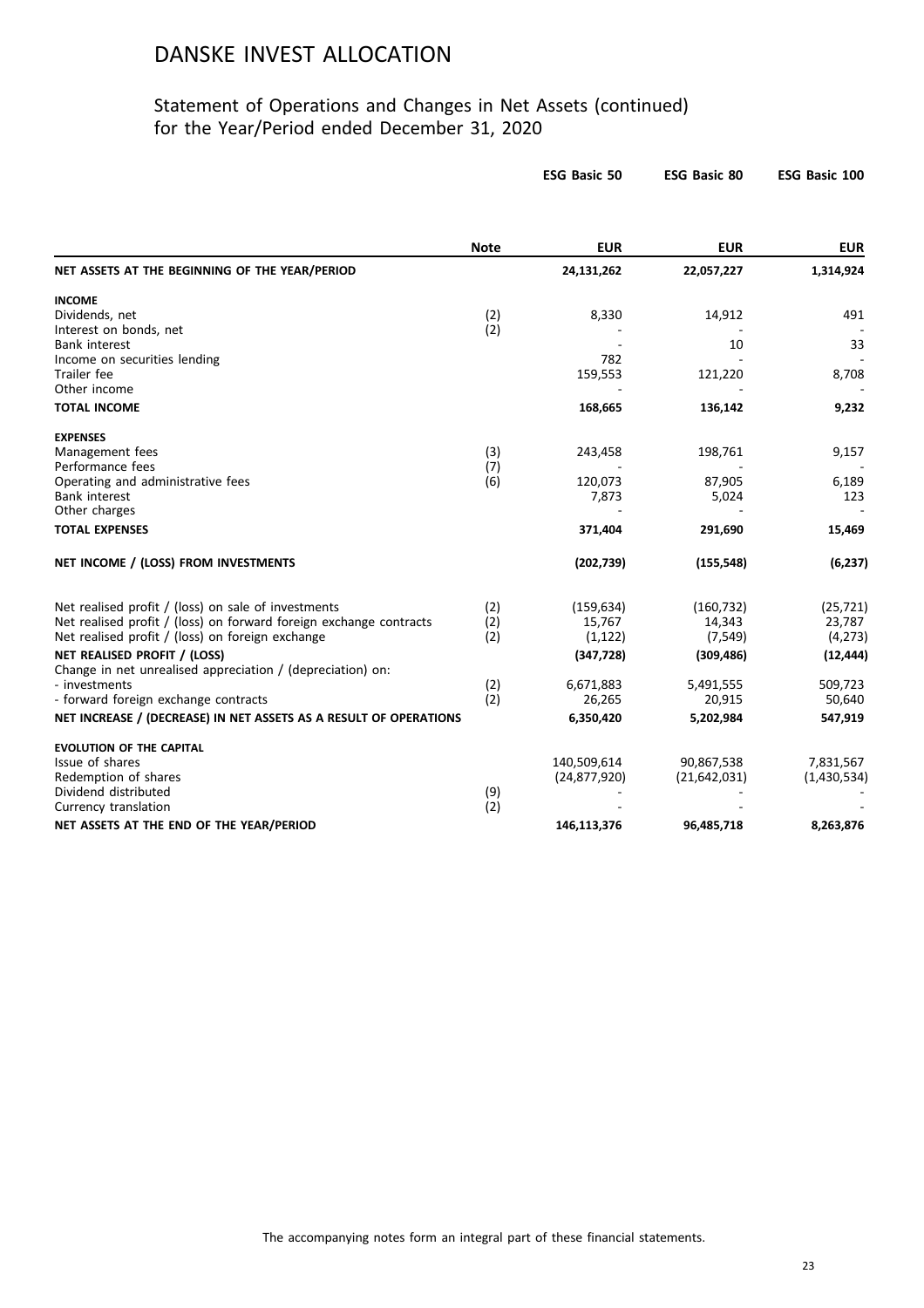|                                                                    |             | <b>Global Portfolio</b><br><b>Solution DKK -</b><br><b>Balanced</b> | <b>Global Portfolio</b><br><b>Solution DKK -</b><br><b>Defensive</b> | <b>Global Portfolio</b><br><b>Solution DKK -</b><br><b>Equities</b> |
|--------------------------------------------------------------------|-------------|---------------------------------------------------------------------|----------------------------------------------------------------------|---------------------------------------------------------------------|
|                                                                    | <b>Note</b> | <b>DKK</b>                                                          | <b>DKK</b>                                                           | <b>DKK</b>                                                          |
| NET ASSETS AT THE BEGINNING OF THE YEAR/PERIOD                     |             | 2,380,056,214                                                       | 788,309,266                                                          | 855,607,108                                                         |
| <b>INCOME</b>                                                      |             |                                                                     |                                                                      |                                                                     |
| Dividends, net                                                     | (2)         |                                                                     |                                                                      |                                                                     |
| Interest on bonds, net                                             | (2)         |                                                                     |                                                                      |                                                                     |
| <b>Bank interest</b>                                               |             | 25,049                                                              | 2,125                                                                | 1                                                                   |
| Income on securities lending                                       |             |                                                                     |                                                                      |                                                                     |
| Trailer fee                                                        |             |                                                                     |                                                                      |                                                                     |
| Other income                                                       |             |                                                                     |                                                                      |                                                                     |
| <b>TOTAL INCOME</b>                                                |             | 25,049                                                              | 2,125                                                                | 1                                                                   |
| <b>EXPENSES</b>                                                    |             |                                                                     |                                                                      |                                                                     |
| Management fees                                                    | (3)         | 3,735,896                                                           | 970,375                                                              | 1,148,885                                                           |
| Performance fees                                                   | (7)         |                                                                     |                                                                      |                                                                     |
| Operating and administrative fees                                  | (6)         | 1,915,846                                                           | 616,112                                                              | 450,543                                                             |
| Bank interest                                                      |             | 135,171                                                             | 43,494                                                               | 16,591                                                              |
| Other charges                                                      |             | 44,215                                                              | 6,069                                                                | 1,247                                                               |
| <b>TOTAL EXPENSES</b>                                              |             | 5,831,128                                                           | 1,636,050                                                            | 1,617,266                                                           |
| NET INCOME / (LOSS) FROM INVESTMENTS                               |             | (5,806,079)                                                         | (1,633,925)                                                          | (1,617,265)                                                         |
| Net realised profit / (loss) on sale of investments                | (2)         | (3,462,668)                                                         | 7,230,218                                                            | 3,832                                                               |
| Net realised profit / (loss) on forward foreign exchange contracts | (2)         | 50,669,839                                                          | 27,615,976                                                           | (1,701)                                                             |
| Net realised profit / (loss) on foreign exchange                   | (2)         | (14, 192, 098)                                                      | (7, 124, 263)                                                        | (7,984)                                                             |
| NET REALISED PROFIT / (LOSS)                                       |             | 27,208,994                                                          | 26,088,006                                                           |                                                                     |
| Change in net unrealised appreciation / (depreciation) on:         |             |                                                                     |                                                                      | (1,623,118)                                                         |
| - investments                                                      | (2)         | 443,485,546                                                         | 66,279,750                                                           | 76,017,590                                                          |
| - forward foreign exchange contracts                               | (2)         | 4,265,938                                                           | 5,798,579                                                            | (757)                                                               |
| NET INCREASE / (DECREASE) IN NET ASSETS AS A RESULT OF OPERATIONS  |             | 474,960,478                                                         | 98,166,335                                                           | 74,393,715                                                          |
|                                                                    |             |                                                                     |                                                                      |                                                                     |
| <b>EVOLUTION OF THE CAPITAL</b><br>Issue of shares                 |             | 3,464,015,809                                                       | 676,678,319                                                          | 88,526,026                                                          |
| Redemption of shares                                               |             | (195, 918, 298)                                                     | (180, 699, 705)                                                      |                                                                     |
| Dividend distributed                                               | (9)         |                                                                     |                                                                      |                                                                     |
| Currency translation                                               | (2)         |                                                                     |                                                                      |                                                                     |
| NET ASSETS AT THE END OF THE YEAR/PERIOD                           |             | 6,123,114,203                                                       | 1,382,454,215                                                        | 1,018,526,849                                                       |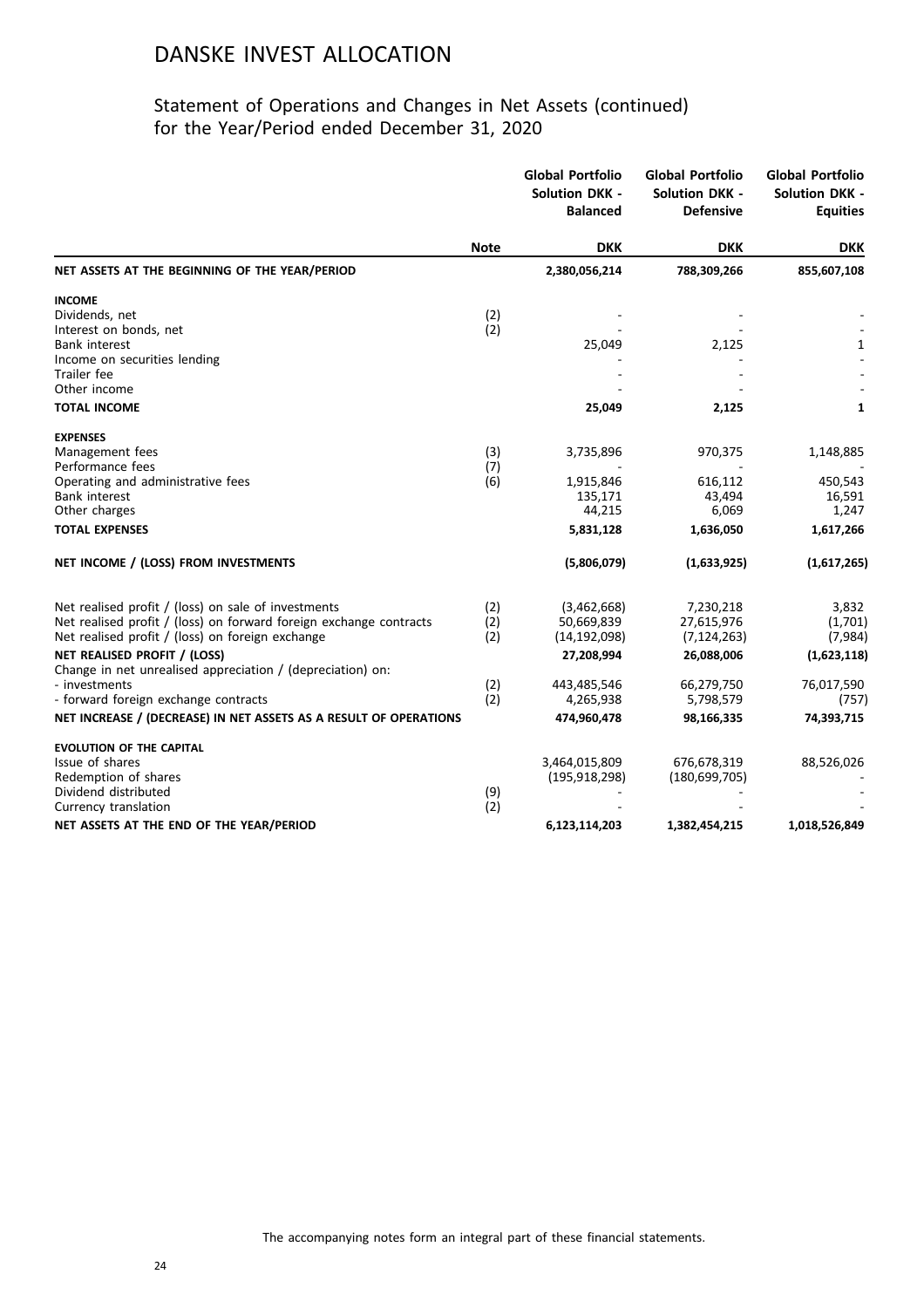|                                                                    |             | <b>Global Portfolio</b><br><b>Solution DKK -</b><br><b>Fixed Income</b> | <b>Global Portfolio</b><br><b>Solution DKK -</b><br>Opportunity | <b>Global Portfolio</b><br><b>Solution EUR -</b><br><b>Balanced</b> |
|--------------------------------------------------------------------|-------------|-------------------------------------------------------------------------|-----------------------------------------------------------------|---------------------------------------------------------------------|
|                                                                    | <b>Note</b> | <b>DKK</b>                                                              | <b>DKK</b>                                                      | <b>EUR</b>                                                          |
| NET ASSETS AT THE BEGINNING OF THE YEAR/PERIOD                     |             | 536,199,210                                                             | 633,681,232                                                     | 15,281                                                              |
| <b>INCOME</b>                                                      |             |                                                                         |                                                                 |                                                                     |
| Dividends, net                                                     | (2)         |                                                                         |                                                                 |                                                                     |
| Interest on bonds, net                                             | (2)         |                                                                         |                                                                 |                                                                     |
| <b>Bank interest</b>                                               |             |                                                                         | 6,088                                                           |                                                                     |
| Income on securities lending<br><b>Trailer</b> fee                 |             |                                                                         |                                                                 |                                                                     |
| Other income                                                       |             |                                                                         |                                                                 |                                                                     |
| <b>TOTAL INCOME</b>                                                |             |                                                                         | 6,088                                                           |                                                                     |
| <b>EXPENSES</b>                                                    |             |                                                                         |                                                                 |                                                                     |
| Management fees                                                    | (3)         | 381,820                                                                 | 1,327,592                                                       | 17                                                                  |
| Performance fees                                                   | (7)         |                                                                         |                                                                 |                                                                     |
| Operating and administrative fees                                  | (6)         | 282,828                                                                 | 610,388                                                         | 8                                                                   |
| <b>Bank interest</b>                                               |             | 21,635                                                                  | 39,846                                                          |                                                                     |
| Other charges                                                      |             | 1,790                                                                   | 10,183                                                          |                                                                     |
| <b>TOTAL EXPENSES</b>                                              |             | 688,073                                                                 | 1,988,009                                                       | 25                                                                  |
| NET INCOME / (LOSS) FROM INVESTMENTS                               |             | (688, 073)                                                              | (1,981,921)                                                     | (25)                                                                |
| Net realised profit / (loss) on sale of investments                | (2)         | 125,886                                                                 | (739, 951)                                                      | 6                                                                   |
| Net realised profit / (loss) on forward foreign exchange contracts | (2)         | 10,999,814                                                              | 12,664,929                                                      | 229                                                                 |
| Net realised profit / (loss) on foreign exchange                   | (2)         | (3, 147, 815)                                                           | (2,967,057)                                                     | (60)                                                                |
| NET REALISED PROFIT / (LOSS)                                       |             | 7,289,812                                                               | 6,976,000                                                       | 150                                                                 |
| Change in net unrealised appreciation / (depreciation) on:         |             |                                                                         |                                                                 |                                                                     |
| - investments                                                      | (2)         | 13,208,801                                                              | 173,207,866                                                     | 1,706                                                               |
| - forward foreign exchange contracts                               | (2)         | 2,421,716                                                               | 471,525                                                         | (1)                                                                 |
| NET INCREASE / (DECREASE) IN NET ASSETS AS A RESULT OF OPERATIONS  |             | 22,920,329                                                              | 180,655,391                                                     | 1,855                                                               |
| <b>EVOLUTION OF THE CAPITAL</b>                                    |             |                                                                         |                                                                 |                                                                     |
| Issue of shares                                                    |             | 30,666,715                                                              | 1,259,718,172                                                   |                                                                     |
| Redemption of shares                                               |             |                                                                         | (55, 441, 182)                                                  |                                                                     |
| Dividend distributed                                               | (9)         |                                                                         |                                                                 |                                                                     |
| Currency translation                                               | (2)         |                                                                         |                                                                 |                                                                     |
| NET ASSETS AT THE END OF THE YEAR/PERIOD                           |             | 589,786,254                                                             | 2,018,613,613                                                   | 17,136                                                              |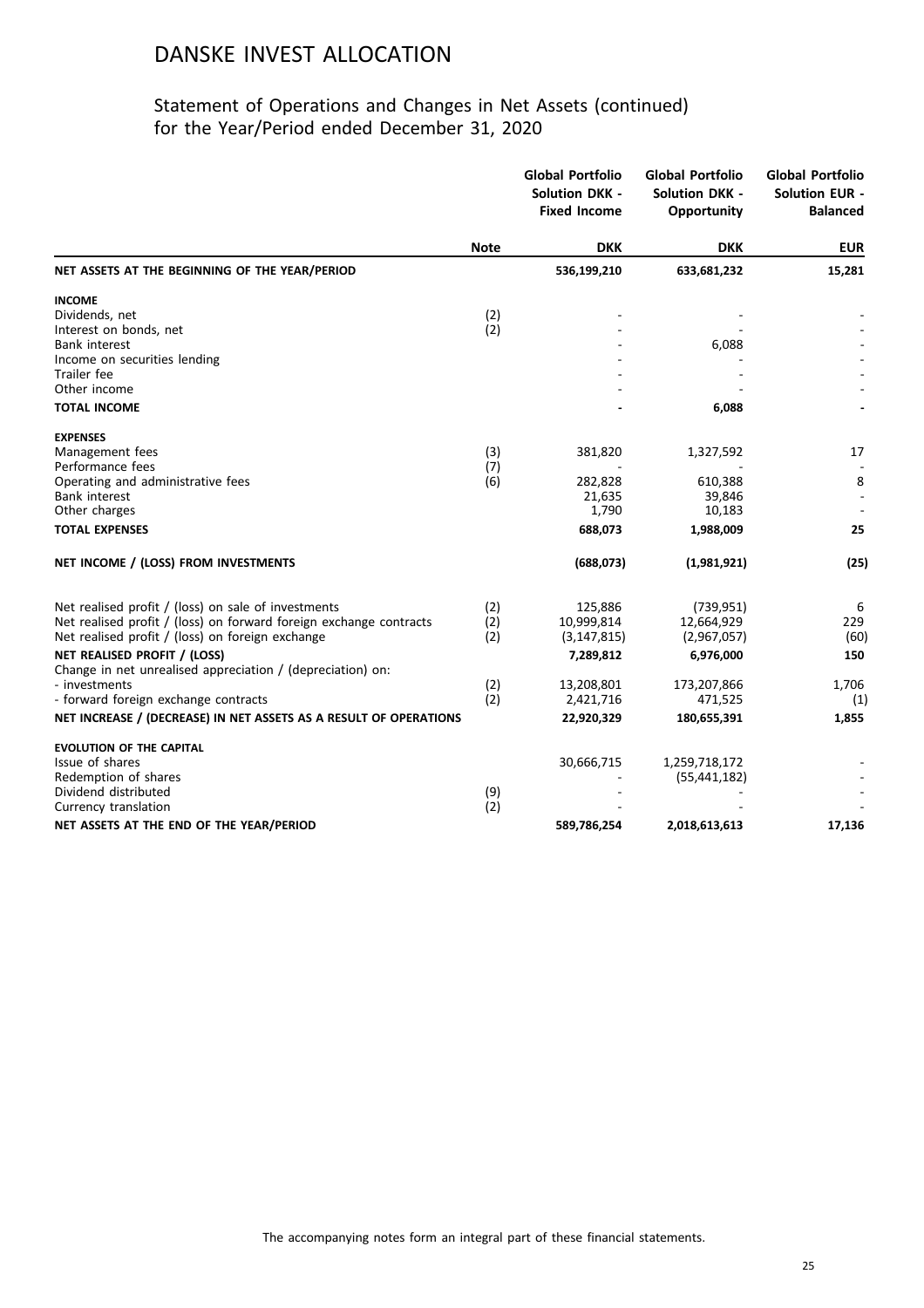|                                                                    |             | <b>Global Portfolio</b><br><b>Solution EUR -</b><br><b>Defensive</b> | <b>Global Portfolio</b><br><b>Solution EUR -</b><br><b>Equities</b> | <b>Global Portfolio</b><br><b>Solution EUR -</b><br><b>Fixed Income</b> |
|--------------------------------------------------------------------|-------------|----------------------------------------------------------------------|---------------------------------------------------------------------|-------------------------------------------------------------------------|
|                                                                    | <b>Note</b> | <b>EUR</b>                                                           | <b>EUR</b>                                                          | <b>EUR</b>                                                              |
| NET ASSETS AT THE BEGINNING OF THE YEAR/PERIOD                     |             | 15,126                                                               | 15,456                                                              | 14,890                                                                  |
| <b>INCOME</b>                                                      |             |                                                                      |                                                                     |                                                                         |
| Dividends, net                                                     | (2)         |                                                                      |                                                                     |                                                                         |
| Interest on bonds, net                                             | (2)         |                                                                      |                                                                     |                                                                         |
| Bank interest<br>Income on securities lending                      |             |                                                                      |                                                                     |                                                                         |
| Trailer fee                                                        |             |                                                                      |                                                                     |                                                                         |
| Other income                                                       |             |                                                                      |                                                                     | 5                                                                       |
| <b>TOTAL INCOME</b>                                                |             |                                                                      |                                                                     | 5                                                                       |
| <b>EXPENSES</b>                                                    |             |                                                                      |                                                                     |                                                                         |
| Management fees                                                    | (3)         | 14                                                                   | 20                                                                  |                                                                         |
| Performance fees                                                   | (7)         |                                                                      |                                                                     |                                                                         |
| Operating and administrative fees                                  | (6)         | 7                                                                    | 7                                                                   | 6                                                                       |
| Bank interest                                                      |             |                                                                      |                                                                     | $\mathbf{1}$                                                            |
| Other charges                                                      |             |                                                                      |                                                                     |                                                                         |
| <b>TOTAL EXPENSES</b>                                              |             | 21                                                                   | 27                                                                  | $\overline{ }$                                                          |
| NET INCOME / (LOSS) FROM INVESTMENTS                               |             | (21)                                                                 | (27)                                                                | (2)                                                                     |
| Net realised profit / (loss) on sale of investments                | (2)         | 5                                                                    |                                                                     | 2                                                                       |
| Net realised profit / (loss) on forward foreign exchange contracts | (2)         | 324                                                                  |                                                                     | 280                                                                     |
| Net realised profit / (loss) on foreign exchange                   | (2)         | (92)                                                                 |                                                                     | (83)                                                                    |
| NET REALISED PROFIT / (LOSS)                                       |             | 216                                                                  | (27)                                                                | 197                                                                     |
| Change in net unrealised appreciation / (depreciation) on:         |             |                                                                      |                                                                     |                                                                         |
| - investments                                                      | (2)         | 861                                                                  | 921                                                                 | 365                                                                     |
| - forward foreign exchange contracts                               | (2)         | 46                                                                   |                                                                     | 54                                                                      |
| NET INCREASE / (DECREASE) IN NET ASSETS AS A RESULT OF OPERATIONS  |             | 1,123                                                                | 894                                                                 | 616                                                                     |
| <b>EVOLUTION OF THE CAPITAL</b>                                    |             |                                                                      |                                                                     |                                                                         |
| Issue of shares                                                    |             |                                                                      |                                                                     |                                                                         |
| Redemption of shares                                               |             |                                                                      |                                                                     |                                                                         |
| Dividend distributed                                               | (9)<br>(2)  |                                                                      |                                                                     |                                                                         |
| Currency translation                                               |             |                                                                      |                                                                     |                                                                         |
| NET ASSETS AT THE END OF THE YEAR/PERIOD                           |             | 16,249                                                               | 16,350                                                              | 15,506                                                                  |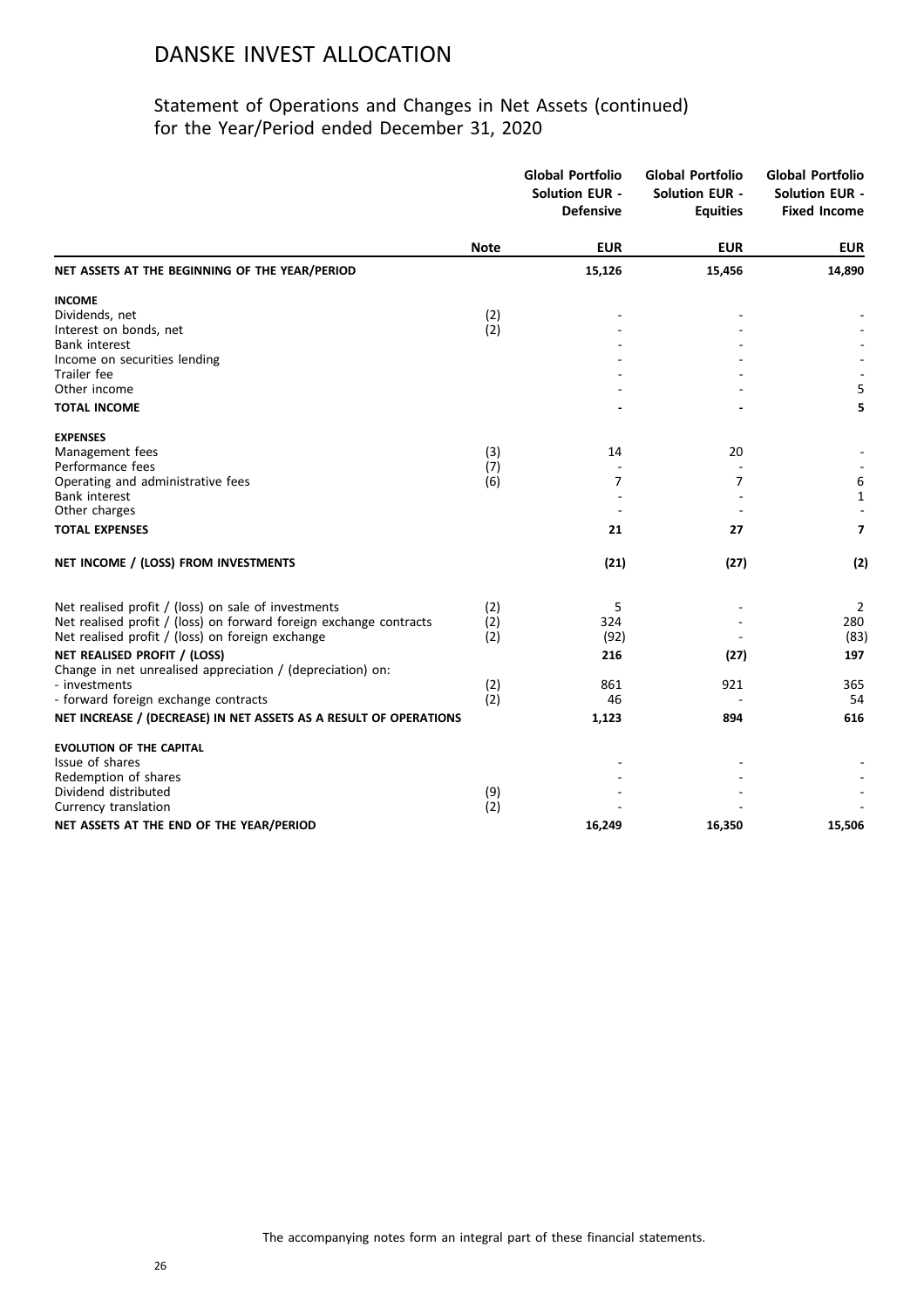|                                                                    |             | <b>Global Portfolio</b><br><b>Solution EUR -</b><br>Opportunity | <b>Global Portfolio</b><br><b>Solution NOK -</b><br><b>Balanced</b> | <b>Global Portfolio</b><br><b>Solution NOK -</b><br><b>Defensive</b> |
|--------------------------------------------------------------------|-------------|-----------------------------------------------------------------|---------------------------------------------------------------------|----------------------------------------------------------------------|
|                                                                    | <b>Note</b> | <b>EUR</b>                                                      | <b>NOK</b>                                                          | <b>NOK</b>                                                           |
| NET ASSETS AT THE BEGINNING OF THE YEAR/PERIOD                     |             | 15,364                                                          | 149,799                                                             | 149,713                                                              |
| <b>INCOME</b>                                                      |             |                                                                 |                                                                     |                                                                      |
| Dividends, net                                                     | (2)         |                                                                 |                                                                     |                                                                      |
| Interest on bonds, net                                             | (2)         |                                                                 |                                                                     |                                                                      |
| <b>Bank interest</b>                                               |             |                                                                 | 1                                                                   | $\mathbf{1}$                                                         |
| Income on securities lending<br>Trailer fee                        |             |                                                                 |                                                                     |                                                                      |
| Other income                                                       |             |                                                                 |                                                                     |                                                                      |
| <b>TOTAL INCOME</b>                                                |             |                                                                 | 1                                                                   | $\mathbf{1}$                                                         |
| <b>EXPENSES</b>                                                    |             |                                                                 |                                                                     |                                                                      |
| Management fees                                                    | (3)         | 1,183                                                           | 157                                                                 | 123                                                                  |
| Performance fees                                                   | (7)         |                                                                 |                                                                     |                                                                      |
| Operating and administrative fees                                  | (6)         | 544                                                             | 82                                                                  | 79                                                                   |
| <b>Bank interest</b>                                               |             | 51                                                              | 1                                                                   | 1                                                                    |
| Other charges                                                      |             |                                                                 |                                                                     |                                                                      |
| <b>TOTAL EXPENSES</b>                                              |             | 1,778                                                           | 240                                                                 | 203                                                                  |
| NET INCOME / (LOSS) FROM INVESTMENTS                               |             | (1,778)                                                         | (239)                                                               | (202)                                                                |
| Net realised profit / (loss) on sale of investments                | (2)         | 7                                                               | 665                                                                 | 774                                                                  |
| Net realised profit / (loss) on forward foreign exchange contracts | (2)         | 5,097                                                           | (999)                                                               | 35                                                                   |
| Net realised profit / (loss) on foreign exchange                   | (2)         | (1,286)                                                         | (1,039)                                                             | (1,731)                                                              |
| NET REALISED PROFIT / (LOSS)                                       |             | 2,040                                                           | (1,612)                                                             | (1, 124)                                                             |
| Change in net unrealised appreciation / (depreciation) on:         |             |                                                                 |                                                                     |                                                                      |
| - investments                                                      | (2)         | 551,483                                                         | 25,969                                                              | 17,404                                                               |
| - forward foreign exchange contracts                               | (2)         | 4,965                                                           | (1, 431)                                                            | (1,521)                                                              |
| NET INCREASE / (DECREASE) IN NET ASSETS AS A RESULT OF OPERATIONS  |             | 558,488                                                         | 22,926                                                              | 14,759                                                               |
| <b>EVOLUTION OF THE CAPITAL</b>                                    |             |                                                                 |                                                                     |                                                                      |
| Issue of shares                                                    |             | 6,000,000                                                       |                                                                     |                                                                      |
| Redemption of shares                                               |             | (16, 987)                                                       |                                                                     |                                                                      |
| Dividend distributed                                               | (9)         |                                                                 |                                                                     |                                                                      |
| Currency translation                                               | (2)         |                                                                 |                                                                     |                                                                      |
| NET ASSETS AT THE END OF THE YEAR/PERIOD                           |             | 6,556,865                                                       | 172,725                                                             | 164,472                                                              |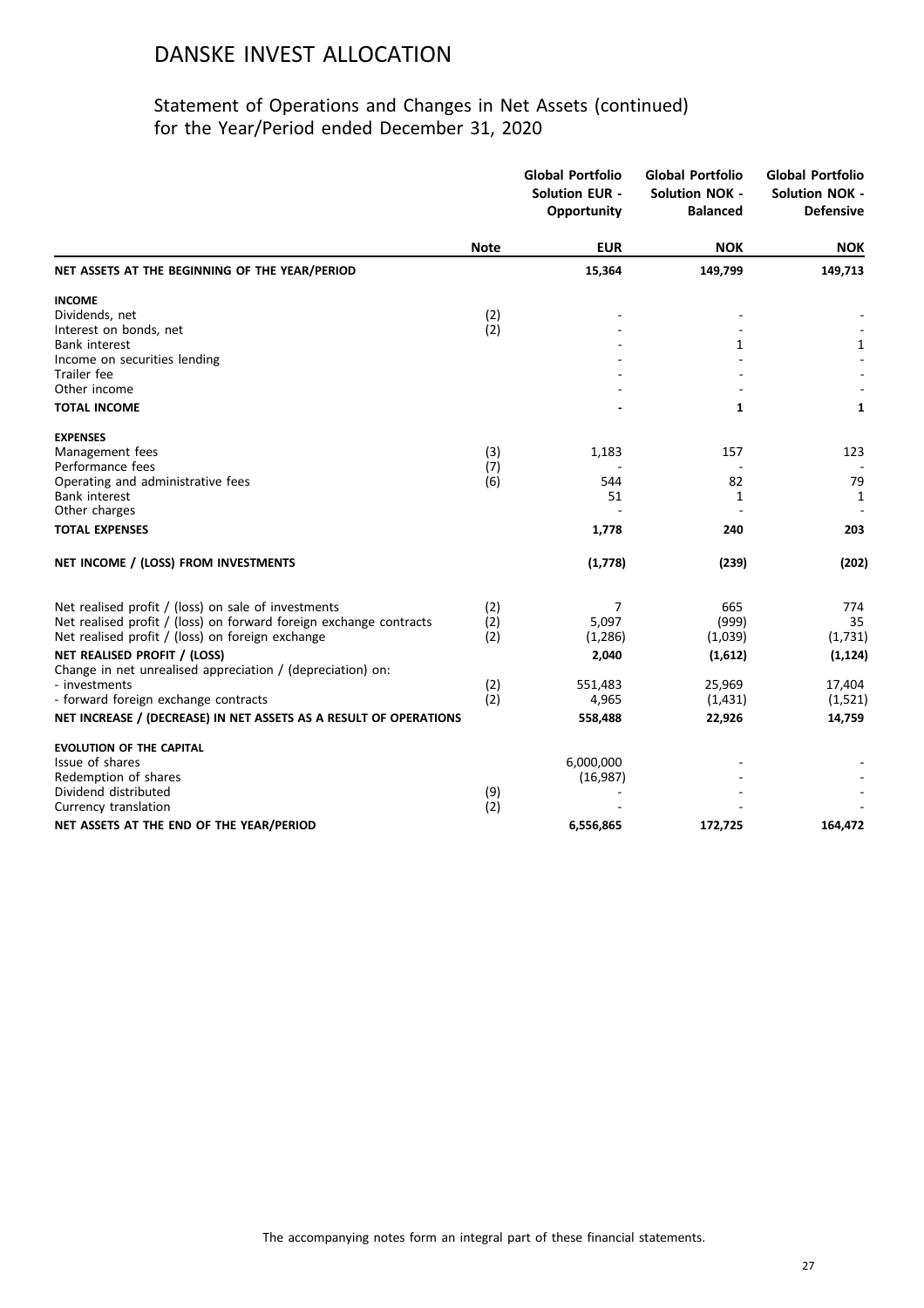|                                                                    |             | <b>Global Portfolio</b><br><b>Solution NOK -</b><br><b>Equities</b> | <b>Global Portfolio</b><br><b>Solution NOK -</b><br><b>Fixed Income</b> | <b>Global Portfolio</b><br><b>Solution NOK -</b><br>Opportunity |
|--------------------------------------------------------------------|-------------|---------------------------------------------------------------------|-------------------------------------------------------------------------|-----------------------------------------------------------------|
|                                                                    | <b>Note</b> | <b>NOK</b>                                                          | <b>NOK</b>                                                              | <b>NOK</b>                                                      |
| NET ASSETS AT THE BEGINNING OF THE YEAR/PERIOD                     |             | 148,479                                                             | 149,238                                                                 | 149,415                                                         |
| <b>INCOME</b>                                                      |             |                                                                     |                                                                         |                                                                 |
| Dividends, net                                                     | (2)         |                                                                     |                                                                         |                                                                 |
| Interest on bonds, net                                             | (2)         |                                                                     |                                                                         |                                                                 |
| <b>Bank interest</b>                                               |             | 2                                                                   | 1                                                                       | $\mathbf{1}$                                                    |
| Income on securities lending<br>Trailer fee                        |             |                                                                     |                                                                         |                                                                 |
| Other income                                                       |             |                                                                     |                                                                         |                                                                 |
| <b>TOTAL INCOME</b>                                                |             | $\mathbf{2}$                                                        | $\mathbf{1}$                                                            | $\mathbf{1}$                                                    |
| <b>EXPENSES</b>                                                    |             |                                                                     |                                                                         |                                                                 |
| Management fees                                                    | (3)         | 198                                                                 | 103                                                                     | 175                                                             |
| Performance fees                                                   | (7)         |                                                                     |                                                                         |                                                                 |
| Operating and administrative fees                                  | (6)         | 78                                                                  | 76                                                                      | 82                                                              |
| Bank interest                                                      |             |                                                                     | 1                                                                       | 1                                                               |
| Other charges                                                      |             |                                                                     |                                                                         |                                                                 |
| <b>TOTAL EXPENSES</b>                                              |             | 276                                                                 | 180                                                                     | 258                                                             |
| NET INCOME / (LOSS) FROM INVESTMENTS                               |             | (274)                                                               | (179)                                                                   | (257)                                                           |
| Net realised profit / (loss) on sale of investments                | (2)         |                                                                     | 538                                                                     | 469                                                             |
| Net realised profit / (loss) on forward foreign exchange contracts | (2)         |                                                                     | (1, 516)                                                                | (464)                                                           |
| Net realised profit / (loss) on foreign exchange                   | (2)         | 5                                                                   | (1,650)                                                                 | (808)                                                           |
| NET REALISED PROFIT / (LOSS)                                       |             | (269)                                                               | (2,807)                                                                 | (1,060)                                                         |
| Change in net unrealised appreciation / (depreciation) on:         |             |                                                                     |                                                                         |                                                                 |
| - investments                                                      | (2)         | 18,745                                                              | 12,543                                                                  | 28,813                                                          |
| - forward foreign exchange contracts                               | (2)         |                                                                     | (2, 364)                                                                | (1, 283)                                                        |
| NET INCREASE / (DECREASE) IN NET ASSETS AS A RESULT OF OPERATIONS  |             | 18,476                                                              | 7,372                                                                   | 26,470                                                          |
| <b>EVOLUTION OF THE CAPITAL</b>                                    |             |                                                                     |                                                                         |                                                                 |
| Issue of shares                                                    |             |                                                                     |                                                                         |                                                                 |
| Redemption of shares                                               |             |                                                                     |                                                                         |                                                                 |
| Dividend distributed                                               | (9)<br>(2)  |                                                                     |                                                                         |                                                                 |
| Currency translation                                               |             |                                                                     |                                                                         |                                                                 |
| NET ASSETS AT THE END OF THE YEAR/PERIOD                           |             | 166,955                                                             | 156,610                                                                 | 175,885                                                         |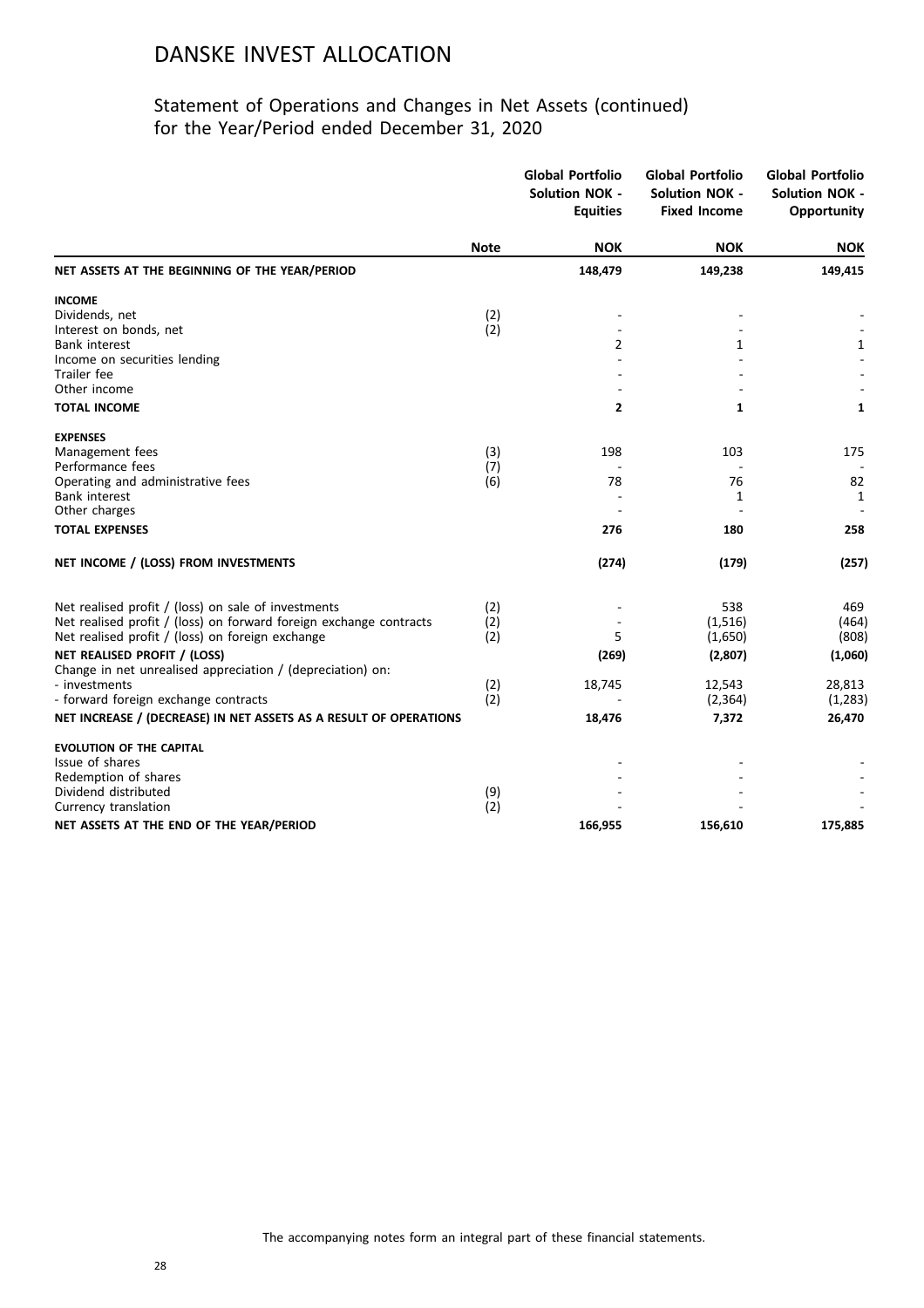|                                                                    |             | <b>Global Portfolio</b><br>Solution SEK -<br><b>Balanced</b> | <b>Global Portfolio</b><br><b>Solution SEK -</b><br><b>Defensive</b> | <b>Global Portfolio</b><br><b>Solution SEK -</b><br><b>Equities</b> |
|--------------------------------------------------------------------|-------------|--------------------------------------------------------------|----------------------------------------------------------------------|---------------------------------------------------------------------|
|                                                                    | <b>Note</b> | <b>SEK</b>                                                   | <b>SEK</b>                                                           | <b>SEK</b>                                                          |
| NET ASSETS AT THE BEGINNING OF THE YEAR/PERIOD                     |             | 160,840                                                      | 160,157                                                              | 160,541                                                             |
| <b>INCOME</b>                                                      |             |                                                              |                                                                      |                                                                     |
| Dividends, net                                                     | (2)         |                                                              |                                                                      |                                                                     |
| Interest on bonds, net                                             | (2)         |                                                              |                                                                      |                                                                     |
| <b>Bank interest</b>                                               |             |                                                              |                                                                      |                                                                     |
| Income on securities lending                                       |             |                                                              |                                                                      |                                                                     |
| Trailer fee<br>Other income                                        |             |                                                              |                                                                      |                                                                     |
|                                                                    |             |                                                              |                                                                      |                                                                     |
| <b>TOTAL INCOME</b>                                                |             |                                                              |                                                                      |                                                                     |
| <b>EXPENSES</b>                                                    |             |                                                              |                                                                      |                                                                     |
| Management fees                                                    | (3)         | 162                                                          | 129                                                                  | 196                                                                 |
| Performance fees                                                   | (7)         |                                                              |                                                                      |                                                                     |
| Operating and administrative fees                                  | (6)         | 84                                                           | 82                                                                   | 77                                                                  |
| <b>Bank interest</b><br>Other charges                              |             | 4                                                            | 3<br>$\overline{a}$                                                  | 3                                                                   |
|                                                                    |             |                                                              |                                                                      |                                                                     |
| <b>TOTAL EXPENSES</b>                                              |             | 250                                                          | 214                                                                  | 276                                                                 |
| NET INCOME / (LOSS) FROM INVESTMENTS                               |             | (250)                                                        | (214)                                                                | (276)                                                               |
| Net realised profit / (loss) on sale of investments                | (2)         | 35                                                           | 8                                                                    |                                                                     |
| Net realised profit / (loss) on forward foreign exchange contracts | (2)         | 5,792                                                        | 9,170                                                                |                                                                     |
| Net realised profit / (loss) on foreign exchange                   | (2)         | (1,216)                                                      | (1,852)                                                              | (19)                                                                |
| NET REALISED PROFIT / (LOSS)                                       |             | 4,361                                                        | 7,112                                                                | (295)                                                               |
| Change in net unrealised appreciation / (depreciation) on:         |             |                                                              |                                                                      |                                                                     |
| - investments                                                      | (2)         | 10,410                                                       | 2,002                                                                | 2,468                                                               |
| - forward foreign exchange contracts                               | (2)         | (625)                                                        | (149)                                                                |                                                                     |
| NET INCREASE / (DECREASE) IN NET ASSETS AS A RESULT OF OPERATIONS  |             | 14,146                                                       | 8,965                                                                | 2,173                                                               |
| <b>EVOLUTION OF THE CAPITAL</b>                                    |             |                                                              |                                                                      |                                                                     |
| Issue of shares                                                    |             | 2,000                                                        |                                                                      |                                                                     |
| Redemption of shares                                               |             | (2,027)                                                      |                                                                      | (1)                                                                 |
| Dividend distributed                                               | (9)         |                                                              |                                                                      |                                                                     |
| Currency translation                                               | (2)         |                                                              |                                                                      |                                                                     |
| NET ASSETS AT THE END OF THE YEAR/PERIOD                           |             | 174,959                                                      | 169,122                                                              | 162,713                                                             |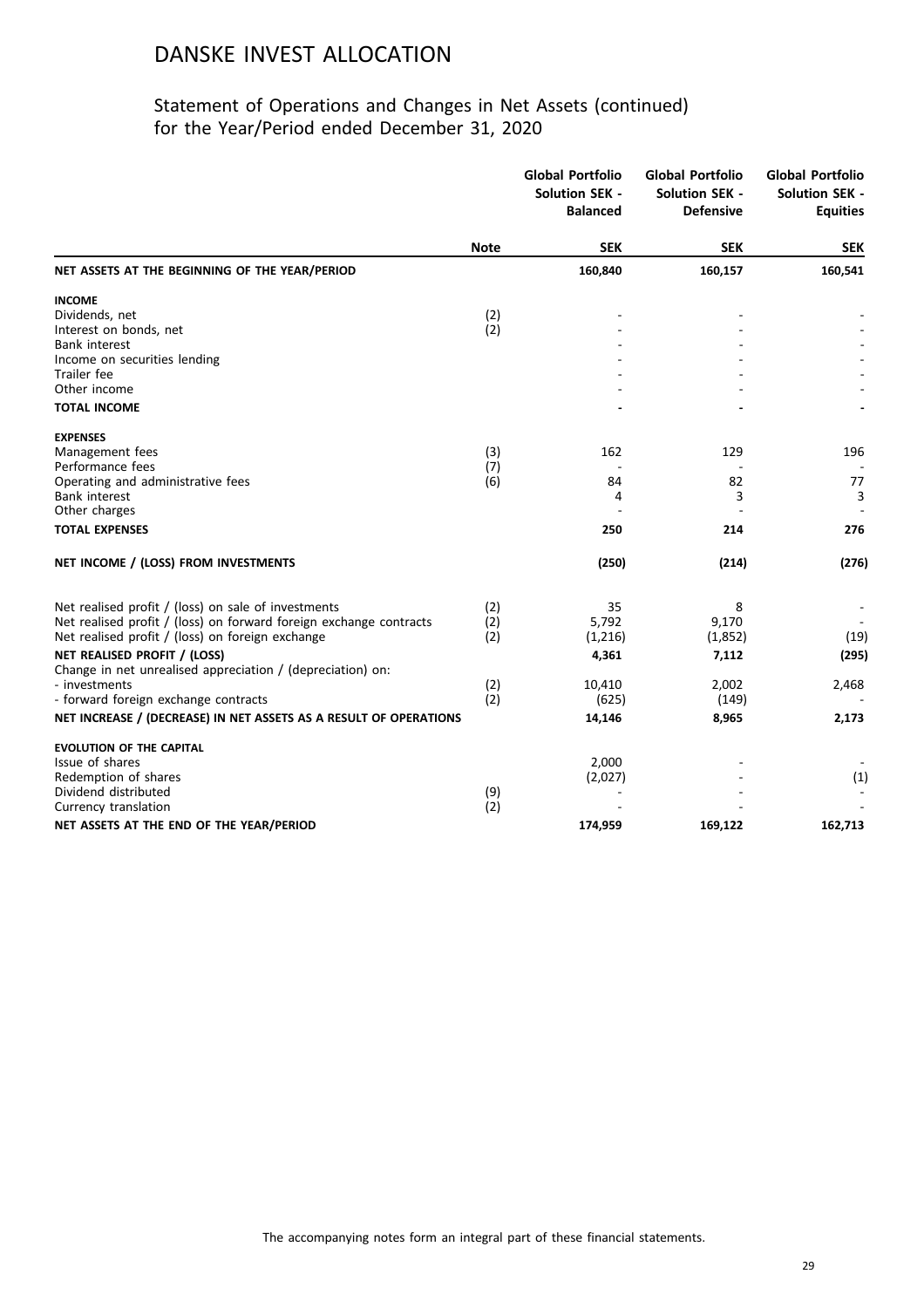|                                                                    |             | <b>Global Portfolio</b><br><b>Solution SEK -</b><br><b>Fixed Income</b> | <b>Global Portfolio</b><br><b>Solution SEK -</b><br><b>Opportunity</b> | <b>Horisont Aktie</b> |
|--------------------------------------------------------------------|-------------|-------------------------------------------------------------------------|------------------------------------------------------------------------|-----------------------|
|                                                                    | <b>Note</b> | <b>SEK</b>                                                              | <b>SEK</b>                                                             | <b>SEK</b>            |
| NET ASSETS AT THE BEGINNING OF THE YEAR/PERIOD                     |             | 159,050                                                                 | 160,694                                                                | 5,185,918,128         |
| <b>INCOME</b>                                                      |             |                                                                         |                                                                        |                       |
| Dividends, net                                                     | (2)         |                                                                         |                                                                        | 8,253,588             |
| Interest on bonds, net                                             | (2)         |                                                                         |                                                                        |                       |
| <b>Bank interest</b>                                               |             |                                                                         |                                                                        | 5,859                 |
| Income on securities lending                                       |             |                                                                         |                                                                        | 467,506               |
| Trailer fee<br>Other income                                        |             |                                                                         |                                                                        | 17,186,988<br>4       |
|                                                                    |             |                                                                         |                                                                        |                       |
| <b>TOTAL INCOME</b>                                                |             |                                                                         |                                                                        | 25,913,945            |
| <b>EXPENSES</b>                                                    |             |                                                                         |                                                                        |                       |
| Management fees                                                    | (3)         | 108                                                                     | 180                                                                    | 68,655,019            |
| Performance fees                                                   | (7)         |                                                                         |                                                                        |                       |
| Operating and administrative fees                                  | (6)         | 80                                                                      | 83                                                                     | 3,360,776             |
| Bank interest                                                      |             | 4                                                                       | 4                                                                      | 134,540               |
| Other charges                                                      |             |                                                                         |                                                                        |                       |
| <b>TOTAL EXPENSES</b>                                              |             | 192                                                                     | 267                                                                    | 72,150,335            |
| NET INCOME / (LOSS) FROM INVESTMENTS                               |             | (192)                                                                   | (267)                                                                  | (46, 236, 390)        |
| Net realised profit / (loss) on sale of investments                |             | (31)                                                                    | 46                                                                     | 139,586,461           |
| Net realised profit / (loss) on forward foreign exchange contracts | (2)<br>(2)  | 9,774                                                                   | 4,282                                                                  | (15, 830)             |
| Net realised profit / (loss) on foreign exchange                   | (2)         | (1,881)                                                                 | (964)                                                                  | 62,130                |
| NET REALISED PROFIT / (LOSS)                                       |             | 7,670                                                                   | 3,097                                                                  | 93,396,371            |
| Change in net unrealised appreciation / (depreciation) on:         |             |                                                                         |                                                                        |                       |
| - investments                                                      | (2)         | (2,845)                                                                 | 13,048                                                                 | 59,656,187            |
| - forward foreign exchange contracts                               | (2)         | (444)                                                                   | (578)                                                                  |                       |
| NET INCREASE / (DECREASE) IN NET ASSETS AS A RESULT OF OPERATIONS  |             | 4,381                                                                   | 15,567                                                                 | 153,052,558           |
|                                                                    |             |                                                                         |                                                                        |                       |
| <b>EVOLUTION OF THE CAPITAL</b><br>Issue of shares                 |             |                                                                         |                                                                        | 446,291,445           |
| Redemption of shares                                               |             |                                                                         |                                                                        | (667, 187, 878)       |
| Dividend distributed                                               | (9)         |                                                                         |                                                                        | (511, 173)            |
| Currency translation                                               | (2)         |                                                                         |                                                                        |                       |
| NET ASSETS AT THE END OF THE YEAR/PERIOD                           |             | 163,431                                                                 | 176,261                                                                | 5,117,563,080         |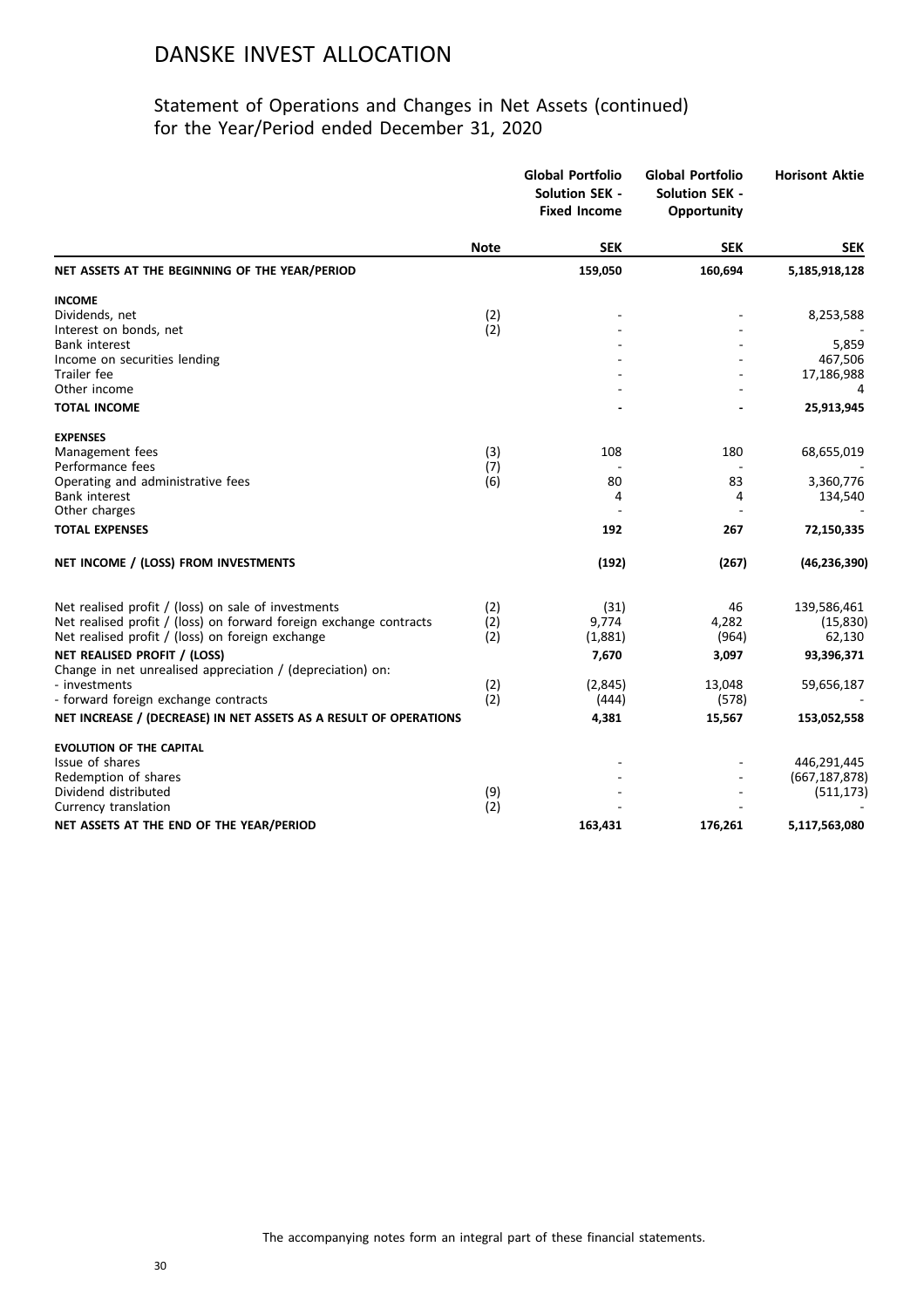### Statement of Operations and Changes in Net Assets (continued) for the Year/Period ended December 31, 2020

**Horisont Horisont Försiktig Horisont Offensiv**

|                                                                    |             | <b>Balanserad</b> |                 |                 |
|--------------------------------------------------------------------|-------------|-------------------|-----------------|-----------------|
|                                                                    | <b>Note</b> | <b>SEK</b>        | <b>SEK</b>      | <b>SEK</b>      |
| NET ASSETS AT THE BEGINNING OF THE YEAR/PERIOD                     |             | 10,261,184,299    | 7,470,331,498   | 1,622,349,364   |
| <b>INCOME</b>                                                      |             |                   |                 |                 |
| Dividends, net                                                     | (2)         | 6,722,568         | 1,318,867       |                 |
| Interest on bonds, net                                             | (2)         | 24,898,138        | 34,154,215      |                 |
| <b>Bank interest</b>                                               |             | 6,217             | 265             |                 |
| Income on securities lending                                       |             | 367,236           | 93,583          |                 |
| Trailer fee                                                        |             | 40,016,824        | 25,899,428      | 6,833,759       |
| Other income                                                       |             |                   |                 |                 |
| <b>TOTAL INCOME</b>                                                |             | 72,010,983        | 61,466,358      | 6,833,759       |
| <b>EXPENSES</b>                                                    |             |                   |                 |                 |
| Management fees                                                    | (3)         | 100,000,751       | 59,740,250      | 19,399,097      |
| Performance fees                                                   | (7)         |                   |                 |                 |
| Operating and administrative fees                                  | (6)         | 6,821,205         | 5,039,418       | 1,105,770       |
| Bank interest<br>Other charges                                     |             | 309,562           | 247,021         | 53,857          |
| <b>TOTAL EXPENSES</b>                                              |             | 107,131,518       | 65,026,689      | 20,558,724      |
|                                                                    |             |                   |                 |                 |
| NET INCOME / (LOSS) FROM INVESTMENTS                               |             | (35, 120, 535)    | (3,560,331)     | (13, 724, 965)  |
| Net realised profit / (loss) on sale of investments                | (2)         | 194,997,306       | 93,249,942      | 35,821,205      |
| Net realised profit / (loss) on forward foreign exchange contracts | (2)         | (53, 199)         |                 | (57,031)        |
| Net realised profit / (loss) on foreign exchange                   | (2)         | 334,174           | (233, 433)      | 1,261           |
| NET REALISED PROFIT / (LOSS)                                       |             | 160,157,746       | 89,456,178      | 22,040,470      |
| Change in net unrealised appreciation / (depreciation) on:         |             |                   |                 |                 |
| - investments                                                      | (2)         | 101,658,101       | 100,724,167     | 37,437,989      |
| - forward foreign exchange contracts                               | (2)         |                   |                 |                 |
| NET INCREASE / (DECREASE) IN NET ASSETS AS A RESULT OF OPERATIONS  |             | 261,815,847       | 190,180,345     | 59,478,459      |
| <b>EVOLUTION OF THE CAPITAL</b>                                    |             |                   |                 |                 |
| Issue of shares                                                    |             | 1,172,334,629     | 1,179,082,718   | 306,962,423     |
| Redemption of shares                                               |             | (1,544,551,356)   | (1,506,854,275) | (272, 180, 958) |
| Dividend distributed                                               | (9)         | (4, 148, 130)     | (3,388,280)     | (3,960,559)     |
| Currency translation                                               | (2)         |                   |                 |                 |
| NET ASSETS AT THE END OF THE YEAR/PERIOD                           |             | 10,146,635,289    | 7,329,352,006   | 1,712,648,729   |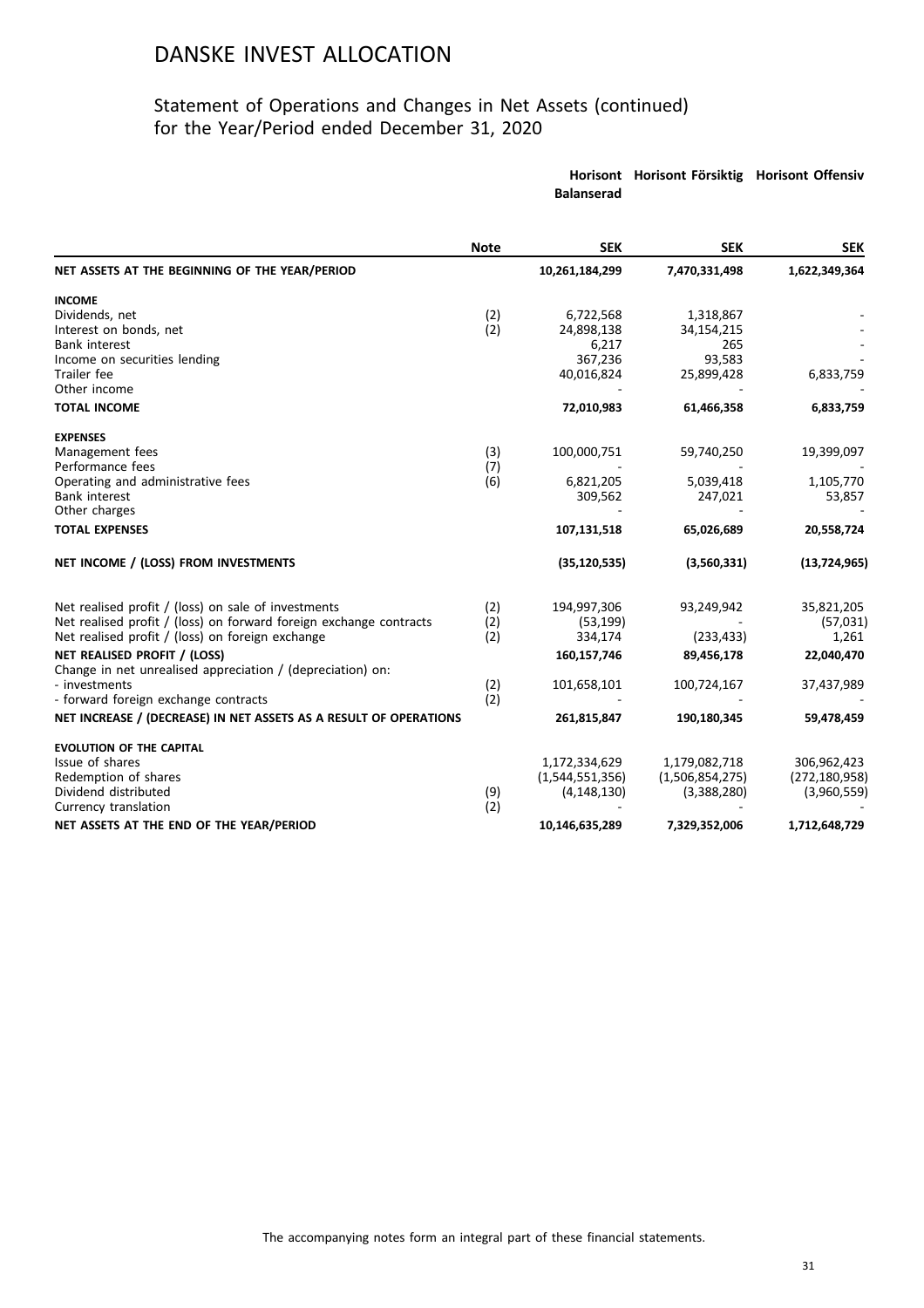### Statement of Operations and Changes in Net Assets (continued) for the Year/Period ended December 31, 2020

**Horisont Ränta June Balanced\* June Defensive\***

|                                                                    | <b>Note</b> | <b>SEK</b>      | <b>EUR</b>   | <b>EUR</b>  |
|--------------------------------------------------------------------|-------------|-----------------|--------------|-------------|
| NET ASSETS AT THE BEGINNING OF THE YEAR/PERIOD                     |             | 907,113,848     | 42,341,311   | 6,874,253   |
| <b>INCOME</b>                                                      |             |                 |              |             |
| Dividends, net                                                     | (2)         |                 | 297,358      | 34,872      |
| Interest on bonds, net                                             | (2)         | 3,707,281       |              |             |
| <b>Bank interest</b>                                               |             |                 | 372          | 115         |
| Income on securities lending                                       |             |                 | 3,717        | 467         |
| Trailer fee                                                        |             | 3,321,622       |              |             |
| Other income                                                       |             |                 |              |             |
| <b>TOTAL INCOME</b>                                                |             | 7,028,903       | 301,447      | 35,454      |
| <b>EXPENSES</b>                                                    |             |                 |              |             |
| Management fees                                                    | (3)         | 4,177,882       | 81,150       | 13,098      |
| Performance fees                                                   | (7)         |                 |              |             |
| Operating and administrative fees                                  | (6)         | 635,767         | 64,573       | 10,981      |
| <b>Bank interest</b>                                               |             | 27,404          | 1,898        | 380         |
| Other charges                                                      |             |                 |              |             |
| <b>TOTAL EXPENSES</b>                                              |             | 4,841,053       | 147,621      | 24,459      |
| NET INCOME / (LOSS) FROM INVESTMENTS                               |             | 2,187,850       | 153,826      | 10,995      |
| Net realised profit / (loss) on sale of investments                | (2)         | 3,141,967       | 2,091,774    | 157,200     |
| Net realised profit / (loss) on forward foreign exchange contracts | (2)         |                 | (6, 974)     | 9,511       |
| Net realised profit / (loss) on foreign exchange                   | (2)         | (108)           | (77, 310)    | (8, 111)    |
| NET REALISED PROFIT / (LOSS)                                       |             | 5,329,709       | 2,161,316    | 169,595     |
| Change in net unrealised appreciation / (depreciation) on:         |             |                 |              |             |
| - investments                                                      | (2)         | 7,521,308       | (2,396,964)  | (142, 293)  |
| - forward foreign exchange contracts                               | (2)         |                 |              | (1, 597)    |
| NET INCREASE / (DECREASE) IN NET ASSETS AS A RESULT OF OPERATIONS  |             | 12,851,017      | (235, 648)   | 25,705      |
| <b>EVOLUTION OF THE CAPITAL</b>                                    |             |                 |              |             |
| Issue of shares                                                    |             | 210,556,262     | 8,666,039    | 1,955,165   |
| Redemption of shares                                               |             | (272, 493, 251) | (50,771,702) | (8,855,123) |
| Dividend distributed                                               | (9)         | (8, 129, 301)   |              |             |
| Currency translation                                               | (2)         |                 |              |             |
| NET ASSETS AT THE END OF THE YEAR/PERIOD                           |             | 849,898,575     |              |             |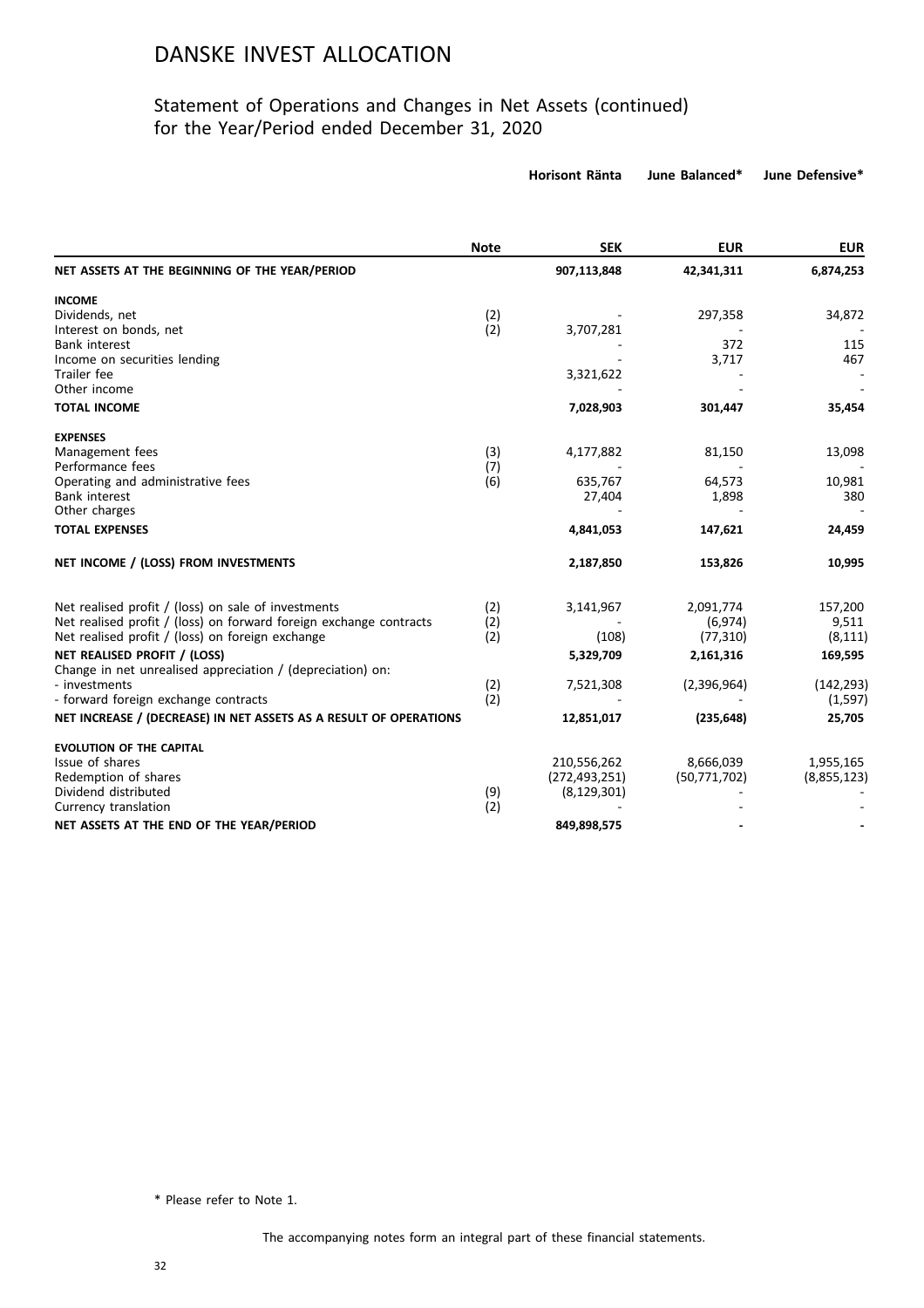### Statement of Operations and Changes in Net Assets (continued) for the Year/Period ended December 31, 2020

|                                                                                                                        |             | June Equity*   | June Moderate*     | <b>June Moderate</b><br>Short* |
|------------------------------------------------------------------------------------------------------------------------|-------------|----------------|--------------------|--------------------------------|
|                                                                                                                        | <b>Note</b> | <b>EUR</b>     | <b>EUR</b>         | <b>EUR</b>                     |
| NET ASSETS AT THE BEGINNING OF THE YEAR/PERIOD                                                                         |             | 3,047,190      | 27,324,434         | 33,043                         |
| <b>INCOME</b>                                                                                                          |             |                |                    |                                |
| Dividends, net                                                                                                         | (2)         | 19,168         | 148,717            | 91                             |
| Interest on bonds, net                                                                                                 | (2)         |                |                    |                                |
| <b>Bank interest</b>                                                                                                   |             | $\overline{7}$ | 533                | $\mathbf{1}$                   |
| Income on securities lending                                                                                           |             | 433            | 3,833              | 5                              |
| Trailer fee<br>Other income                                                                                            |             |                |                    |                                |
|                                                                                                                        |             |                |                    |                                |
| <b>TOTAL INCOME</b>                                                                                                    |             | 19,608         | 153,083            | 97                             |
| <b>EXPENSES</b>                                                                                                        |             |                |                    |                                |
| Management fees                                                                                                        | (3)         | 5,378          | 53,937             | 39                             |
| Performance fees                                                                                                       | (7)         |                |                    |                                |
| Operating and administrative fees                                                                                      | (6)         | 5,363          | 42,420             | 23                             |
| <b>Bank interest</b>                                                                                                   |             | 92             | 1,193              | 2                              |
| Other charges                                                                                                          |             |                |                    |                                |
| <b>TOTAL EXPENSES</b>                                                                                                  |             | 10,833         | 97,550             | 64                             |
| NET INCOME / (LOSS) FROM INVESTMENTS                                                                                   |             | 8,775          | 55,533             | 33                             |
|                                                                                                                        |             |                |                    |                                |
| Net realised profit / (loss) on sale of investments                                                                    | (2)         | 275,663        | 1,031,764          | 327                            |
| Net realised profit / (loss) on forward foreign exchange contracts<br>Net realised profit / (loss) on foreign exchange | (2)<br>(2)  | (13,690)       | (731)<br>(44, 895) | (33)<br>(29)                   |
|                                                                                                                        |             |                |                    |                                |
| NET REALISED PROFIT / (LOSS)                                                                                           |             | 270,748        | 1,041,671          | 298                            |
| Change in net unrealised appreciation / (depreciation) on:<br>- investments                                            |             |                | (1,086,546)        | (1, 918)                       |
| - forward foreign exchange contracts                                                                                   | (2)<br>(2)  | (277, 015)     |                    |                                |
|                                                                                                                        |             |                |                    |                                |
| NET INCREASE / (DECREASE) IN NET ASSETS AS A RESULT OF OPERATIONS                                                      |             | (6, 267)       | (44, 875)          | (1,620)                        |
| <b>EVOLUTION OF THE CAPITAL</b>                                                                                        |             |                |                    |                                |
| Issue of shares                                                                                                        |             | 1,439,357      | 6,615,425          | 1,405                          |
| Redemption of shares                                                                                                   |             | (4,480,280)    | (33,894,984)       | (32, 828)                      |
| Dividend distributed                                                                                                   | (9)         |                |                    |                                |
| Currency translation                                                                                                   | (2)         |                |                    |                                |
| NET ASSETS AT THE END OF THE YEAR/PERIOD                                                                               |             |                |                    |                                |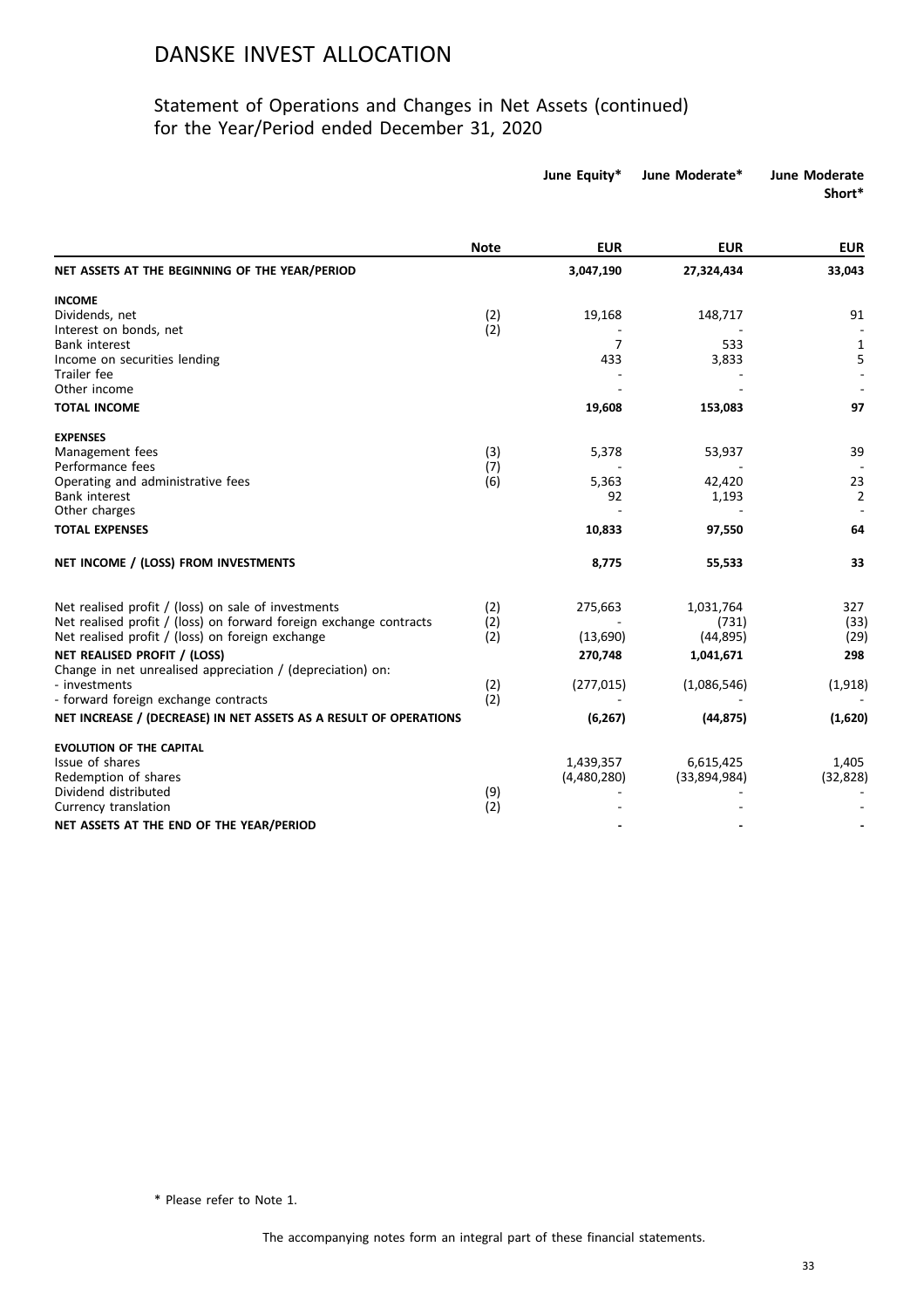### Statement of Operations and Changes in Net Assets (continued) for the Year/Period ended December 31, 2020

|                                                                    |             | Opportunity* | June June Progressive* | <b>Combined</b> |
|--------------------------------------------------------------------|-------------|--------------|------------------------|-----------------|
|                                                                    | <b>Note</b> | <b>EUR</b>   | <b>EUR</b>             | <b>EUR</b>      |
| NET ASSETS AT THE BEGINNING OF THE YEAR/PERIOD                     |             | 35,144,799   | 62,895,353             | 3,415,033,366   |
| <b>INCOME</b>                                                      |             |              |                        |                 |
| Dividends, net                                                     | (2)         | 235,176      | 529,915                | 2,930,274       |
| Interest on bonds, net                                             | (2)         |              |                        | 6,260,026       |
| Bank interest                                                      |             | 167          | 603                    | 7,746           |
| Income on securities lending                                       |             | 2,421        | 15,223                 | 119,458         |
| Trailer fee                                                        |             |              |                        | 9,785,627       |
| Other income                                                       |             |              |                        | 5               |
| <b>TOTAL INCOME</b>                                                |             | 237,764      | 545,741                | 19,103,136      |
| <b>EXPENSES</b>                                                    |             |              |                        |                 |
| Management fees                                                    | (3)         | 72,197       | 121,700                | 27,334,124      |
| Performance fees                                                   | (7)         |              |                        | 86,293          |
| Operating and administrative fees                                  | (6)         | 52,736       | 103,249                | 2,893,741       |
| <b>Bank interest</b>                                               |             | 1,325        | 3,902                  | 145,432         |
| Other charges                                                      |             |              |                        | 8,529           |
| <b>TOTAL EXPENSES</b>                                              |             | 126,258      | 228,851                | 30,468,119      |
| NET INCOME / (LOSS) FROM INVESTMENTS                               |             | 111,506      | 316,890                | (11, 364, 983)  |
| Net realised profit / (loss) on sale of investments                | (2)         | 3,274,443    | 3,805,987              | 58,466,357      |
| Net realised profit / (loss) on forward foreign exchange contracts | (2)         | 1,194        | (1,945)                | 13,763,687      |
| Net realised profit / (loss) on foreign exchange                   | (2)         | (104, 291)   | (194, 453)             | (4, 153, 980)   |
|                                                                    |             |              |                        |                 |
| NET REALISED PROFIT / (LOSS)                                       |             | 3,282,852    | 3,926,479              | 56,711,081      |
| Change in net unrealised appreciation / (depreciation) on:         |             |              |                        |                 |
| - investments                                                      | (2)         | (3,951,883)  | (4,300,593)            | 138,996,992     |
| - forward foreign exchange contracts                               | (2)         |              |                        | 1,846,178       |
| NET INCREASE / (DECREASE) IN NET ASSETS AS A RESULT OF OPERATIONS  |             | (669, 031)   | (374, 114)             | 197,554,251     |
| <b>EVOLUTION OF THE CAPITAL</b>                                    |             |              |                        |                 |
| Issue of shares                                                    |             | 11,517,865   | 19,035,559             | 1,541,615,706   |
| Redemption of shares                                               |             | (45,993,633) | (81,556,798)           | (804, 568, 041) |
| Dividend distributed                                               | (9)         |              |                        | (2,006,068)     |
| Currency translation                                               | (2)         |              |                        | 102,073,635     |
| NET ASSETS AT THE END OF THE YEAR/PERIOD                           |             |              |                        | 4,449,702,849   |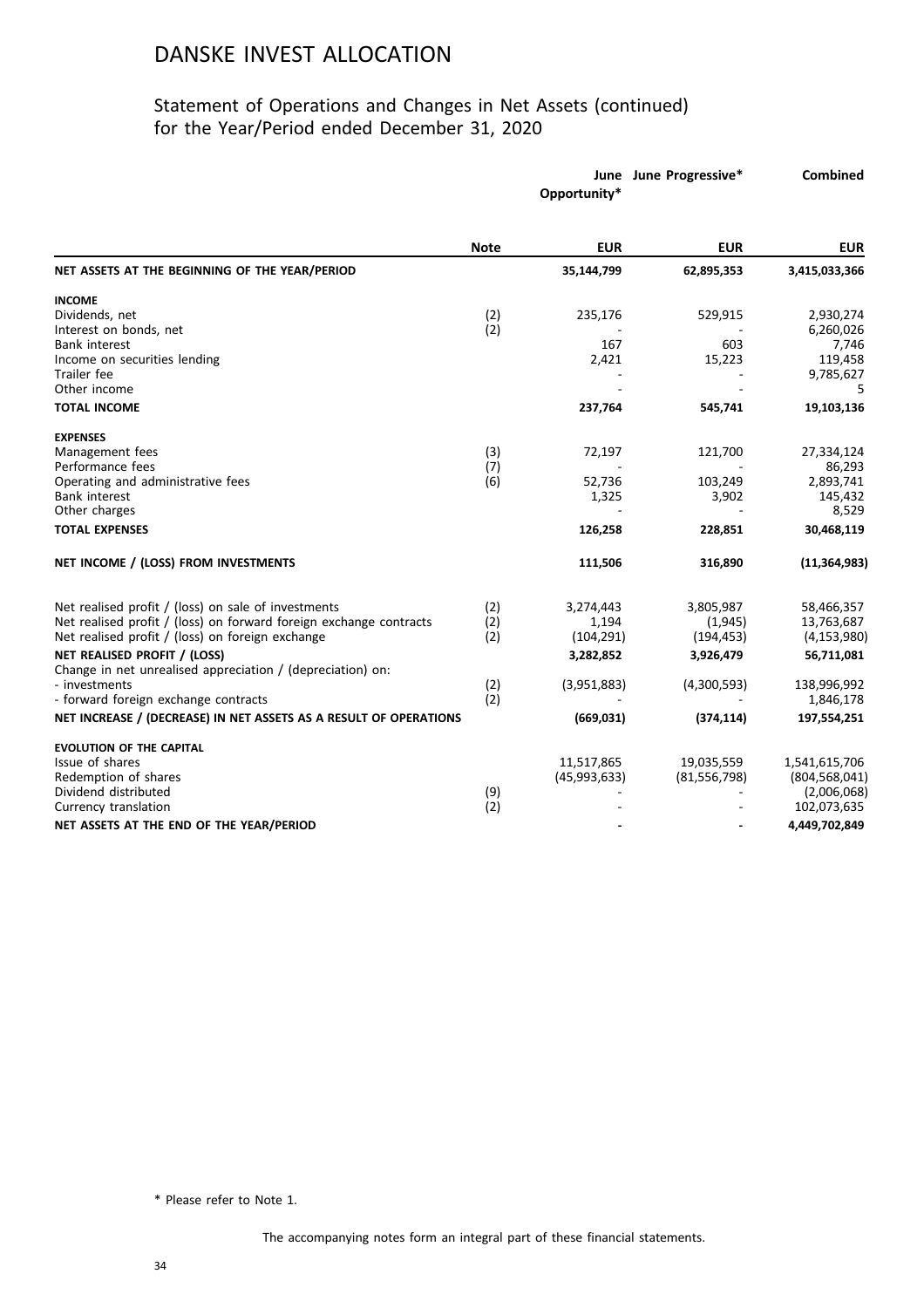### Statement of Changes in the Number of Shares for the Year/Period ended December 31, 2020

|                                                                                                                                                                                  | Dynamic*        | <b>ESG Basic 20</b>                                    | <b>ESG Basic 35</b>                                  | <b>ESG Basic 50</b>                                  |
|----------------------------------------------------------------------------------------------------------------------------------------------------------------------------------|-----------------|--------------------------------------------------------|------------------------------------------------------|------------------------------------------------------|
|                                                                                                                                                                                  |                 |                                                        |                                                      |                                                      |
| Class A p<br>Number of shares outstanding at the<br>beginning of the year/period                                                                                                 | 305,130.1471    |                                                        |                                                      |                                                      |
| Number of shares issued<br>Number of shares redeemed                                                                                                                             | (305, 130.1471) |                                                        |                                                      |                                                      |
| Number of shares outstanding at the<br>end of the year/period                                                                                                                    |                 |                                                        |                                                      |                                                      |
| Class J-dkk<br>Number of shares outstanding at the<br>beginning of the year/period<br>Number of shares issued<br>Number of shares redeemed                                       |                 | 1,391,997.1688<br>3,504,552.4579<br>(1, 168, 610.5556) | 1,541,440.8181<br>3,999,621.0638<br>(1,307,154.5298) | 1,379,546.2490<br>4,694,195.1072<br>(1,517,459.2200) |
| Number of shares outstanding at the<br>end of the year/period                                                                                                                    |                 | 3,727,939.0711                                         | 4,233,907.3521                                       | 4,556,282.1362                                       |
| Class J-sek h<br>Number of shares outstanding at the<br>beginning of the year/period<br>Number of shares issued<br>Number of shares redeemed                                     |                 | 10,762.0425<br>22,701.1701<br>(16,777.1674)            | 2,367.4544<br>3,147.3504<br>(385.2213)               | 33,862.3763<br>90,409.7091<br>(33,781.3010)          |
| Number of shares outstanding at the<br>end of the year/period                                                                                                                    |                 | 16,686.0452                                            | 5,129.5835                                           | 90,490.7844                                          |
| Class R<br>Number of shares outstanding at the<br>beginning of the year/period<br>Number of shares issued<br>Number of shares redeemed                                           |                 |                                                        |                                                      |                                                      |
| Number of shares outstanding at the<br>end of the year/period                                                                                                                    |                 |                                                        |                                                      |                                                      |
| Class SA<br>Number of shares outstanding at the<br>beginning of the year/period<br>Number of shares issued<br>Number of shares redeemed                                          |                 |                                                        |                                                      |                                                      |
| Number of shares outstanding at the<br>end of the year/period                                                                                                                    |                 |                                                        |                                                      |                                                      |
| Class SA d<br>Number of shares outstanding at the<br>beginning of the year/period<br>Number of shares issued<br>Number of shares redeemed<br>Number of shares outstanding at the |                 |                                                        |                                                      |                                                      |
| end of the year/period                                                                                                                                                           |                 |                                                        |                                                      |                                                      |
| Class SI<br>Number of shares outstanding at the<br>beginning of the year/period<br>Number of shares issued<br>Number of shares redeemed                                          |                 |                                                        |                                                      |                                                      |
| Number of shares outstanding at the<br>end of the year/period                                                                                                                    |                 |                                                        |                                                      |                                                      |
| Class TI<br>Number of shares outstanding at the<br>beginning of the year/period<br>Number of shares issued<br>Number of shares redeemed                                          |                 |                                                        |                                                      |                                                      |
| Number of shares outstanding at the<br>end of the year/period                                                                                                                    |                 |                                                        |                                                      |                                                      |
| Class TI d<br>Number of shares outstanding at the<br>beginning of the year/period<br>Number of shares issued<br>Number of shares redeemed                                        |                 |                                                        |                                                      |                                                      |
| Number of shares outstanding at the<br>end of the year/period                                                                                                                    |                 |                                                        |                                                      |                                                      |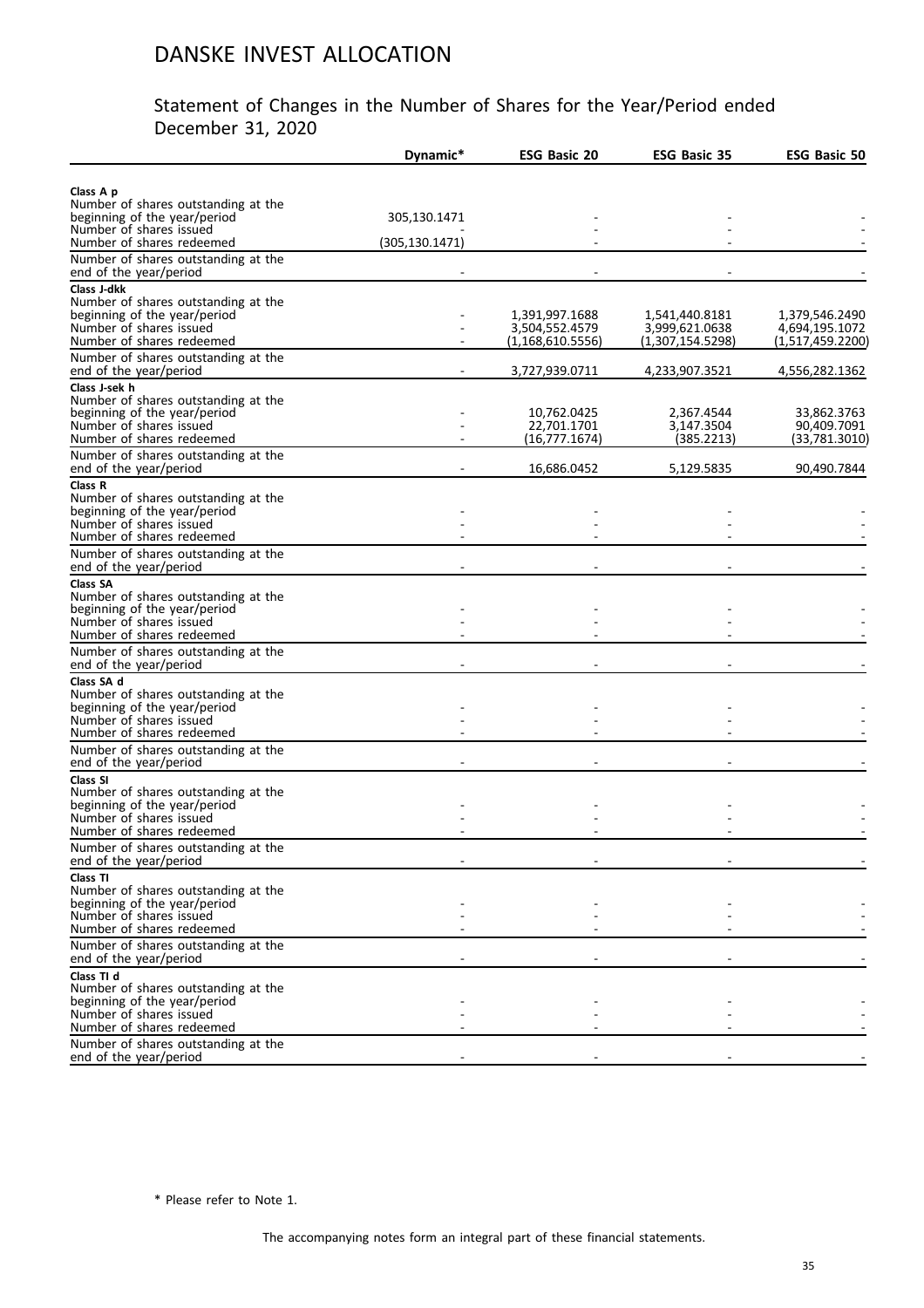### Statement of Changes in the Number of Shares for the Year/Period ended December 31, 2020 (continued)

|                                                                                                                                           | Dynamic* | <b>ESG Basic 20</b>                             | <b>ESG Basic 35</b>                              | <b>ESG Basic 50</b>                              |
|-------------------------------------------------------------------------------------------------------------------------------------------|----------|-------------------------------------------------|--------------------------------------------------|--------------------------------------------------|
| Class WA<br>Number of shares outstanding at the<br>beginning of the year/period<br>Number of shares issued<br>Number of shares redeemed   |          | 289,620.7488<br>2,720,669.0188<br>(93,589.3107) | 86,011.4455<br>3,276,397.1640<br>(51, 492, 1653) | 278,027.4810<br>6,222,951.2720<br>(217,971.5886) |
| Number of shares outstanding at the<br>end of the year/period                                                                             |          | 2,916,700.4569                                  | 3,310,916.4442                                   | 6,283,007.1644                                   |
| Class WA d<br>Number of shares outstanding at the<br>beginning of the year/period<br>Number of shares issued<br>Number of shares redeemed |          |                                                 |                                                  |                                                  |
| Number of shares outstanding at the<br>end of the year/period                                                                             |          |                                                 |                                                  |                                                  |
| Class WI<br>Number of shares outstanding at the<br>beginning of the year/period<br>Number of shares issued<br>Number of shares redeemed   |          |                                                 |                                                  |                                                  |
| Number of shares outstanding at the<br>end of the year/period                                                                             |          |                                                 |                                                  |                                                  |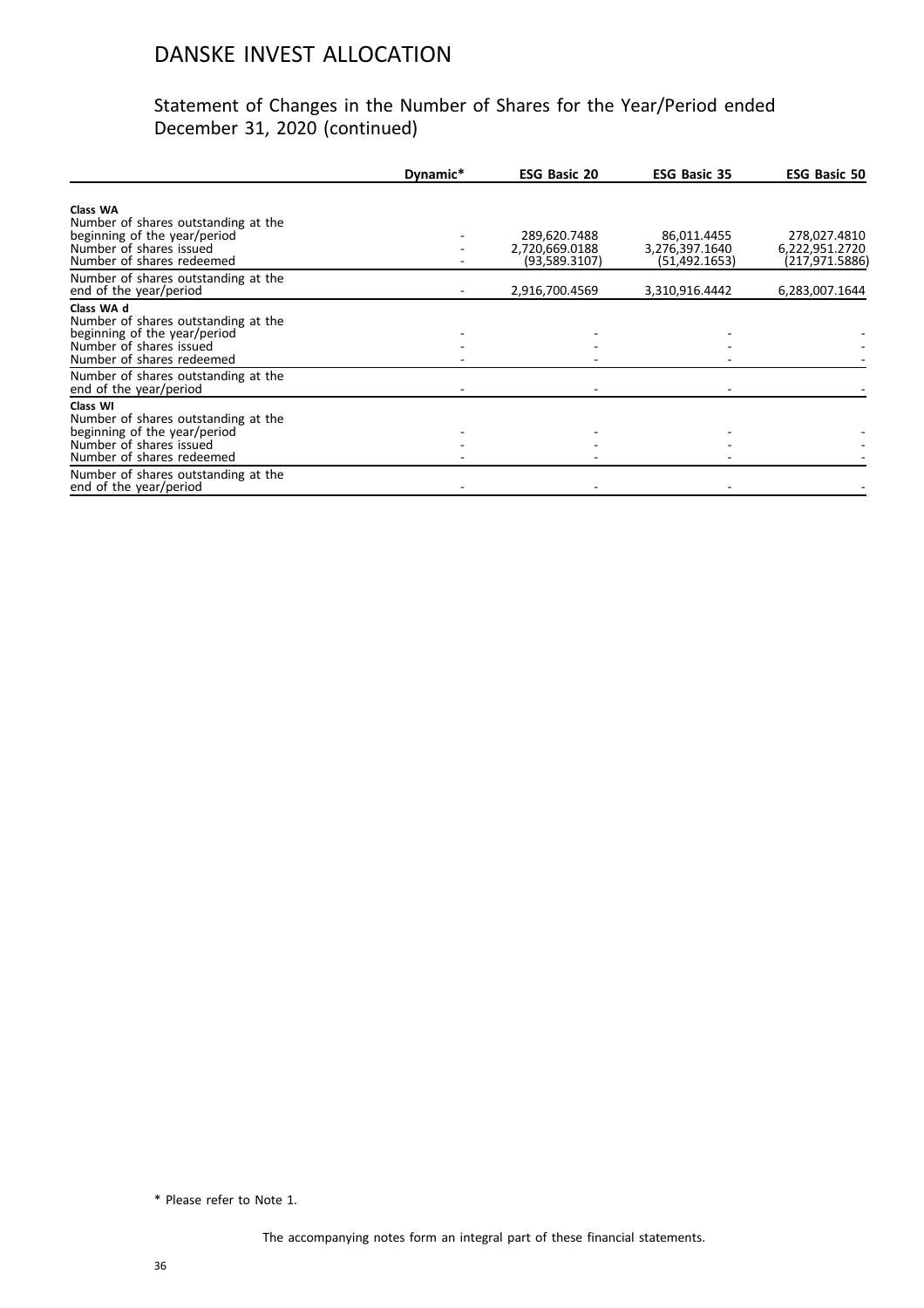|                                                               | <b>ESG Basic 80</b> | <b>ESG Basic 100</b> | Global Portfolio<br><b>Solution DKK -</b><br><b>Balanced</b> | Global Portfolio<br><b>Solution DKK -</b><br><b>Defensive</b> |
|---------------------------------------------------------------|---------------------|----------------------|--------------------------------------------------------------|---------------------------------------------------------------|
|                                                               |                     |                      |                                                              |                                                               |
| Class A p<br>Number of shares outstanding at the              |                     |                      |                                                              |                                                               |
| beginning of the year/period                                  |                     |                      |                                                              |                                                               |
| Number of shares issued                                       |                     |                      |                                                              |                                                               |
| Number of shares redeemed                                     |                     |                      |                                                              |                                                               |
| Number of shares outstanding at the<br>end of the year/period |                     |                      |                                                              |                                                               |
| Class J-dkk                                                   |                     |                      |                                                              |                                                               |
| Number of shares outstanding at the                           |                     |                      |                                                              |                                                               |
| beginning of the year/period                                  | 1,371,276.5767      |                      |                                                              |                                                               |
| Number of shares issued<br>Number of shares redeemed          | 4,360,162.7929      |                      |                                                              |                                                               |
|                                                               | (1,381,578.4499)    |                      |                                                              |                                                               |
| Number of shares outstanding at the<br>end of the year/period | 4,349,860.9197      |                      |                                                              |                                                               |
| Class J-sek h                                                 |                     |                      |                                                              |                                                               |
| Number of shares outstanding at the                           |                     |                      |                                                              |                                                               |
| beginning of the year/period                                  | 33,373.6109         | 44,638.8557          |                                                              |                                                               |
| Number of shares issued<br>Number of shares redeemed          | 65,304.2237         | 166,668.5008         |                                                              |                                                               |
|                                                               | (23,429.8682)       | (50,554.6431)        |                                                              |                                                               |
| Number of shares outstanding at the<br>end of the year/period | 75,247.9664         | 160,752.7134         |                                                              |                                                               |
| Class R                                                       |                     |                      |                                                              |                                                               |
| Number of shares outstanding at the                           |                     |                      |                                                              |                                                               |
| beginning of the year/period                                  |                     | 18,000.0000          |                                                              |                                                               |
| Number of shares issued                                       |                     | (18,000.0000)        |                                                              |                                                               |
| Number of shares redeemed                                     |                     |                      |                                                              |                                                               |
| Number of shares outstanding at the<br>end of the year/period |                     |                      |                                                              |                                                               |
| <b>Class SA</b>                                               |                     |                      |                                                              |                                                               |
| Number of shares outstanding at the                           |                     |                      |                                                              |                                                               |
| beginning of the year/period                                  |                     |                      |                                                              |                                                               |
| Number of shares issued<br>Number of shares redeemed          |                     |                      |                                                              |                                                               |
| Number of shares outstanding at the                           |                     |                      |                                                              |                                                               |
| end of the year/period                                        |                     |                      |                                                              |                                                               |
| Class SA d                                                    |                     |                      |                                                              |                                                               |
| Number of shares outstanding at the                           |                     |                      |                                                              |                                                               |
| beginning of the year/period                                  |                     |                      |                                                              |                                                               |
| Number of shares issued                                       |                     |                      |                                                              |                                                               |
| Number of shares redeemed                                     |                     |                      |                                                              |                                                               |
| Number of shares outstanding at the<br>end of the year/period |                     |                      |                                                              |                                                               |
| Class SI                                                      |                     |                      |                                                              |                                                               |
| Number of shares outstanding at the                           |                     |                      |                                                              |                                                               |
| beginning of the year/period                                  |                     |                      |                                                              |                                                               |
| Number of shares issued                                       |                     |                      |                                                              |                                                               |
| Number of shares redeemed                                     |                     |                      |                                                              |                                                               |
| Number of shares outstanding at the<br>end of the year/period |                     |                      |                                                              |                                                               |
| Class TI                                                      |                     |                      |                                                              |                                                               |
| Number of shares outstanding at the                           |                     |                      |                                                              |                                                               |
| beginning of the year/period                                  |                     |                      | 2,258,541.1559                                               | 762,215.7001                                                  |
| Number of shares issued                                       |                     |                      | 3,138,928.7651                                               | 655,698.3087                                                  |
| Number of shares redeemed                                     |                     |                      | (184, 138.4644)                                              | (166,334.5293)                                                |
| Number of shares outstanding at the                           |                     |                      |                                                              |                                                               |
| end of the year/period<br>Class TI d                          |                     |                      | 5,213,331.4566                                               | 1,251,579.4795                                                |
| Number of shares outstanding at the                           |                     |                      |                                                              |                                                               |
| beginning of the year/period                                  |                     |                      | 10.9757                                                      | 10.0000                                                       |
| Number of shares issued                                       |                     |                      | 0.6305                                                       |                                                               |
| Number of shares redeemed                                     |                     |                      | (1.6062)                                                     |                                                               |
| Number of shares outstanding at the                           |                     |                      |                                                              |                                                               |
| end of the year/period                                        |                     |                      | 10.0000                                                      | 10.0000                                                       |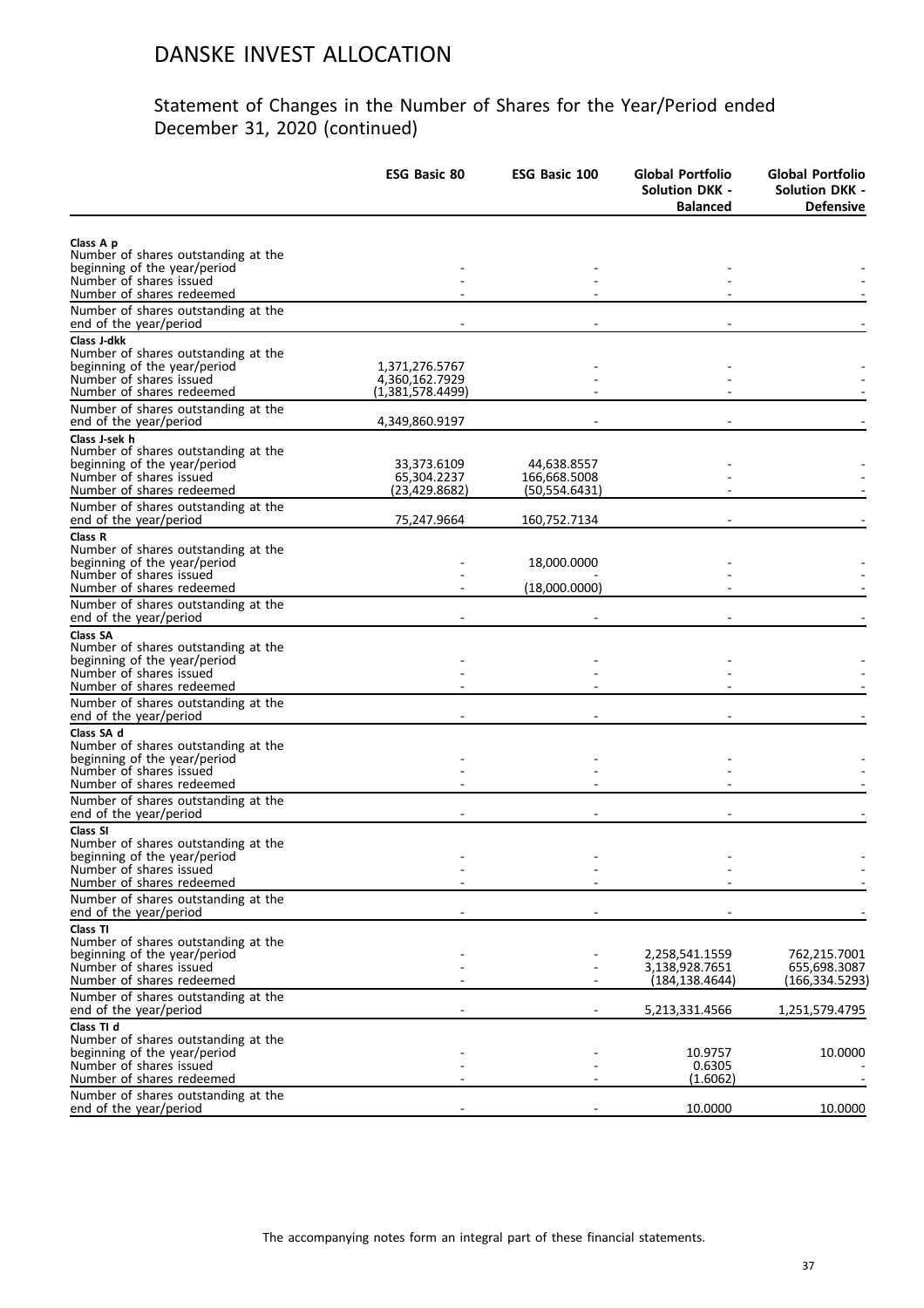|                                                               | <b>ESG Basic 80</b>             | <b>ESG Basic 100</b>          | Global Portfolio<br><b>Solution DKK -</b><br><b>Balanced</b> | Global Portfolio<br><b>Solution DKK -</b><br><b>Defensive</b> |
|---------------------------------------------------------------|---------------------------------|-------------------------------|--------------------------------------------------------------|---------------------------------------------------------------|
| <b>Class WA</b>                                               |                                 |                               |                                                              |                                                               |
| Number of shares outstanding at the                           |                                 |                               |                                                              |                                                               |
| beginning of the year/period                                  | 51,776.0665                     | 53,010.0922                   |                                                              |                                                               |
| Number of shares issued<br>Number of shares redeemed          | 2,047,014.4420<br>(86,128.7199) | 527,252.6910<br>(66,885.0477) |                                                              |                                                               |
|                                                               |                                 |                               |                                                              |                                                               |
| Number of shares outstanding at the<br>end of the year/period | 2,012,661.7886                  | 513,377.7355                  |                                                              |                                                               |
| Class WA d                                                    |                                 |                               |                                                              |                                                               |
| Number of shares outstanding at the                           |                                 |                               |                                                              |                                                               |
| beginning of the year/period                                  |                                 |                               |                                                              |                                                               |
| Number of shares issued                                       |                                 |                               |                                                              |                                                               |
| Number of shares redeemed                                     |                                 |                               |                                                              |                                                               |
| Number of shares outstanding at the                           |                                 |                               |                                                              |                                                               |
| end of the year/period                                        |                                 |                               |                                                              |                                                               |
| Class WI                                                      |                                 |                               |                                                              |                                                               |
| Number of shares outstanding at the                           |                                 |                               |                                                              |                                                               |
| beginning of the year/period<br>Number of shares issued       |                                 |                               |                                                              |                                                               |
| Number of shares redeemed                                     |                                 |                               |                                                              |                                                               |
| Number of shares outstanding at the                           |                                 |                               |                                                              |                                                               |
| end of the year/period                                        |                                 |                               |                                                              |                                                               |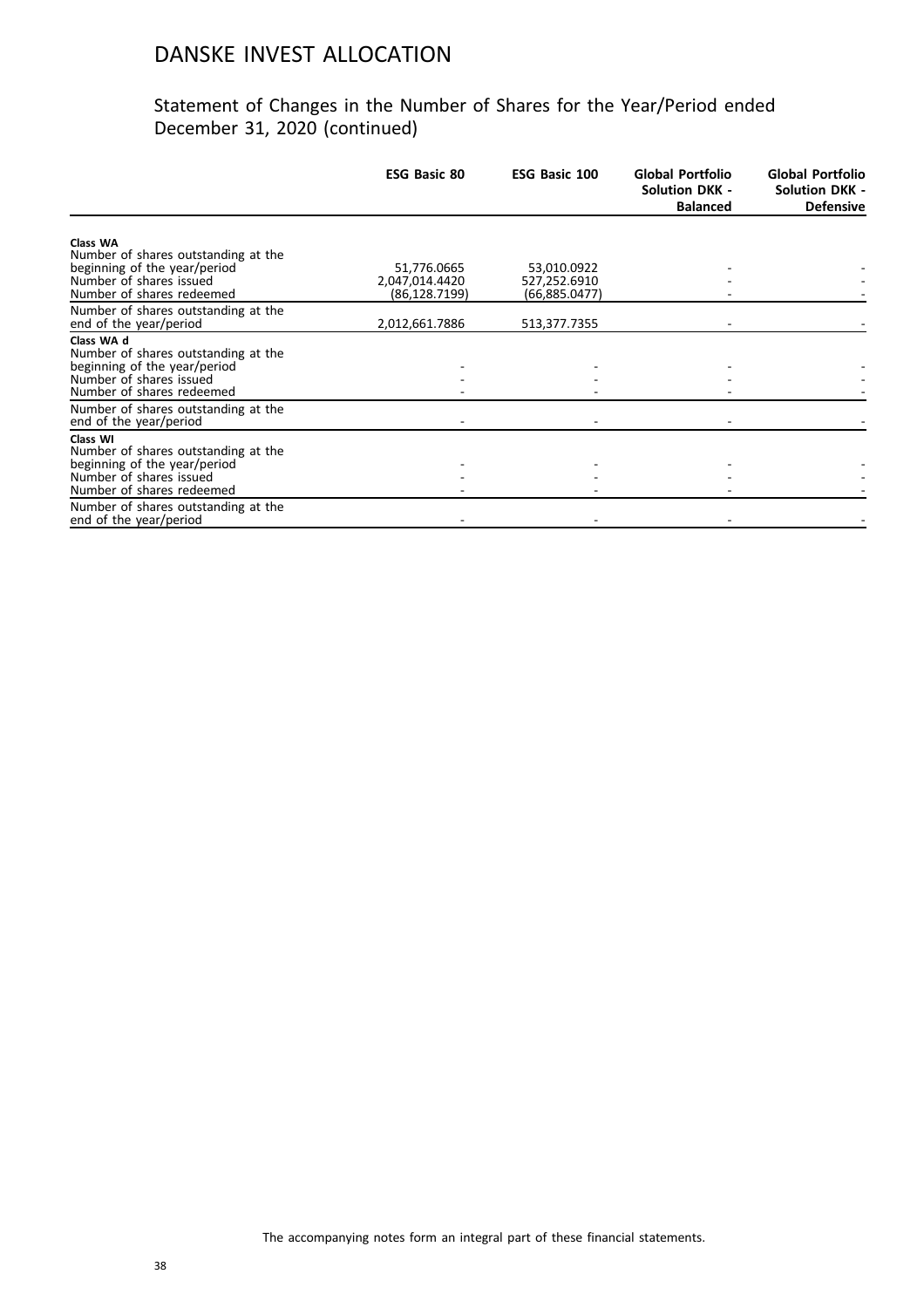|                                                                     | <b>Global Portfolio</b><br>Solution DKK -<br><b>Equities</b> | Global Portfolio<br><b>Solution DKK -</b><br><b>Fixed Income</b> | Global Portfolio<br><b>Solution DKK -</b><br>Opportunity | Global Portfolio<br><b>Solution EUR -</b><br><b>Balanced</b> |
|---------------------------------------------------------------------|--------------------------------------------------------------|------------------------------------------------------------------|----------------------------------------------------------|--------------------------------------------------------------|
|                                                                     |                                                              |                                                                  |                                                          |                                                              |
| Class A p<br>Number of shares outstanding at the                    |                                                              |                                                                  |                                                          |                                                              |
| beginning of the year/period                                        |                                                              |                                                                  |                                                          |                                                              |
| Number of shares issued                                             |                                                              |                                                                  |                                                          |                                                              |
| Number of shares redeemed                                           |                                                              |                                                                  |                                                          |                                                              |
| Number of shares outstanding at the<br>end of the year/period       |                                                              |                                                                  |                                                          |                                                              |
| Class J-dkk                                                         |                                                              |                                                                  |                                                          |                                                              |
| Number of shares outstanding at the                                 |                                                              |                                                                  |                                                          |                                                              |
| beginning of the year/period                                        |                                                              |                                                                  |                                                          |                                                              |
| Number of shares issued<br>Number of shares redeemed                |                                                              |                                                                  |                                                          |                                                              |
| Number of shares outstanding at the                                 |                                                              |                                                                  |                                                          |                                                              |
| end of the year/period                                              |                                                              |                                                                  |                                                          |                                                              |
| Class J-sek h                                                       |                                                              |                                                                  |                                                          |                                                              |
| Number of shares outstanding at the                                 |                                                              |                                                                  |                                                          |                                                              |
| beginning of the year/period<br>Number of shares issued             |                                                              |                                                                  |                                                          |                                                              |
| Number of shares redeemed                                           |                                                              |                                                                  |                                                          |                                                              |
| Number of shares outstanding at the                                 |                                                              |                                                                  |                                                          |                                                              |
| end of the year/period                                              |                                                              |                                                                  |                                                          |                                                              |
| Class R                                                             |                                                              |                                                                  |                                                          |                                                              |
| Number of shares outstanding at the<br>beginning of the year/period |                                                              |                                                                  |                                                          |                                                              |
| Number of shares issued                                             |                                                              |                                                                  |                                                          |                                                              |
| Number of shares redeemed                                           |                                                              |                                                                  |                                                          |                                                              |
| Number of shares outstanding at the<br>end of the year/period       |                                                              |                                                                  |                                                          |                                                              |
| <b>Class SA</b>                                                     |                                                              |                                                                  |                                                          |                                                              |
| Number of shares outstanding at the<br>beginning of the year/period |                                                              |                                                                  |                                                          |                                                              |
| Number of shares issued                                             |                                                              |                                                                  |                                                          |                                                              |
| Number of shares redeemed                                           |                                                              |                                                                  |                                                          |                                                              |
| Number of shares outstanding at the                                 |                                                              |                                                                  |                                                          |                                                              |
| end of the year/period                                              |                                                              |                                                                  |                                                          |                                                              |
| Class SA d<br>Number of shares outstanding at the                   |                                                              |                                                                  |                                                          |                                                              |
| beginning of the year/period                                        |                                                              |                                                                  |                                                          |                                                              |
| Number of shares issued                                             |                                                              |                                                                  |                                                          |                                                              |
| Number of shares redeemed                                           |                                                              |                                                                  |                                                          |                                                              |
| Number of shares outstanding at the<br>end of the year/period       |                                                              |                                                                  |                                                          |                                                              |
| Class SI                                                            |                                                              |                                                                  |                                                          |                                                              |
| Number of shares outstanding at the                                 |                                                              |                                                                  |                                                          |                                                              |
| beginning of the year/period                                        |                                                              |                                                                  |                                                          |                                                              |
| Number of shares issued<br>Number of shares redeemed                |                                                              |                                                                  |                                                          |                                                              |
| Number of shares outstanding at the                                 |                                                              |                                                                  |                                                          |                                                              |
| end of the year/period                                              |                                                              |                                                                  |                                                          |                                                              |
| Class TI                                                            |                                                              |                                                                  |                                                          |                                                              |
| Number of shares outstanding at the                                 |                                                              |                                                                  |                                                          |                                                              |
| beginning of the year/period                                        | 808,493.4229                                                 | 528,531.1124                                                     | 597,782.1455                                             | 150.0000                                                     |
| Number of shares issued<br>Number of shares redeemed                | 104,666.1698                                                 | 32,031.9148                                                      | 1,140,507.8742<br>(51, 740.7247)                         |                                                              |
| Number of shares outstanding at the                                 |                                                              |                                                                  |                                                          |                                                              |
| end of the year/period                                              | 913,159.5927                                                 | 560,563.0272                                                     | 1,686,549.2950                                           | 150.0000                                                     |
| Class TI d                                                          |                                                              |                                                                  |                                                          |                                                              |
| Number of shares outstanding at the                                 |                                                              |                                                                  |                                                          |                                                              |
| beginning of the year/period<br>Number of shares issued             | 10.0000                                                      | 10.0000                                                          | 10.0000                                                  |                                                              |
| Number of shares redeemed                                           |                                                              |                                                                  |                                                          |                                                              |
| Number of shares outstanding at the                                 |                                                              |                                                                  |                                                          |                                                              |
| end of the year/period                                              | 10.0000                                                      | 10.0000                                                          | 10.0000                                                  |                                                              |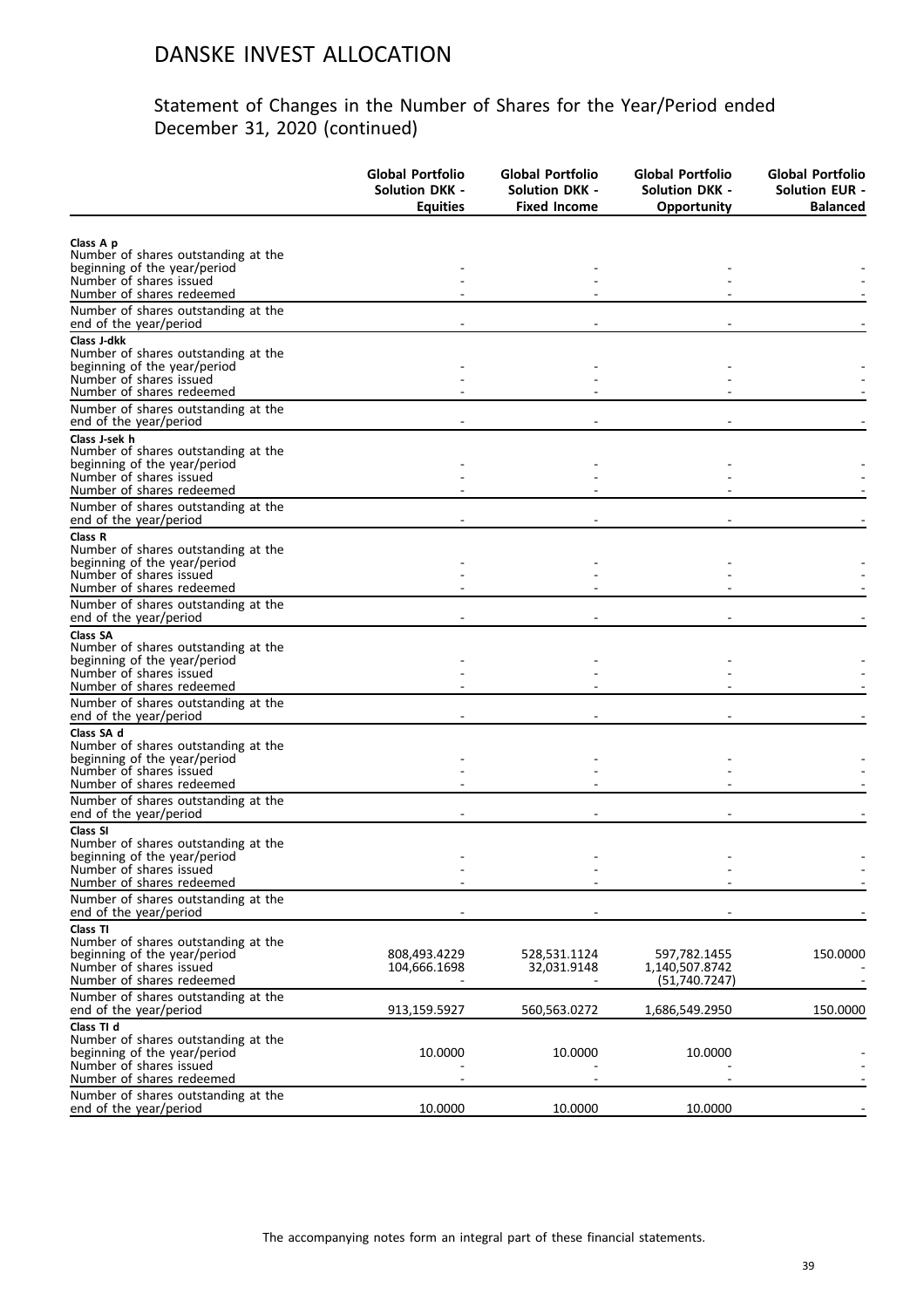|                                                               | <b>Global Portfolio</b><br><b>Solution DKK -</b><br><b>Equities</b> | Global Portfolio<br><b>Solution DKK -</b><br><b>Fixed Income</b> | Global Portfolio<br><b>Solution DKK -</b><br><b>Opportunity</b> | <b>Global Portfolio</b><br><b>Solution EUR -</b><br><b>Balanced</b> |
|---------------------------------------------------------------|---------------------------------------------------------------------|------------------------------------------------------------------|-----------------------------------------------------------------|---------------------------------------------------------------------|
|                                                               |                                                                     |                                                                  |                                                                 |                                                                     |
| <b>Class WA</b><br>Number of shares outstanding at the        |                                                                     |                                                                  |                                                                 |                                                                     |
| beginning of the year/period                                  |                                                                     |                                                                  |                                                                 |                                                                     |
| Number of shares issued                                       |                                                                     |                                                                  |                                                                 |                                                                     |
| Number of shares redeemed                                     |                                                                     |                                                                  |                                                                 |                                                                     |
| Number of shares outstanding at the                           |                                                                     |                                                                  |                                                                 |                                                                     |
| end of the year/period                                        |                                                                     |                                                                  |                                                                 |                                                                     |
| Class WA d                                                    |                                                                     |                                                                  |                                                                 |                                                                     |
| Number of shares outstanding at the                           |                                                                     |                                                                  |                                                                 |                                                                     |
| beginning of the year/period                                  |                                                                     |                                                                  |                                                                 |                                                                     |
| Number of shares issued<br>Number of shares redeemed          |                                                                     |                                                                  |                                                                 |                                                                     |
|                                                               |                                                                     |                                                                  |                                                                 |                                                                     |
| Number of shares outstanding at the<br>end of the year/period |                                                                     |                                                                  |                                                                 |                                                                     |
| Class WI                                                      |                                                                     |                                                                  |                                                                 |                                                                     |
| Number of shares outstanding at the                           |                                                                     |                                                                  |                                                                 |                                                                     |
| beginning of the year/period                                  |                                                                     |                                                                  |                                                                 |                                                                     |
| Number of shares issued                                       |                                                                     |                                                                  |                                                                 |                                                                     |
| Number of shares redeemed                                     |                                                                     |                                                                  |                                                                 |                                                                     |
| Number of shares outstanding at the                           |                                                                     |                                                                  |                                                                 |                                                                     |
| end of the year/period                                        |                                                                     |                                                                  |                                                                 |                                                                     |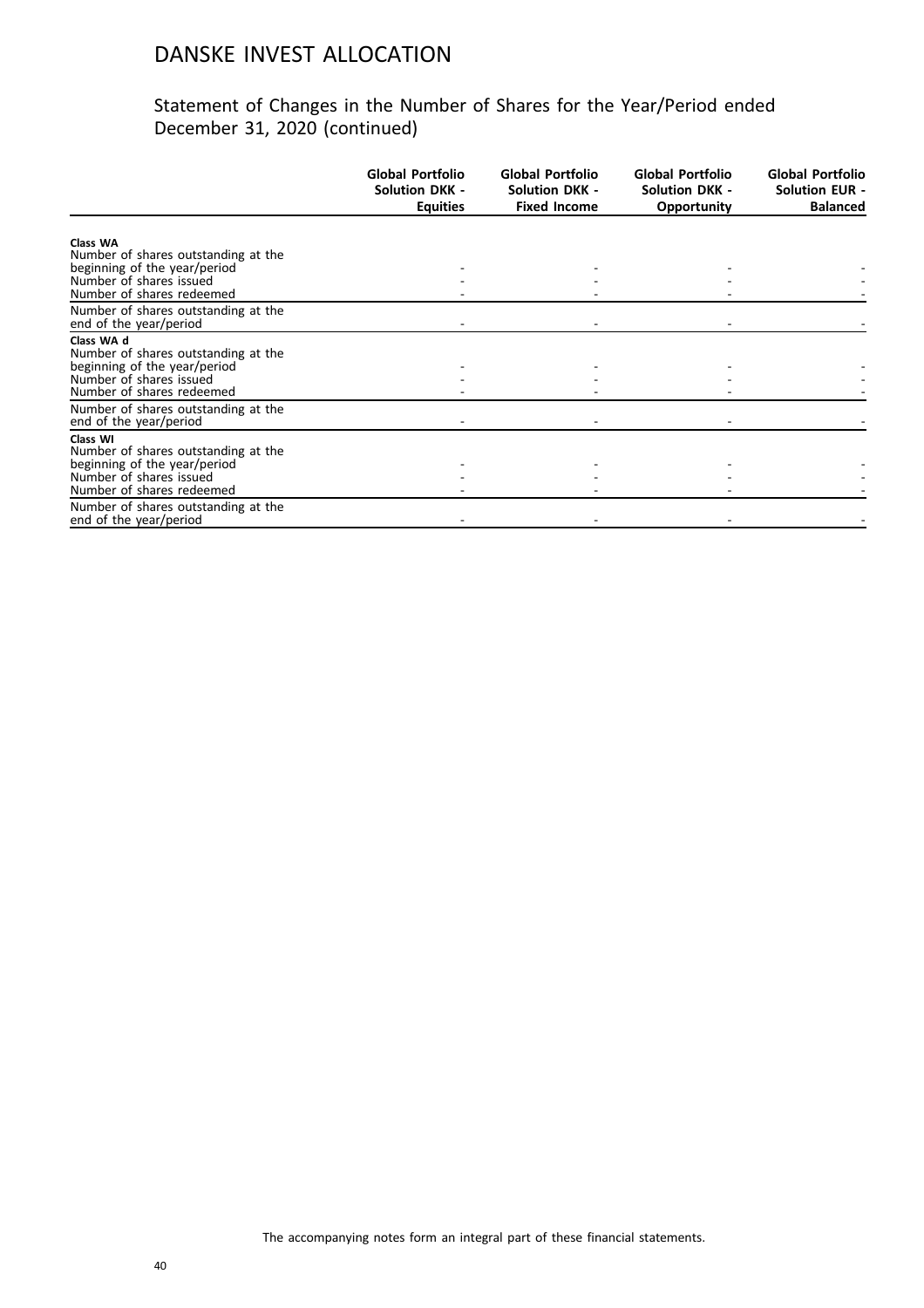|                                                                     | <b>Global Portfolio</b><br><b>Solution EUR -</b><br><b>Defensive</b> | <b>Global Portfolio</b><br><b>Solution EUR -</b><br><b>Equities</b> | Global Portfolio<br><b>Solution EUR -</b><br><b>Fixed Income</b> | Global Portfolio<br><b>Solution EUR -</b><br><b>Opportunity</b> |
|---------------------------------------------------------------------|----------------------------------------------------------------------|---------------------------------------------------------------------|------------------------------------------------------------------|-----------------------------------------------------------------|
|                                                                     |                                                                      |                                                                     |                                                                  |                                                                 |
| Class A p                                                           |                                                                      |                                                                     |                                                                  |                                                                 |
| Number of shares outstanding at the<br>beginning of the year/period |                                                                      |                                                                     |                                                                  |                                                                 |
| Number of shares issued                                             |                                                                      |                                                                     |                                                                  |                                                                 |
| Number of shares redeemed                                           |                                                                      |                                                                     |                                                                  |                                                                 |
| Number of shares outstanding at the<br>end of the year/period       |                                                                      |                                                                     |                                                                  |                                                                 |
| Class J-dkk                                                         |                                                                      |                                                                     |                                                                  |                                                                 |
| Number of shares outstanding at the                                 |                                                                      |                                                                     |                                                                  |                                                                 |
| beginning of the year/period                                        |                                                                      |                                                                     |                                                                  |                                                                 |
| Number of shares issued                                             |                                                                      |                                                                     |                                                                  |                                                                 |
| Number of shares redeemed                                           |                                                                      |                                                                     |                                                                  |                                                                 |
| Number of shares outstanding at the<br>end of the year/period       |                                                                      |                                                                     |                                                                  |                                                                 |
| Class J-sek h                                                       |                                                                      |                                                                     |                                                                  |                                                                 |
| Number of shares outstanding at the                                 |                                                                      |                                                                     |                                                                  |                                                                 |
| beginning of the year/period                                        |                                                                      |                                                                     |                                                                  |                                                                 |
| Number of shares issued                                             |                                                                      |                                                                     |                                                                  |                                                                 |
| Number of shares redeemed                                           |                                                                      |                                                                     |                                                                  |                                                                 |
| Number of shares outstanding at the<br>end of the year/period       |                                                                      |                                                                     |                                                                  |                                                                 |
| Class R                                                             |                                                                      |                                                                     |                                                                  |                                                                 |
| Number of shares outstanding at the                                 |                                                                      |                                                                     |                                                                  |                                                                 |
| beginning of the year/period                                        |                                                                      |                                                                     |                                                                  |                                                                 |
| Number of shares issued<br>Number of shares redeemed                |                                                                      |                                                                     |                                                                  |                                                                 |
|                                                                     |                                                                      |                                                                     |                                                                  |                                                                 |
| Number of shares outstanding at the<br>end of the year/period       |                                                                      |                                                                     |                                                                  |                                                                 |
| <b>Class SA</b>                                                     |                                                                      |                                                                     |                                                                  |                                                                 |
| Number of shares outstanding at the                                 |                                                                      |                                                                     |                                                                  |                                                                 |
| beginning of the year/period<br>Number of shares issued             |                                                                      |                                                                     |                                                                  |                                                                 |
| Number of shares redeemed                                           |                                                                      |                                                                     |                                                                  |                                                                 |
| Number of shares outstanding at the                                 |                                                                      |                                                                     |                                                                  |                                                                 |
| end of the year/period                                              |                                                                      |                                                                     |                                                                  |                                                                 |
| Class SA d                                                          |                                                                      |                                                                     |                                                                  |                                                                 |
| Number of shares outstanding at the                                 |                                                                      |                                                                     |                                                                  |                                                                 |
| beginning of the year/period                                        |                                                                      |                                                                     |                                                                  |                                                                 |
| Number of shares issued                                             |                                                                      |                                                                     |                                                                  |                                                                 |
| Number of shares redeemed                                           |                                                                      |                                                                     |                                                                  |                                                                 |
| Number of shares outstanding at the                                 |                                                                      |                                                                     |                                                                  |                                                                 |
| end of the year/period                                              |                                                                      |                                                                     |                                                                  |                                                                 |
| Class SI<br>Number of shares outstanding at the                     |                                                                      |                                                                     |                                                                  |                                                                 |
| beginning of the year/period                                        |                                                                      |                                                                     |                                                                  |                                                                 |
| Number of shares issued                                             |                                                                      |                                                                     |                                                                  |                                                                 |
| Number of shares redeemed                                           |                                                                      |                                                                     |                                                                  |                                                                 |
| Number of shares outstanding at the<br>end of the year/period       |                                                                      |                                                                     |                                                                  |                                                                 |
| Class TI                                                            |                                                                      |                                                                     |                                                                  |                                                                 |
| Number of shares outstanding at the                                 |                                                                      |                                                                     |                                                                  |                                                                 |
| beginning of the year/period                                        | 150.0000                                                             | 150.0000                                                            | 150.0000                                                         | 150.0000                                                        |
| Number of shares issued                                             |                                                                      |                                                                     |                                                                  | 56,438.7169                                                     |
| Number of shares redeemed                                           |                                                                      |                                                                     |                                                                  | (150.0000)                                                      |
| Number of shares outstanding at the                                 |                                                                      |                                                                     |                                                                  |                                                                 |
| end of the year/period                                              | 150.0000                                                             | 150.0000                                                            | 150.0000                                                         | 56,438.7169                                                     |
| Class TI d                                                          |                                                                      |                                                                     |                                                                  |                                                                 |
| Number of shares outstanding at the                                 |                                                                      |                                                                     |                                                                  |                                                                 |
| beginning of the year/period<br>Number of shares issued             |                                                                      |                                                                     |                                                                  |                                                                 |
| Number of shares redeemed                                           |                                                                      |                                                                     |                                                                  |                                                                 |
| Number of shares outstanding at the                                 |                                                                      |                                                                     |                                                                  |                                                                 |
| end of the year/period                                              |                                                                      |                                                                     |                                                                  |                                                                 |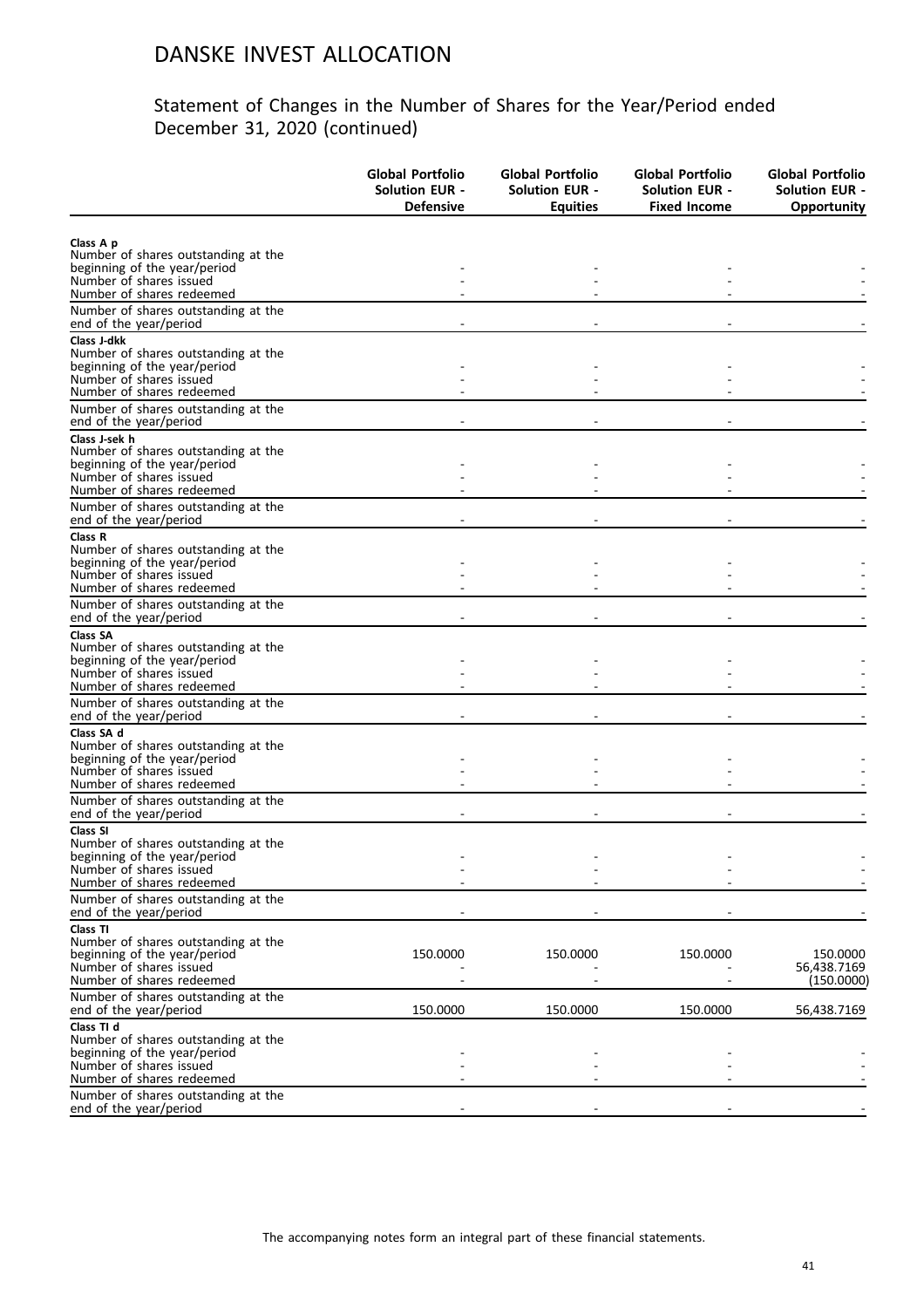|                                                                     | Global Portfolio<br><b>Solution EUR -</b><br><b>Defensive</b> | Global Portfolio<br><b>Solution EUR -</b><br><b>Equities</b> | Global Portfolio<br><b>Solution EUR -</b><br><b>Fixed Income</b> | Global Portfolio<br><b>Solution EUR -</b><br>Opportunity |
|---------------------------------------------------------------------|---------------------------------------------------------------|--------------------------------------------------------------|------------------------------------------------------------------|----------------------------------------------------------|
|                                                                     |                                                               |                                                              |                                                                  |                                                          |
| Class WA<br>Number of shares outstanding at the                     |                                                               |                                                              |                                                                  |                                                          |
| beginning of the year/period                                        |                                                               |                                                              |                                                                  |                                                          |
| Number of shares issued                                             |                                                               |                                                              |                                                                  |                                                          |
| Number of shares redeemed                                           |                                                               |                                                              |                                                                  |                                                          |
| Number of shares outstanding at the                                 |                                                               |                                                              |                                                                  |                                                          |
| end of the year/period                                              |                                                               |                                                              |                                                                  |                                                          |
| Class WA d                                                          |                                                               |                                                              |                                                                  |                                                          |
| Number of shares outstanding at the<br>beginning of the year/period |                                                               |                                                              |                                                                  |                                                          |
| Number of shares issued                                             |                                                               |                                                              |                                                                  |                                                          |
| Number of shares redeemed                                           |                                                               |                                                              |                                                                  |                                                          |
| Number of shares outstanding at the                                 |                                                               |                                                              |                                                                  |                                                          |
| end of the year/period                                              |                                                               |                                                              |                                                                  |                                                          |
| Class WI                                                            |                                                               |                                                              |                                                                  |                                                          |
| Number of shares outstanding at the                                 |                                                               |                                                              |                                                                  |                                                          |
| beginning of the year/period<br>Number of shares issued             |                                                               |                                                              |                                                                  |                                                          |
| Number of shares redeemed                                           |                                                               |                                                              |                                                                  |                                                          |
| Number of shares outstanding at the                                 |                                                               |                                                              |                                                                  |                                                          |
| end of the year/period                                              |                                                               |                                                              |                                                                  |                                                          |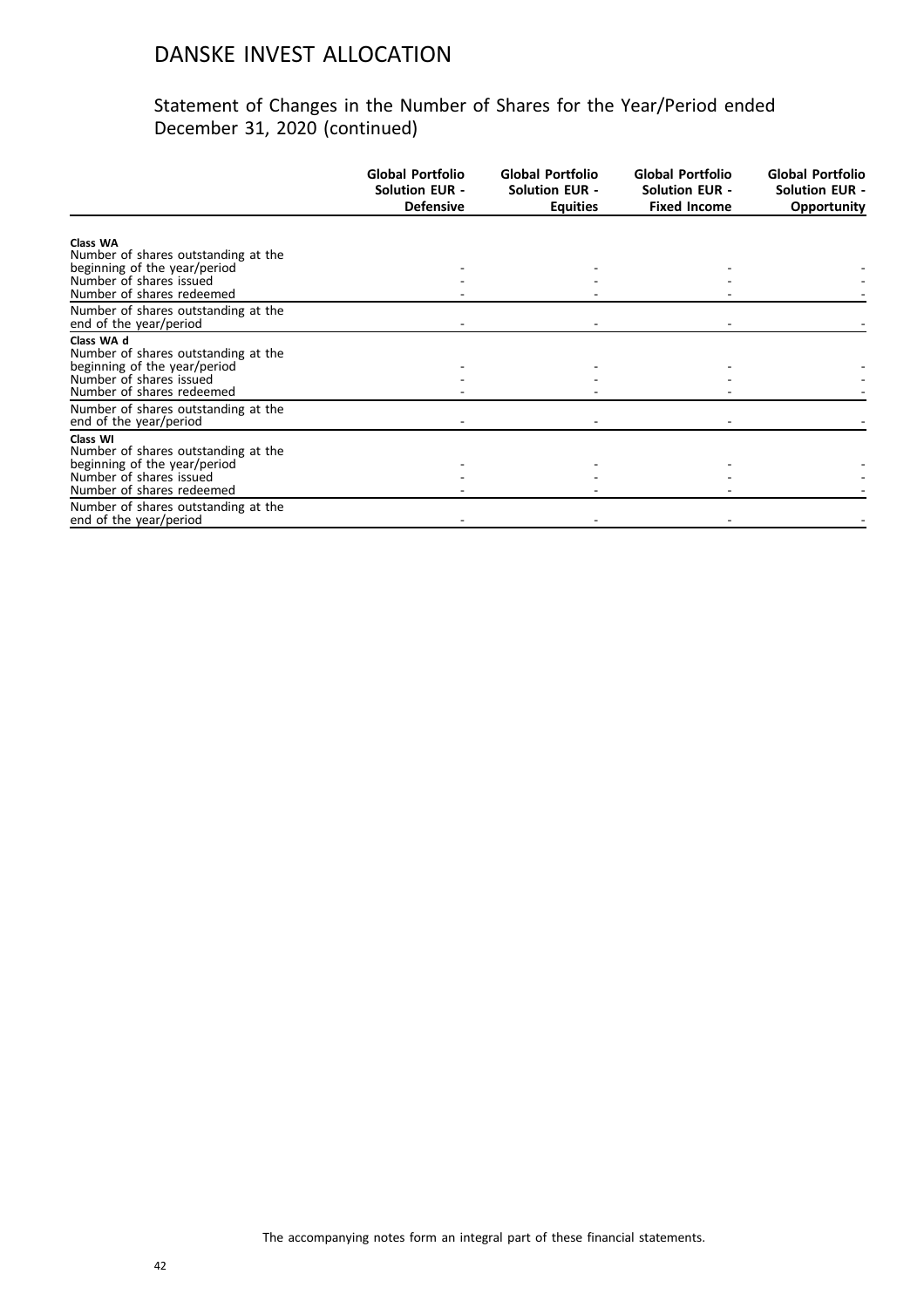| Class A p<br>Number of shares outstanding at the<br>Number of shares redeemed<br>Number of shares outstanding at the<br>end of the year/period<br>Class J-dkk<br>beginning of the year/period<br>Number of shares issued<br>Number of shares redeemed<br>Number of shares outstanding at the<br>beginning of the year/period<br>Number of shares issued<br>Number of shares redeemed<br>Number of shares outstanding at the<br>Number of shares outstanding at the<br>beginning of the year/period<br>Number of shares issued<br>Number of shares outstanding at the<br>beginning of the year/period<br>Number of shares issued<br>Number of shares outstanding at the<br>beginning of the year/period<br>Number of shares issued<br>end of the year/period<br>Number of shares outstanding at the<br>beginning of the year/period<br>Number of shares outstanding at the<br>end of the year/period<br>Class TI<br>Number of shares outstanding at the<br>150.0000<br>150.0000<br>150.0000<br>150.0000<br>Number of shares redeemed<br>Number of shares outstanding at the<br>150.0000<br>150.0000<br>150.0000<br>150.0000<br>end of the year/period<br>Class TI d<br>Number of shares outstanding at the |                                                               | <b>Global Portfolio</b><br><b>Solution NOK -</b><br><b>Balanced</b> | Global Portfolio<br><b>Solution NOK -</b><br><b>Defensive</b> | Global Portfolio<br><b>Solution NOK -</b><br><b>Equities</b> | <b>Global Portfolio</b><br><b>Solution NOK -</b><br><b>Fixed Income</b> |
|-----------------------------------------------------------------------------------------------------------------------------------------------------------------------------------------------------------------------------------------------------------------------------------------------------------------------------------------------------------------------------------------------------------------------------------------------------------------------------------------------------------------------------------------------------------------------------------------------------------------------------------------------------------------------------------------------------------------------------------------------------------------------------------------------------------------------------------------------------------------------------------------------------------------------------------------------------------------------------------------------------------------------------------------------------------------------------------------------------------------------------------------------------------------------------------------------------------|---------------------------------------------------------------|---------------------------------------------------------------------|---------------------------------------------------------------|--------------------------------------------------------------|-------------------------------------------------------------------------|
|                                                                                                                                                                                                                                                                                                                                                                                                                                                                                                                                                                                                                                                                                                                                                                                                                                                                                                                                                                                                                                                                                                                                                                                                           |                                                               |                                                                     |                                                               |                                                              |                                                                         |
|                                                                                                                                                                                                                                                                                                                                                                                                                                                                                                                                                                                                                                                                                                                                                                                                                                                                                                                                                                                                                                                                                                                                                                                                           |                                                               |                                                                     |                                                               |                                                              |                                                                         |
|                                                                                                                                                                                                                                                                                                                                                                                                                                                                                                                                                                                                                                                                                                                                                                                                                                                                                                                                                                                                                                                                                                                                                                                                           | beginning of the year/period                                  |                                                                     |                                                               |                                                              |                                                                         |
|                                                                                                                                                                                                                                                                                                                                                                                                                                                                                                                                                                                                                                                                                                                                                                                                                                                                                                                                                                                                                                                                                                                                                                                                           | Number of shares issued                                       |                                                                     |                                                               |                                                              |                                                                         |
|                                                                                                                                                                                                                                                                                                                                                                                                                                                                                                                                                                                                                                                                                                                                                                                                                                                                                                                                                                                                                                                                                                                                                                                                           |                                                               |                                                                     |                                                               |                                                              |                                                                         |
|                                                                                                                                                                                                                                                                                                                                                                                                                                                                                                                                                                                                                                                                                                                                                                                                                                                                                                                                                                                                                                                                                                                                                                                                           |                                                               |                                                                     |                                                               |                                                              |                                                                         |
|                                                                                                                                                                                                                                                                                                                                                                                                                                                                                                                                                                                                                                                                                                                                                                                                                                                                                                                                                                                                                                                                                                                                                                                                           |                                                               |                                                                     |                                                               |                                                              |                                                                         |
|                                                                                                                                                                                                                                                                                                                                                                                                                                                                                                                                                                                                                                                                                                                                                                                                                                                                                                                                                                                                                                                                                                                                                                                                           | Number of shares outstanding at the                           |                                                                     |                                                               |                                                              |                                                                         |
|                                                                                                                                                                                                                                                                                                                                                                                                                                                                                                                                                                                                                                                                                                                                                                                                                                                                                                                                                                                                                                                                                                                                                                                                           |                                                               |                                                                     |                                                               |                                                              |                                                                         |
|                                                                                                                                                                                                                                                                                                                                                                                                                                                                                                                                                                                                                                                                                                                                                                                                                                                                                                                                                                                                                                                                                                                                                                                                           |                                                               |                                                                     |                                                               |                                                              |                                                                         |
|                                                                                                                                                                                                                                                                                                                                                                                                                                                                                                                                                                                                                                                                                                                                                                                                                                                                                                                                                                                                                                                                                                                                                                                                           |                                                               |                                                                     |                                                               |                                                              |                                                                         |
|                                                                                                                                                                                                                                                                                                                                                                                                                                                                                                                                                                                                                                                                                                                                                                                                                                                                                                                                                                                                                                                                                                                                                                                                           | end of the year/period                                        |                                                                     |                                                               |                                                              |                                                                         |
|                                                                                                                                                                                                                                                                                                                                                                                                                                                                                                                                                                                                                                                                                                                                                                                                                                                                                                                                                                                                                                                                                                                                                                                                           | Class J-sek h                                                 |                                                                     |                                                               |                                                              |                                                                         |
|                                                                                                                                                                                                                                                                                                                                                                                                                                                                                                                                                                                                                                                                                                                                                                                                                                                                                                                                                                                                                                                                                                                                                                                                           | Number of shares outstanding at the                           |                                                                     |                                                               |                                                              |                                                                         |
|                                                                                                                                                                                                                                                                                                                                                                                                                                                                                                                                                                                                                                                                                                                                                                                                                                                                                                                                                                                                                                                                                                                                                                                                           |                                                               |                                                                     |                                                               |                                                              |                                                                         |
|                                                                                                                                                                                                                                                                                                                                                                                                                                                                                                                                                                                                                                                                                                                                                                                                                                                                                                                                                                                                                                                                                                                                                                                                           |                                                               |                                                                     |                                                               |                                                              |                                                                         |
|                                                                                                                                                                                                                                                                                                                                                                                                                                                                                                                                                                                                                                                                                                                                                                                                                                                                                                                                                                                                                                                                                                                                                                                                           |                                                               |                                                                     |                                                               |                                                              |                                                                         |
|                                                                                                                                                                                                                                                                                                                                                                                                                                                                                                                                                                                                                                                                                                                                                                                                                                                                                                                                                                                                                                                                                                                                                                                                           | end of the year/period                                        |                                                                     |                                                               |                                                              |                                                                         |
|                                                                                                                                                                                                                                                                                                                                                                                                                                                                                                                                                                                                                                                                                                                                                                                                                                                                                                                                                                                                                                                                                                                                                                                                           | Class R                                                       |                                                                     |                                                               |                                                              |                                                                         |
|                                                                                                                                                                                                                                                                                                                                                                                                                                                                                                                                                                                                                                                                                                                                                                                                                                                                                                                                                                                                                                                                                                                                                                                                           |                                                               |                                                                     |                                                               |                                                              |                                                                         |
|                                                                                                                                                                                                                                                                                                                                                                                                                                                                                                                                                                                                                                                                                                                                                                                                                                                                                                                                                                                                                                                                                                                                                                                                           |                                                               |                                                                     |                                                               |                                                              |                                                                         |
|                                                                                                                                                                                                                                                                                                                                                                                                                                                                                                                                                                                                                                                                                                                                                                                                                                                                                                                                                                                                                                                                                                                                                                                                           | Number of shares redeemed                                     |                                                                     |                                                               |                                                              |                                                                         |
|                                                                                                                                                                                                                                                                                                                                                                                                                                                                                                                                                                                                                                                                                                                                                                                                                                                                                                                                                                                                                                                                                                                                                                                                           | Number of shares outstanding at the<br>end of the year/period |                                                                     |                                                               |                                                              |                                                                         |
|                                                                                                                                                                                                                                                                                                                                                                                                                                                                                                                                                                                                                                                                                                                                                                                                                                                                                                                                                                                                                                                                                                                                                                                                           | <b>Class SA</b>                                               |                                                                     |                                                               |                                                              |                                                                         |
|                                                                                                                                                                                                                                                                                                                                                                                                                                                                                                                                                                                                                                                                                                                                                                                                                                                                                                                                                                                                                                                                                                                                                                                                           |                                                               |                                                                     |                                                               |                                                              |                                                                         |
|                                                                                                                                                                                                                                                                                                                                                                                                                                                                                                                                                                                                                                                                                                                                                                                                                                                                                                                                                                                                                                                                                                                                                                                                           |                                                               |                                                                     |                                                               |                                                              |                                                                         |
|                                                                                                                                                                                                                                                                                                                                                                                                                                                                                                                                                                                                                                                                                                                                                                                                                                                                                                                                                                                                                                                                                                                                                                                                           | Number of shares redeemed                                     |                                                                     |                                                               |                                                              |                                                                         |
|                                                                                                                                                                                                                                                                                                                                                                                                                                                                                                                                                                                                                                                                                                                                                                                                                                                                                                                                                                                                                                                                                                                                                                                                           | Number of shares outstanding at the                           |                                                                     |                                                               |                                                              |                                                                         |
|                                                                                                                                                                                                                                                                                                                                                                                                                                                                                                                                                                                                                                                                                                                                                                                                                                                                                                                                                                                                                                                                                                                                                                                                           | end of the year/period                                        |                                                                     |                                                               |                                                              |                                                                         |
|                                                                                                                                                                                                                                                                                                                                                                                                                                                                                                                                                                                                                                                                                                                                                                                                                                                                                                                                                                                                                                                                                                                                                                                                           | Class SA d                                                    |                                                                     |                                                               |                                                              |                                                                         |
|                                                                                                                                                                                                                                                                                                                                                                                                                                                                                                                                                                                                                                                                                                                                                                                                                                                                                                                                                                                                                                                                                                                                                                                                           |                                                               |                                                                     |                                                               |                                                              |                                                                         |
|                                                                                                                                                                                                                                                                                                                                                                                                                                                                                                                                                                                                                                                                                                                                                                                                                                                                                                                                                                                                                                                                                                                                                                                                           |                                                               |                                                                     |                                                               |                                                              |                                                                         |
|                                                                                                                                                                                                                                                                                                                                                                                                                                                                                                                                                                                                                                                                                                                                                                                                                                                                                                                                                                                                                                                                                                                                                                                                           | Number of shares redeemed                                     |                                                                     |                                                               |                                                              |                                                                         |
|                                                                                                                                                                                                                                                                                                                                                                                                                                                                                                                                                                                                                                                                                                                                                                                                                                                                                                                                                                                                                                                                                                                                                                                                           | Number of shares outstanding at the                           |                                                                     |                                                               |                                                              |                                                                         |
|                                                                                                                                                                                                                                                                                                                                                                                                                                                                                                                                                                                                                                                                                                                                                                                                                                                                                                                                                                                                                                                                                                                                                                                                           |                                                               |                                                                     |                                                               |                                                              |                                                                         |
|                                                                                                                                                                                                                                                                                                                                                                                                                                                                                                                                                                                                                                                                                                                                                                                                                                                                                                                                                                                                                                                                                                                                                                                                           | Class SI                                                      |                                                                     |                                                               |                                                              |                                                                         |
|                                                                                                                                                                                                                                                                                                                                                                                                                                                                                                                                                                                                                                                                                                                                                                                                                                                                                                                                                                                                                                                                                                                                                                                                           |                                                               |                                                                     |                                                               |                                                              |                                                                         |
|                                                                                                                                                                                                                                                                                                                                                                                                                                                                                                                                                                                                                                                                                                                                                                                                                                                                                                                                                                                                                                                                                                                                                                                                           | Number of shares issued                                       |                                                                     |                                                               |                                                              |                                                                         |
|                                                                                                                                                                                                                                                                                                                                                                                                                                                                                                                                                                                                                                                                                                                                                                                                                                                                                                                                                                                                                                                                                                                                                                                                           | Number of shares redeemed                                     |                                                                     |                                                               |                                                              |                                                                         |
|                                                                                                                                                                                                                                                                                                                                                                                                                                                                                                                                                                                                                                                                                                                                                                                                                                                                                                                                                                                                                                                                                                                                                                                                           |                                                               |                                                                     |                                                               |                                                              |                                                                         |
|                                                                                                                                                                                                                                                                                                                                                                                                                                                                                                                                                                                                                                                                                                                                                                                                                                                                                                                                                                                                                                                                                                                                                                                                           |                                                               |                                                                     |                                                               |                                                              |                                                                         |
|                                                                                                                                                                                                                                                                                                                                                                                                                                                                                                                                                                                                                                                                                                                                                                                                                                                                                                                                                                                                                                                                                                                                                                                                           |                                                               |                                                                     |                                                               |                                                              |                                                                         |
|                                                                                                                                                                                                                                                                                                                                                                                                                                                                                                                                                                                                                                                                                                                                                                                                                                                                                                                                                                                                                                                                                                                                                                                                           | beginning of the year/period                                  |                                                                     |                                                               |                                                              |                                                                         |
|                                                                                                                                                                                                                                                                                                                                                                                                                                                                                                                                                                                                                                                                                                                                                                                                                                                                                                                                                                                                                                                                                                                                                                                                           | Number of shares issued                                       |                                                                     |                                                               |                                                              |                                                                         |
|                                                                                                                                                                                                                                                                                                                                                                                                                                                                                                                                                                                                                                                                                                                                                                                                                                                                                                                                                                                                                                                                                                                                                                                                           |                                                               |                                                                     |                                                               |                                                              |                                                                         |
|                                                                                                                                                                                                                                                                                                                                                                                                                                                                                                                                                                                                                                                                                                                                                                                                                                                                                                                                                                                                                                                                                                                                                                                                           |                                                               |                                                                     |                                                               |                                                              |                                                                         |
|                                                                                                                                                                                                                                                                                                                                                                                                                                                                                                                                                                                                                                                                                                                                                                                                                                                                                                                                                                                                                                                                                                                                                                                                           |                                                               |                                                                     |                                                               |                                                              |                                                                         |
|                                                                                                                                                                                                                                                                                                                                                                                                                                                                                                                                                                                                                                                                                                                                                                                                                                                                                                                                                                                                                                                                                                                                                                                                           |                                                               |                                                                     |                                                               |                                                              |                                                                         |
|                                                                                                                                                                                                                                                                                                                                                                                                                                                                                                                                                                                                                                                                                                                                                                                                                                                                                                                                                                                                                                                                                                                                                                                                           | beginning of the year/period                                  |                                                                     |                                                               |                                                              |                                                                         |
|                                                                                                                                                                                                                                                                                                                                                                                                                                                                                                                                                                                                                                                                                                                                                                                                                                                                                                                                                                                                                                                                                                                                                                                                           | Number of shares issued                                       |                                                                     |                                                               |                                                              |                                                                         |
|                                                                                                                                                                                                                                                                                                                                                                                                                                                                                                                                                                                                                                                                                                                                                                                                                                                                                                                                                                                                                                                                                                                                                                                                           | Number of shares redeemed                                     |                                                                     |                                                               |                                                              |                                                                         |
|                                                                                                                                                                                                                                                                                                                                                                                                                                                                                                                                                                                                                                                                                                                                                                                                                                                                                                                                                                                                                                                                                                                                                                                                           | Number of shares outstanding at the<br>end of the year/period |                                                                     |                                                               |                                                              |                                                                         |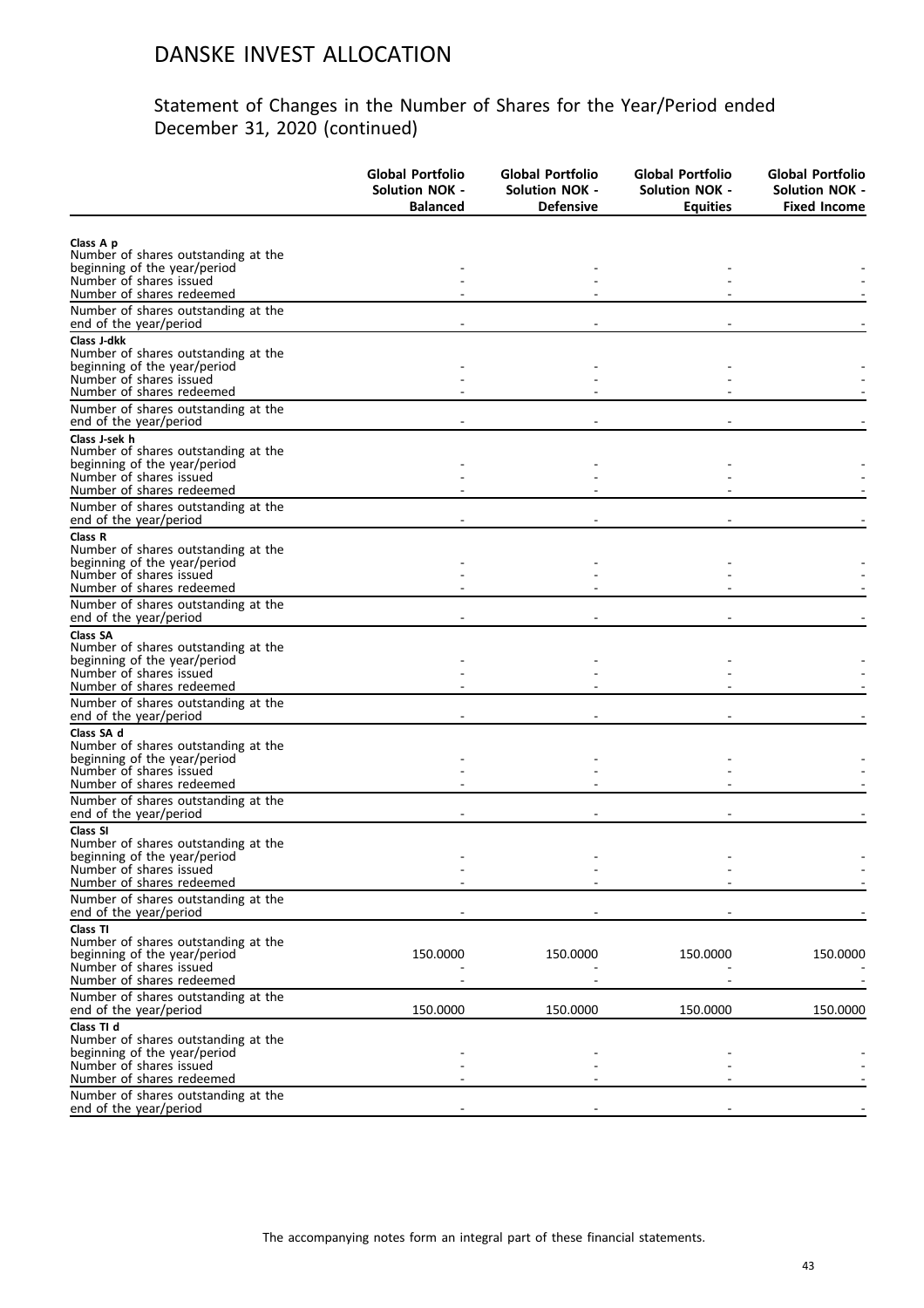|                                                         | <b>Global Portfolio</b><br><b>Solution NOK -</b><br><b>Balanced</b> | Global Portfolio<br><b>Solution NOK -</b><br><b>Defensive</b> | Global Portfolio<br><b>Solution NOK -</b><br><b>Equities</b> | Global Portfolio<br><b>Solution NOK -</b><br><b>Fixed Income</b> |
|---------------------------------------------------------|---------------------------------------------------------------------|---------------------------------------------------------------|--------------------------------------------------------------|------------------------------------------------------------------|
|                                                         |                                                                     |                                                               |                                                              |                                                                  |
| <b>Class WA</b><br>Number of shares outstanding at the  |                                                                     |                                                               |                                                              |                                                                  |
| beginning of the year/period                            |                                                                     |                                                               |                                                              |                                                                  |
| Number of shares issued                                 |                                                                     |                                                               |                                                              |                                                                  |
| Number of shares redeemed                               |                                                                     |                                                               |                                                              |                                                                  |
| Number of shares outstanding at the                     |                                                                     |                                                               |                                                              |                                                                  |
| end of the year/period                                  |                                                                     |                                                               |                                                              |                                                                  |
| Class WA d                                              |                                                                     |                                                               |                                                              |                                                                  |
| Number of shares outstanding at the                     |                                                                     |                                                               |                                                              |                                                                  |
| beginning of the year/period<br>Number of shares issued |                                                                     |                                                               |                                                              |                                                                  |
| Number of shares redeemed                               |                                                                     |                                                               |                                                              |                                                                  |
| Number of shares outstanding at the                     |                                                                     |                                                               |                                                              |                                                                  |
| end of the year/period                                  |                                                                     |                                                               |                                                              |                                                                  |
| Class WI                                                |                                                                     |                                                               |                                                              |                                                                  |
| Number of shares outstanding at the                     |                                                                     |                                                               |                                                              |                                                                  |
| beginning of the year/period                            |                                                                     |                                                               |                                                              |                                                                  |
| Number of shares issued                                 |                                                                     |                                                               |                                                              |                                                                  |
| Number of shares redeemed                               |                                                                     |                                                               |                                                              |                                                                  |
| Number of shares outstanding at the                     |                                                                     |                                                               |                                                              |                                                                  |
| end of the year/period                                  |                                                                     |                                                               |                                                              |                                                                  |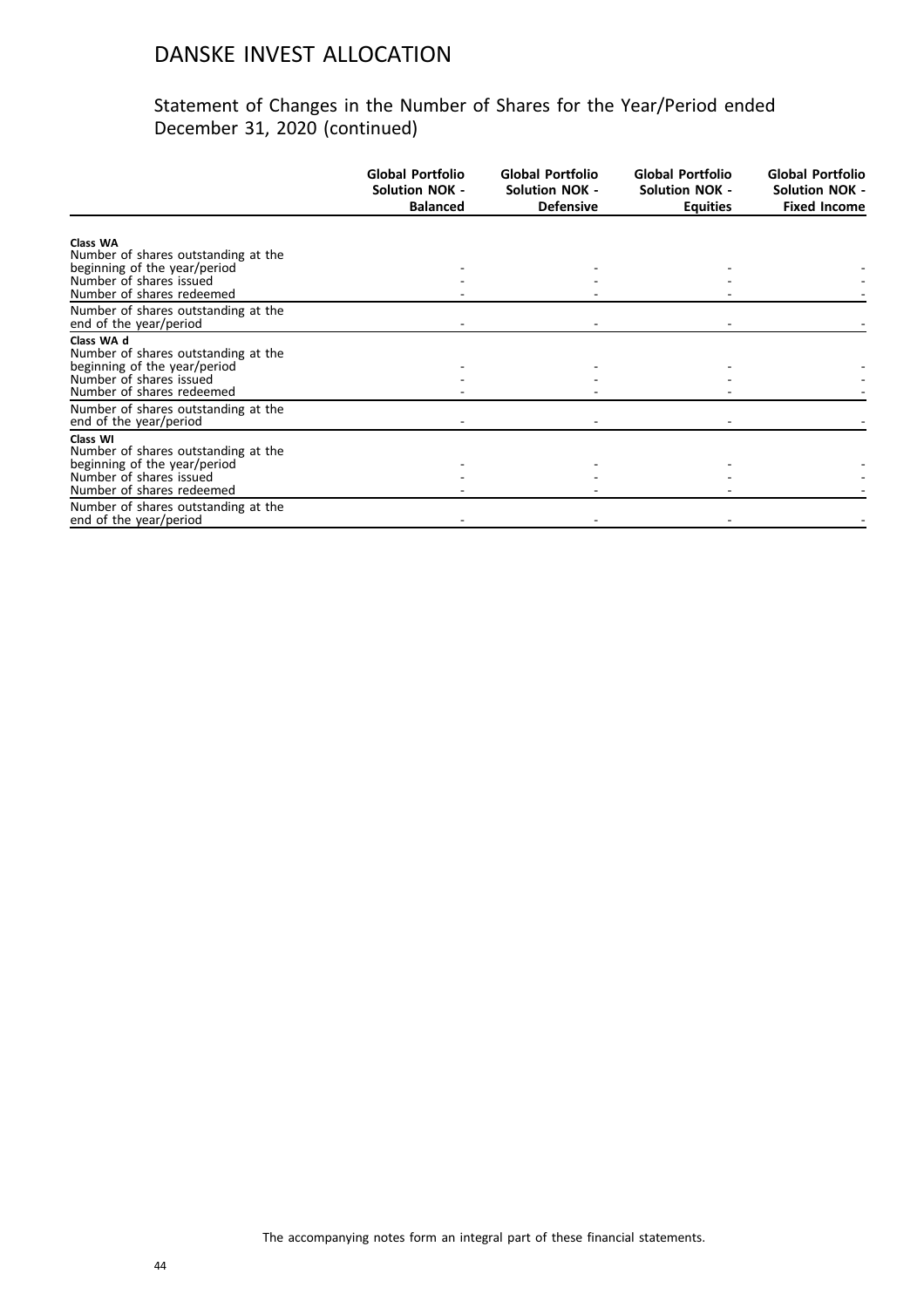|                                                                     | <b>Global Portfolio</b><br><b>Solution NOK -</b><br>Opportunity | Global Portfolio<br><b>Solution SEK -</b><br><b>Balanced</b> | Global Portfolio<br><b>Solution SEK -</b><br><b>Defensive</b> | Global Portfolio<br><b>Solution SEK -</b><br><b>Equities</b> |
|---------------------------------------------------------------------|-----------------------------------------------------------------|--------------------------------------------------------------|---------------------------------------------------------------|--------------------------------------------------------------|
|                                                                     |                                                                 |                                                              |                                                               |                                                              |
| Class A p                                                           |                                                                 |                                                              |                                                               |                                                              |
| Number of shares outstanding at the<br>beginning of the year/period |                                                                 |                                                              |                                                               |                                                              |
| Number of shares issued                                             |                                                                 |                                                              |                                                               |                                                              |
| Number of shares redeemed                                           |                                                                 |                                                              |                                                               |                                                              |
| Number of shares outstanding at the<br>end of the year/period       |                                                                 |                                                              |                                                               |                                                              |
| Class J-dkk                                                         |                                                                 |                                                              |                                                               |                                                              |
| Number of shares outstanding at the                                 |                                                                 |                                                              |                                                               |                                                              |
| beginning of the year/period<br>Number of shares issued             |                                                                 |                                                              |                                                               |                                                              |
| Number of shares redeemed                                           |                                                                 |                                                              |                                                               |                                                              |
| Number of shares outstanding at the                                 |                                                                 |                                                              |                                                               |                                                              |
| end of the year/period                                              |                                                                 |                                                              |                                                               |                                                              |
| Class J-sek h                                                       |                                                                 |                                                              |                                                               |                                                              |
| Number of shares outstanding at the                                 |                                                                 |                                                              |                                                               |                                                              |
| beginning of the year/period<br>Number of shares issued             |                                                                 |                                                              |                                                               |                                                              |
| Number of shares redeemed                                           |                                                                 |                                                              |                                                               |                                                              |
| Number of shares outstanding at the                                 |                                                                 |                                                              |                                                               |                                                              |
| end of the year/period                                              |                                                                 |                                                              |                                                               |                                                              |
| Class R                                                             |                                                                 |                                                              |                                                               |                                                              |
| Number of shares outstanding at the                                 |                                                                 |                                                              |                                                               |                                                              |
| beginning of the year/period<br>Number of shares issued             |                                                                 |                                                              |                                                               |                                                              |
| Number of shares redeemed                                           |                                                                 |                                                              |                                                               |                                                              |
| Number of shares outstanding at the                                 |                                                                 |                                                              |                                                               |                                                              |
| end of the year/period                                              |                                                                 |                                                              |                                                               |                                                              |
| <b>Class SA</b>                                                     |                                                                 |                                                              |                                                               |                                                              |
| Number of shares outstanding at the                                 |                                                                 |                                                              |                                                               |                                                              |
| beginning of the year/period<br>Number of shares issued             |                                                                 |                                                              |                                                               |                                                              |
| Number of shares redeemed                                           |                                                                 |                                                              |                                                               |                                                              |
| Number of shares outstanding at the                                 |                                                                 |                                                              |                                                               |                                                              |
| end of the year/period                                              |                                                                 |                                                              |                                                               |                                                              |
| Class SA d                                                          |                                                                 |                                                              |                                                               |                                                              |
| Number of shares outstanding at the                                 |                                                                 |                                                              |                                                               |                                                              |
| beginning of the year/period<br>Number of shares issued             |                                                                 |                                                              |                                                               |                                                              |
| Number of shares redeemed                                           |                                                                 |                                                              |                                                               |                                                              |
| Number of shares outstanding at the                                 |                                                                 |                                                              |                                                               |                                                              |
| end of the year/period                                              |                                                                 |                                                              |                                                               |                                                              |
| Class SI                                                            |                                                                 |                                                              |                                                               |                                                              |
| Number of shares outstanding at the<br>beginning of the year/period |                                                                 |                                                              |                                                               |                                                              |
| Number of shares issued                                             |                                                                 |                                                              |                                                               |                                                              |
| Number of shares redeemed                                           |                                                                 |                                                              |                                                               |                                                              |
| Number of shares outstanding at the<br>end of the year/period       |                                                                 |                                                              |                                                               |                                                              |
| Class TI                                                            |                                                                 |                                                              |                                                               |                                                              |
| Number of shares outstanding at the                                 |                                                                 |                                                              |                                                               |                                                              |
| beginning of the year/period                                        | 150.0000                                                        | 160.0000                                                     | 160.0000                                                      | 160.0009                                                     |
| Number of shares issued<br>Number of shares redeemed                |                                                                 | 1.8293                                                       |                                                               | (0.0009)                                                     |
|                                                                     |                                                                 | (1.8293)                                                     |                                                               |                                                              |
| Number of shares outstanding at the<br>end of the year/period       | 150.0000                                                        | 160.0000                                                     | 160.0000                                                      | 160.0000                                                     |
| Class TI d                                                          |                                                                 |                                                              |                                                               |                                                              |
| Number of shares outstanding at the                                 |                                                                 |                                                              |                                                               |                                                              |
| beginning of the year/period                                        |                                                                 |                                                              |                                                               |                                                              |
| Number of shares issued                                             |                                                                 |                                                              |                                                               |                                                              |
| Number of shares redeemed<br>Number of shares outstanding at the    |                                                                 |                                                              |                                                               |                                                              |
| end of the year/period                                              |                                                                 |                                                              |                                                               |                                                              |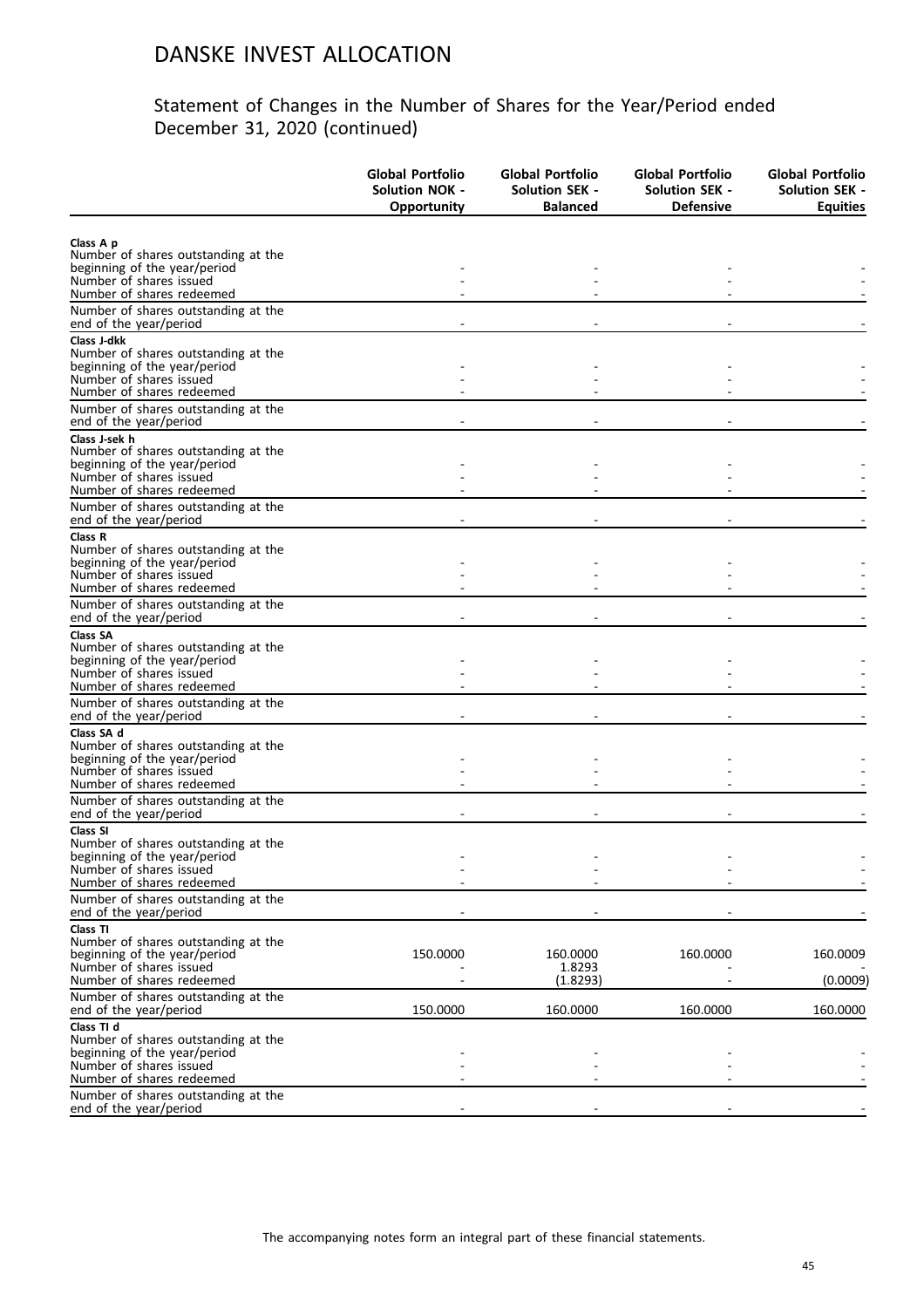|                                                                     | Global Portfolio<br><b>Solution NOK -</b><br><b>Opportunity</b> | Global Portfolio<br><b>Solution SEK -</b><br><b>Balanced</b> | Global Portfolio<br><b>Solution SEK -</b><br><b>Defensive</b> | Global Portfolio<br><b>Solution SEK -</b><br><b>Equities</b> |
|---------------------------------------------------------------------|-----------------------------------------------------------------|--------------------------------------------------------------|---------------------------------------------------------------|--------------------------------------------------------------|
|                                                                     |                                                                 |                                                              |                                                               |                                                              |
| Class WA<br>Number of shares outstanding at the                     |                                                                 |                                                              |                                                               |                                                              |
| beginning of the year/period                                        |                                                                 |                                                              |                                                               |                                                              |
| Number of shares issued                                             |                                                                 |                                                              |                                                               |                                                              |
| Number of shares redeemed                                           |                                                                 |                                                              |                                                               |                                                              |
| Number of shares outstanding at the<br>end of the year/period       |                                                                 |                                                              |                                                               |                                                              |
|                                                                     |                                                                 |                                                              |                                                               |                                                              |
| Class WA d<br>Number of shares outstanding at the                   |                                                                 |                                                              |                                                               |                                                              |
| beginning of the year/period                                        |                                                                 |                                                              |                                                               |                                                              |
| Number of shares issued                                             |                                                                 |                                                              |                                                               |                                                              |
| Number of shares redeemed                                           |                                                                 |                                                              |                                                               |                                                              |
| Number of shares outstanding at the                                 |                                                                 |                                                              |                                                               |                                                              |
| end of the year/period                                              |                                                                 |                                                              |                                                               |                                                              |
| Class WI                                                            |                                                                 |                                                              |                                                               |                                                              |
| Number of shares outstanding at the<br>beginning of the year/period |                                                                 |                                                              |                                                               |                                                              |
| Number of shares issued                                             |                                                                 |                                                              |                                                               |                                                              |
| Number of shares redeemed                                           |                                                                 |                                                              |                                                               |                                                              |
| Number of shares outstanding at the                                 |                                                                 |                                                              |                                                               |                                                              |
| end of the year/period                                              |                                                                 |                                                              |                                                               |                                                              |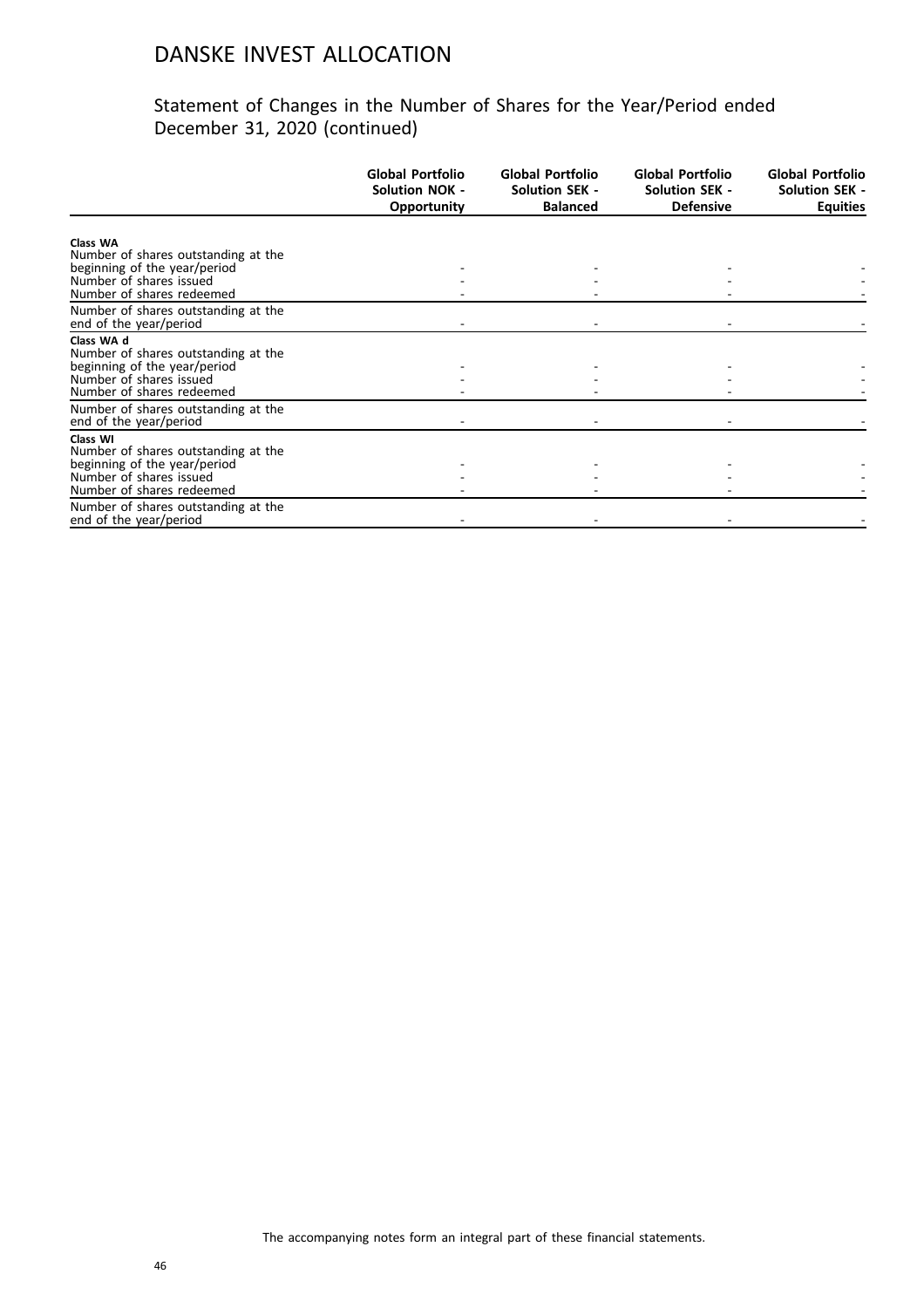| Class A p<br>Number of shares outstanding at the<br>beginning of the year/period<br>Number of shares issued<br>Number of shares redeemed<br>Number of shares outstanding at the<br>end of the year/period<br>Class J-dkk<br>Number of shares outstanding at the<br>beginning of the year/period<br>Number of shares issued<br>Number of shares redeemed<br>Number of shares outstanding at the<br>end of the year/period<br>Class J-sek h<br>Number of shares outstanding at the<br>beginning of the year/period<br>Number of shares issued<br>Number of shares redeemed<br>Number of shares outstanding at the<br>end of the year/period<br>Class R<br>Number of shares outstanding at the<br>beginning of the year/period<br>Number of shares issued<br>Number of shares redeemed<br>Number of shares outstanding at the<br>end of the year/period<br><b>Class SA</b><br>Number of shares outstanding at the<br>beginning of the year/period<br>9,270,890.9867<br>21,811,407.7666<br>Number of shares issued<br>1,208,397.5649<br>3,986,999.6635<br>Number of shares redeemed<br>(1,468,157.8975)<br>(4,616,759.5385)<br>Number of shares outstanding at the<br>end of the year/period<br>9,011,130.6541<br>21,181,647.8916<br>Class SA d<br>Number of shares outstanding at the<br>beginning of the year/period<br>28,246.2246<br>414,636.5270<br>Number of shares issued<br>4,950.3911<br>23,887.0894<br>Number of shares redeemed<br>(6, 199.9622)<br>(77,742.3745)<br>Number of shares outstanding at the<br>end of the year/period<br>26,996.6535<br>360,781.2419<br>Class SI<br>Number of shares outstanding at the<br>7,245,390.1323<br>20,900,419.0695<br>beginning of the year/period<br>314,495.4323<br>1,043,540.9028<br>Number of shares issued<br>Number of shares redeemed<br>(819, 473.5090)<br>(2,091,432.2310)<br>Number of shares outstanding at the<br>end of the year/period<br>6,740,412.0556<br>19,852,527.7413<br>Class TI<br>Number of shares outstanding at the<br>beginning of the year/period<br>160.0000<br>160.0000<br>Number of shares issued<br>Number of shares redeemed<br>Number of shares outstanding at the<br>end of the year/period<br>160.0000<br>160.0000<br>Class TI d<br>Number of shares outstanding at the<br>beginning of the year/period<br>Number of shares issued<br>Number of shares redeemed<br>Number of shares outstanding at the<br>end of the year/period | Global Portfolio<br><b>Solution SEK - Fixed</b><br><b>Income</b> | Global Portfolio<br>Solution SEK -<br>Opportunity | <b>Horisont Aktie</b> | <b>Horisont</b><br><b>Balanserad</b> |
|-------------------------------------------------------------------------------------------------------------------------------------------------------------------------------------------------------------------------------------------------------------------------------------------------------------------------------------------------------------------------------------------------------------------------------------------------------------------------------------------------------------------------------------------------------------------------------------------------------------------------------------------------------------------------------------------------------------------------------------------------------------------------------------------------------------------------------------------------------------------------------------------------------------------------------------------------------------------------------------------------------------------------------------------------------------------------------------------------------------------------------------------------------------------------------------------------------------------------------------------------------------------------------------------------------------------------------------------------------------------------------------------------------------------------------------------------------------------------------------------------------------------------------------------------------------------------------------------------------------------------------------------------------------------------------------------------------------------------------------------------------------------------------------------------------------------------------------------------------------------------------------------------------------------------------------------------------------------------------------------------------------------------------------------------------------------------------------------------------------------------------------------------------------------------------------------------------------------------------------------------------------------------------------------------------------------------------------------------------------------------------------------------------------------|------------------------------------------------------------------|---------------------------------------------------|-----------------------|--------------------------------------|
|                                                                                                                                                                                                                                                                                                                                                                                                                                                                                                                                                                                                                                                                                                                                                                                                                                                                                                                                                                                                                                                                                                                                                                                                                                                                                                                                                                                                                                                                                                                                                                                                                                                                                                                                                                                                                                                                                                                                                                                                                                                                                                                                                                                                                                                                                                                                                                                                                   |                                                                  |                                                   |                       |                                      |
|                                                                                                                                                                                                                                                                                                                                                                                                                                                                                                                                                                                                                                                                                                                                                                                                                                                                                                                                                                                                                                                                                                                                                                                                                                                                                                                                                                                                                                                                                                                                                                                                                                                                                                                                                                                                                                                                                                                                                                                                                                                                                                                                                                                                                                                                                                                                                                                                                   |                                                                  |                                                   |                       |                                      |
|                                                                                                                                                                                                                                                                                                                                                                                                                                                                                                                                                                                                                                                                                                                                                                                                                                                                                                                                                                                                                                                                                                                                                                                                                                                                                                                                                                                                                                                                                                                                                                                                                                                                                                                                                                                                                                                                                                                                                                                                                                                                                                                                                                                                                                                                                                                                                                                                                   |                                                                  |                                                   |                       |                                      |
|                                                                                                                                                                                                                                                                                                                                                                                                                                                                                                                                                                                                                                                                                                                                                                                                                                                                                                                                                                                                                                                                                                                                                                                                                                                                                                                                                                                                                                                                                                                                                                                                                                                                                                                                                                                                                                                                                                                                                                                                                                                                                                                                                                                                                                                                                                                                                                                                                   |                                                                  |                                                   |                       |                                      |
|                                                                                                                                                                                                                                                                                                                                                                                                                                                                                                                                                                                                                                                                                                                                                                                                                                                                                                                                                                                                                                                                                                                                                                                                                                                                                                                                                                                                                                                                                                                                                                                                                                                                                                                                                                                                                                                                                                                                                                                                                                                                                                                                                                                                                                                                                                                                                                                                                   |                                                                  |                                                   |                       |                                      |
|                                                                                                                                                                                                                                                                                                                                                                                                                                                                                                                                                                                                                                                                                                                                                                                                                                                                                                                                                                                                                                                                                                                                                                                                                                                                                                                                                                                                                                                                                                                                                                                                                                                                                                                                                                                                                                                                                                                                                                                                                                                                                                                                                                                                                                                                                                                                                                                                                   |                                                                  |                                                   |                       |                                      |
|                                                                                                                                                                                                                                                                                                                                                                                                                                                                                                                                                                                                                                                                                                                                                                                                                                                                                                                                                                                                                                                                                                                                                                                                                                                                                                                                                                                                                                                                                                                                                                                                                                                                                                                                                                                                                                                                                                                                                                                                                                                                                                                                                                                                                                                                                                                                                                                                                   |                                                                  |                                                   |                       |                                      |
|                                                                                                                                                                                                                                                                                                                                                                                                                                                                                                                                                                                                                                                                                                                                                                                                                                                                                                                                                                                                                                                                                                                                                                                                                                                                                                                                                                                                                                                                                                                                                                                                                                                                                                                                                                                                                                                                                                                                                                                                                                                                                                                                                                                                                                                                                                                                                                                                                   |                                                                  |                                                   |                       |                                      |
|                                                                                                                                                                                                                                                                                                                                                                                                                                                                                                                                                                                                                                                                                                                                                                                                                                                                                                                                                                                                                                                                                                                                                                                                                                                                                                                                                                                                                                                                                                                                                                                                                                                                                                                                                                                                                                                                                                                                                                                                                                                                                                                                                                                                                                                                                                                                                                                                                   |                                                                  |                                                   |                       |                                      |
|                                                                                                                                                                                                                                                                                                                                                                                                                                                                                                                                                                                                                                                                                                                                                                                                                                                                                                                                                                                                                                                                                                                                                                                                                                                                                                                                                                                                                                                                                                                                                                                                                                                                                                                                                                                                                                                                                                                                                                                                                                                                                                                                                                                                                                                                                                                                                                                                                   |                                                                  |                                                   |                       |                                      |
|                                                                                                                                                                                                                                                                                                                                                                                                                                                                                                                                                                                                                                                                                                                                                                                                                                                                                                                                                                                                                                                                                                                                                                                                                                                                                                                                                                                                                                                                                                                                                                                                                                                                                                                                                                                                                                                                                                                                                                                                                                                                                                                                                                                                                                                                                                                                                                                                                   |                                                                  |                                                   |                       |                                      |
|                                                                                                                                                                                                                                                                                                                                                                                                                                                                                                                                                                                                                                                                                                                                                                                                                                                                                                                                                                                                                                                                                                                                                                                                                                                                                                                                                                                                                                                                                                                                                                                                                                                                                                                                                                                                                                                                                                                                                                                                                                                                                                                                                                                                                                                                                                                                                                                                                   |                                                                  |                                                   |                       |                                      |
|                                                                                                                                                                                                                                                                                                                                                                                                                                                                                                                                                                                                                                                                                                                                                                                                                                                                                                                                                                                                                                                                                                                                                                                                                                                                                                                                                                                                                                                                                                                                                                                                                                                                                                                                                                                                                                                                                                                                                                                                                                                                                                                                                                                                                                                                                                                                                                                                                   |                                                                  |                                                   |                       |                                      |
|                                                                                                                                                                                                                                                                                                                                                                                                                                                                                                                                                                                                                                                                                                                                                                                                                                                                                                                                                                                                                                                                                                                                                                                                                                                                                                                                                                                                                                                                                                                                                                                                                                                                                                                                                                                                                                                                                                                                                                                                                                                                                                                                                                                                                                                                                                                                                                                                                   |                                                                  |                                                   |                       |                                      |
|                                                                                                                                                                                                                                                                                                                                                                                                                                                                                                                                                                                                                                                                                                                                                                                                                                                                                                                                                                                                                                                                                                                                                                                                                                                                                                                                                                                                                                                                                                                                                                                                                                                                                                                                                                                                                                                                                                                                                                                                                                                                                                                                                                                                                                                                                                                                                                                                                   |                                                                  |                                                   |                       |                                      |
|                                                                                                                                                                                                                                                                                                                                                                                                                                                                                                                                                                                                                                                                                                                                                                                                                                                                                                                                                                                                                                                                                                                                                                                                                                                                                                                                                                                                                                                                                                                                                                                                                                                                                                                                                                                                                                                                                                                                                                                                                                                                                                                                                                                                                                                                                                                                                                                                                   |                                                                  |                                                   |                       |                                      |
|                                                                                                                                                                                                                                                                                                                                                                                                                                                                                                                                                                                                                                                                                                                                                                                                                                                                                                                                                                                                                                                                                                                                                                                                                                                                                                                                                                                                                                                                                                                                                                                                                                                                                                                                                                                                                                                                                                                                                                                                                                                                                                                                                                                                                                                                                                                                                                                                                   |                                                                  |                                                   |                       |                                      |
|                                                                                                                                                                                                                                                                                                                                                                                                                                                                                                                                                                                                                                                                                                                                                                                                                                                                                                                                                                                                                                                                                                                                                                                                                                                                                                                                                                                                                                                                                                                                                                                                                                                                                                                                                                                                                                                                                                                                                                                                                                                                                                                                                                                                                                                                                                                                                                                                                   |                                                                  |                                                   |                       |                                      |
|                                                                                                                                                                                                                                                                                                                                                                                                                                                                                                                                                                                                                                                                                                                                                                                                                                                                                                                                                                                                                                                                                                                                                                                                                                                                                                                                                                                                                                                                                                                                                                                                                                                                                                                                                                                                                                                                                                                                                                                                                                                                                                                                                                                                                                                                                                                                                                                                                   |                                                                  |                                                   |                       |                                      |
|                                                                                                                                                                                                                                                                                                                                                                                                                                                                                                                                                                                                                                                                                                                                                                                                                                                                                                                                                                                                                                                                                                                                                                                                                                                                                                                                                                                                                                                                                                                                                                                                                                                                                                                                                                                                                                                                                                                                                                                                                                                                                                                                                                                                                                                                                                                                                                                                                   |                                                                  |                                                   |                       |                                      |
|                                                                                                                                                                                                                                                                                                                                                                                                                                                                                                                                                                                                                                                                                                                                                                                                                                                                                                                                                                                                                                                                                                                                                                                                                                                                                                                                                                                                                                                                                                                                                                                                                                                                                                                                                                                                                                                                                                                                                                                                                                                                                                                                                                                                                                                                                                                                                                                                                   |                                                                  |                                                   |                       |                                      |
|                                                                                                                                                                                                                                                                                                                                                                                                                                                                                                                                                                                                                                                                                                                                                                                                                                                                                                                                                                                                                                                                                                                                                                                                                                                                                                                                                                                                                                                                                                                                                                                                                                                                                                                                                                                                                                                                                                                                                                                                                                                                                                                                                                                                                                                                                                                                                                                                                   |                                                                  |                                                   |                       |                                      |
|                                                                                                                                                                                                                                                                                                                                                                                                                                                                                                                                                                                                                                                                                                                                                                                                                                                                                                                                                                                                                                                                                                                                                                                                                                                                                                                                                                                                                                                                                                                                                                                                                                                                                                                                                                                                                                                                                                                                                                                                                                                                                                                                                                                                                                                                                                                                                                                                                   |                                                                  |                                                   |                       |                                      |
|                                                                                                                                                                                                                                                                                                                                                                                                                                                                                                                                                                                                                                                                                                                                                                                                                                                                                                                                                                                                                                                                                                                                                                                                                                                                                                                                                                                                                                                                                                                                                                                                                                                                                                                                                                                                                                                                                                                                                                                                                                                                                                                                                                                                                                                                                                                                                                                                                   |                                                                  |                                                   |                       |                                      |
|                                                                                                                                                                                                                                                                                                                                                                                                                                                                                                                                                                                                                                                                                                                                                                                                                                                                                                                                                                                                                                                                                                                                                                                                                                                                                                                                                                                                                                                                                                                                                                                                                                                                                                                                                                                                                                                                                                                                                                                                                                                                                                                                                                                                                                                                                                                                                                                                                   |                                                                  |                                                   |                       |                                      |
|                                                                                                                                                                                                                                                                                                                                                                                                                                                                                                                                                                                                                                                                                                                                                                                                                                                                                                                                                                                                                                                                                                                                                                                                                                                                                                                                                                                                                                                                                                                                                                                                                                                                                                                                                                                                                                                                                                                                                                                                                                                                                                                                                                                                                                                                                                                                                                                                                   |                                                                  |                                                   |                       |                                      |
|                                                                                                                                                                                                                                                                                                                                                                                                                                                                                                                                                                                                                                                                                                                                                                                                                                                                                                                                                                                                                                                                                                                                                                                                                                                                                                                                                                                                                                                                                                                                                                                                                                                                                                                                                                                                                                                                                                                                                                                                                                                                                                                                                                                                                                                                                                                                                                                                                   |                                                                  |                                                   |                       |                                      |
|                                                                                                                                                                                                                                                                                                                                                                                                                                                                                                                                                                                                                                                                                                                                                                                                                                                                                                                                                                                                                                                                                                                                                                                                                                                                                                                                                                                                                                                                                                                                                                                                                                                                                                                                                                                                                                                                                                                                                                                                                                                                                                                                                                                                                                                                                                                                                                                                                   |                                                                  |                                                   |                       |                                      |
|                                                                                                                                                                                                                                                                                                                                                                                                                                                                                                                                                                                                                                                                                                                                                                                                                                                                                                                                                                                                                                                                                                                                                                                                                                                                                                                                                                                                                                                                                                                                                                                                                                                                                                                                                                                                                                                                                                                                                                                                                                                                                                                                                                                                                                                                                                                                                                                                                   |                                                                  |                                                   |                       |                                      |
|                                                                                                                                                                                                                                                                                                                                                                                                                                                                                                                                                                                                                                                                                                                                                                                                                                                                                                                                                                                                                                                                                                                                                                                                                                                                                                                                                                                                                                                                                                                                                                                                                                                                                                                                                                                                                                                                                                                                                                                                                                                                                                                                                                                                                                                                                                                                                                                                                   |                                                                  |                                                   |                       |                                      |
|                                                                                                                                                                                                                                                                                                                                                                                                                                                                                                                                                                                                                                                                                                                                                                                                                                                                                                                                                                                                                                                                                                                                                                                                                                                                                                                                                                                                                                                                                                                                                                                                                                                                                                                                                                                                                                                                                                                                                                                                                                                                                                                                                                                                                                                                                                                                                                                                                   |                                                                  |                                                   |                       |                                      |
|                                                                                                                                                                                                                                                                                                                                                                                                                                                                                                                                                                                                                                                                                                                                                                                                                                                                                                                                                                                                                                                                                                                                                                                                                                                                                                                                                                                                                                                                                                                                                                                                                                                                                                                                                                                                                                                                                                                                                                                                                                                                                                                                                                                                                                                                                                                                                                                                                   |                                                                  |                                                   |                       |                                      |
|                                                                                                                                                                                                                                                                                                                                                                                                                                                                                                                                                                                                                                                                                                                                                                                                                                                                                                                                                                                                                                                                                                                                                                                                                                                                                                                                                                                                                                                                                                                                                                                                                                                                                                                                                                                                                                                                                                                                                                                                                                                                                                                                                                                                                                                                                                                                                                                                                   |                                                                  |                                                   |                       |                                      |
|                                                                                                                                                                                                                                                                                                                                                                                                                                                                                                                                                                                                                                                                                                                                                                                                                                                                                                                                                                                                                                                                                                                                                                                                                                                                                                                                                                                                                                                                                                                                                                                                                                                                                                                                                                                                                                                                                                                                                                                                                                                                                                                                                                                                                                                                                                                                                                                                                   |                                                                  |                                                   |                       |                                      |
|                                                                                                                                                                                                                                                                                                                                                                                                                                                                                                                                                                                                                                                                                                                                                                                                                                                                                                                                                                                                                                                                                                                                                                                                                                                                                                                                                                                                                                                                                                                                                                                                                                                                                                                                                                                                                                                                                                                                                                                                                                                                                                                                                                                                                                                                                                                                                                                                                   |                                                                  |                                                   |                       |                                      |
|                                                                                                                                                                                                                                                                                                                                                                                                                                                                                                                                                                                                                                                                                                                                                                                                                                                                                                                                                                                                                                                                                                                                                                                                                                                                                                                                                                                                                                                                                                                                                                                                                                                                                                                                                                                                                                                                                                                                                                                                                                                                                                                                                                                                                                                                                                                                                                                                                   |                                                                  |                                                   |                       |                                      |
|                                                                                                                                                                                                                                                                                                                                                                                                                                                                                                                                                                                                                                                                                                                                                                                                                                                                                                                                                                                                                                                                                                                                                                                                                                                                                                                                                                                                                                                                                                                                                                                                                                                                                                                                                                                                                                                                                                                                                                                                                                                                                                                                                                                                                                                                                                                                                                                                                   |                                                                  |                                                   |                       |                                      |
|                                                                                                                                                                                                                                                                                                                                                                                                                                                                                                                                                                                                                                                                                                                                                                                                                                                                                                                                                                                                                                                                                                                                                                                                                                                                                                                                                                                                                                                                                                                                                                                                                                                                                                                                                                                                                                                                                                                                                                                                                                                                                                                                                                                                                                                                                                                                                                                                                   |                                                                  |                                                   |                       |                                      |
|                                                                                                                                                                                                                                                                                                                                                                                                                                                                                                                                                                                                                                                                                                                                                                                                                                                                                                                                                                                                                                                                                                                                                                                                                                                                                                                                                                                                                                                                                                                                                                                                                                                                                                                                                                                                                                                                                                                                                                                                                                                                                                                                                                                                                                                                                                                                                                                                                   |                                                                  |                                                   |                       |                                      |
|                                                                                                                                                                                                                                                                                                                                                                                                                                                                                                                                                                                                                                                                                                                                                                                                                                                                                                                                                                                                                                                                                                                                                                                                                                                                                                                                                                                                                                                                                                                                                                                                                                                                                                                                                                                                                                                                                                                                                                                                                                                                                                                                                                                                                                                                                                                                                                                                                   |                                                                  |                                                   |                       |                                      |
|                                                                                                                                                                                                                                                                                                                                                                                                                                                                                                                                                                                                                                                                                                                                                                                                                                                                                                                                                                                                                                                                                                                                                                                                                                                                                                                                                                                                                                                                                                                                                                                                                                                                                                                                                                                                                                                                                                                                                                                                                                                                                                                                                                                                                                                                                                                                                                                                                   |                                                                  |                                                   |                       |                                      |
|                                                                                                                                                                                                                                                                                                                                                                                                                                                                                                                                                                                                                                                                                                                                                                                                                                                                                                                                                                                                                                                                                                                                                                                                                                                                                                                                                                                                                                                                                                                                                                                                                                                                                                                                                                                                                                                                                                                                                                                                                                                                                                                                                                                                                                                                                                                                                                                                                   |                                                                  |                                                   |                       |                                      |
|                                                                                                                                                                                                                                                                                                                                                                                                                                                                                                                                                                                                                                                                                                                                                                                                                                                                                                                                                                                                                                                                                                                                                                                                                                                                                                                                                                                                                                                                                                                                                                                                                                                                                                                                                                                                                                                                                                                                                                                                                                                                                                                                                                                                                                                                                                                                                                                                                   |                                                                  |                                                   |                       |                                      |
|                                                                                                                                                                                                                                                                                                                                                                                                                                                                                                                                                                                                                                                                                                                                                                                                                                                                                                                                                                                                                                                                                                                                                                                                                                                                                                                                                                                                                                                                                                                                                                                                                                                                                                                                                                                                                                                                                                                                                                                                                                                                                                                                                                                                                                                                                                                                                                                                                   |                                                                  |                                                   |                       |                                      |
|                                                                                                                                                                                                                                                                                                                                                                                                                                                                                                                                                                                                                                                                                                                                                                                                                                                                                                                                                                                                                                                                                                                                                                                                                                                                                                                                                                                                                                                                                                                                                                                                                                                                                                                                                                                                                                                                                                                                                                                                                                                                                                                                                                                                                                                                                                                                                                                                                   |                                                                  |                                                   |                       |                                      |
|                                                                                                                                                                                                                                                                                                                                                                                                                                                                                                                                                                                                                                                                                                                                                                                                                                                                                                                                                                                                                                                                                                                                                                                                                                                                                                                                                                                                                                                                                                                                                                                                                                                                                                                                                                                                                                                                                                                                                                                                                                                                                                                                                                                                                                                                                                                                                                                                                   |                                                                  |                                                   |                       |                                      |
|                                                                                                                                                                                                                                                                                                                                                                                                                                                                                                                                                                                                                                                                                                                                                                                                                                                                                                                                                                                                                                                                                                                                                                                                                                                                                                                                                                                                                                                                                                                                                                                                                                                                                                                                                                                                                                                                                                                                                                                                                                                                                                                                                                                                                                                                                                                                                                                                                   |                                                                  |                                                   |                       |                                      |
|                                                                                                                                                                                                                                                                                                                                                                                                                                                                                                                                                                                                                                                                                                                                                                                                                                                                                                                                                                                                                                                                                                                                                                                                                                                                                                                                                                                                                                                                                                                                                                                                                                                                                                                                                                                                                                                                                                                                                                                                                                                                                                                                                                                                                                                                                                                                                                                                                   |                                                                  |                                                   |                       |                                      |
|                                                                                                                                                                                                                                                                                                                                                                                                                                                                                                                                                                                                                                                                                                                                                                                                                                                                                                                                                                                                                                                                                                                                                                                                                                                                                                                                                                                                                                                                                                                                                                                                                                                                                                                                                                                                                                                                                                                                                                                                                                                                                                                                                                                                                                                                                                                                                                                                                   |                                                                  |                                                   |                       |                                      |
|                                                                                                                                                                                                                                                                                                                                                                                                                                                                                                                                                                                                                                                                                                                                                                                                                                                                                                                                                                                                                                                                                                                                                                                                                                                                                                                                                                                                                                                                                                                                                                                                                                                                                                                                                                                                                                                                                                                                                                                                                                                                                                                                                                                                                                                                                                                                                                                                                   |                                                                  |                                                   |                       |                                      |
|                                                                                                                                                                                                                                                                                                                                                                                                                                                                                                                                                                                                                                                                                                                                                                                                                                                                                                                                                                                                                                                                                                                                                                                                                                                                                                                                                                                                                                                                                                                                                                                                                                                                                                                                                                                                                                                                                                                                                                                                                                                                                                                                                                                                                                                                                                                                                                                                                   |                                                                  |                                                   |                       |                                      |
|                                                                                                                                                                                                                                                                                                                                                                                                                                                                                                                                                                                                                                                                                                                                                                                                                                                                                                                                                                                                                                                                                                                                                                                                                                                                                                                                                                                                                                                                                                                                                                                                                                                                                                                                                                                                                                                                                                                                                                                                                                                                                                                                                                                                                                                                                                                                                                                                                   |                                                                  |                                                   |                       |                                      |
|                                                                                                                                                                                                                                                                                                                                                                                                                                                                                                                                                                                                                                                                                                                                                                                                                                                                                                                                                                                                                                                                                                                                                                                                                                                                                                                                                                                                                                                                                                                                                                                                                                                                                                                                                                                                                                                                                                                                                                                                                                                                                                                                                                                                                                                                                                                                                                                                                   |                                                                  |                                                   |                       |                                      |
|                                                                                                                                                                                                                                                                                                                                                                                                                                                                                                                                                                                                                                                                                                                                                                                                                                                                                                                                                                                                                                                                                                                                                                                                                                                                                                                                                                                                                                                                                                                                                                                                                                                                                                                                                                                                                                                                                                                                                                                                                                                                                                                                                                                                                                                                                                                                                                                                                   |                                                                  |                                                   |                       |                                      |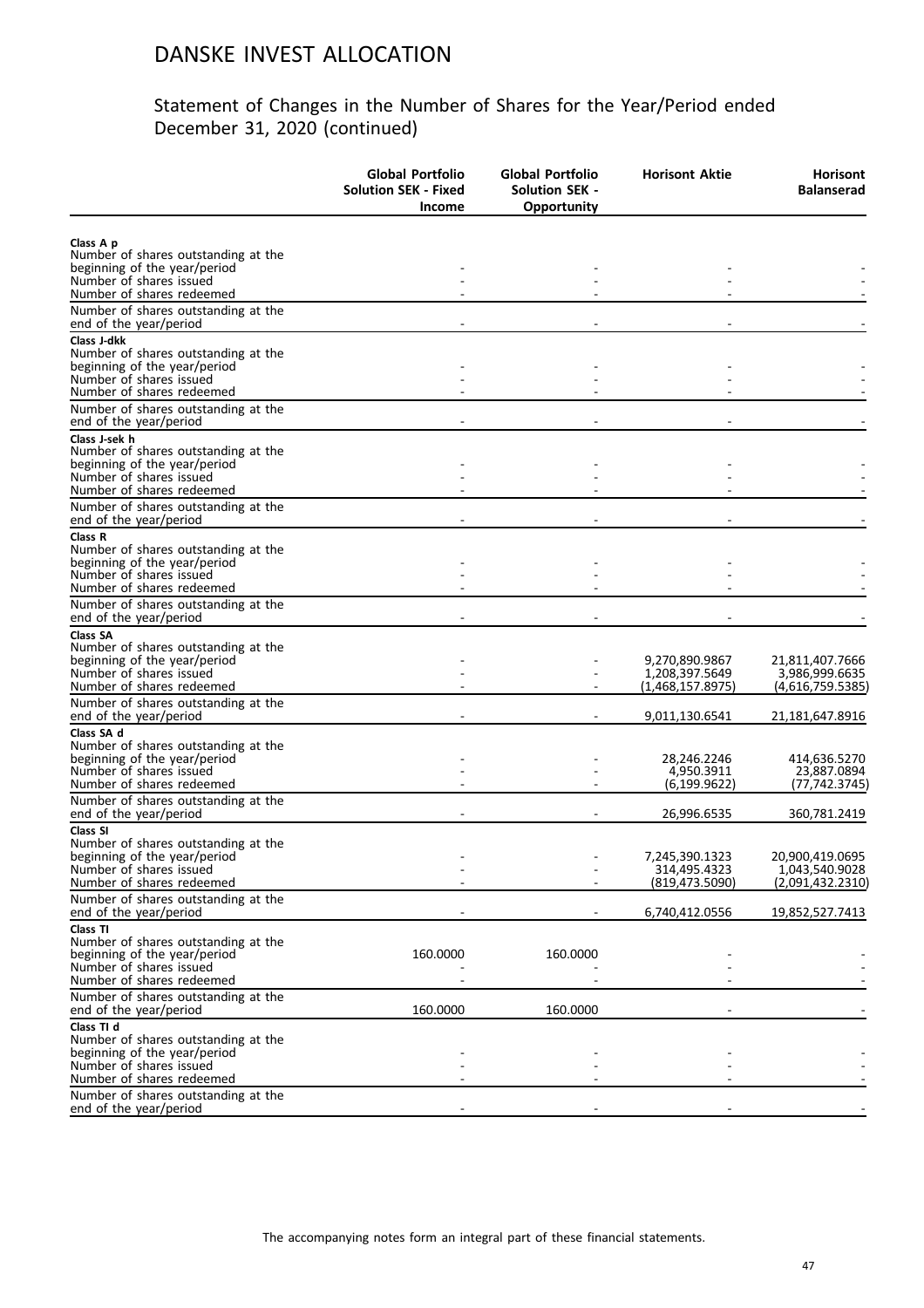|                                                                     | <b>Global Portfolio</b><br><b>Solution SEK - Fixed</b><br><b>Income</b> | Global Portfolio<br><b>Solution SEK -</b><br>Opportunity | <b>Horisont Aktie</b> | <b>Horisont</b><br><b>Balanserad</b> |
|---------------------------------------------------------------------|-------------------------------------------------------------------------|----------------------------------------------------------|-----------------------|--------------------------------------|
|                                                                     |                                                                         |                                                          |                       |                                      |
| Class WA                                                            |                                                                         |                                                          |                       |                                      |
| Number of shares outstanding at the<br>beginning of the year/period |                                                                         |                                                          | 994.0000              | 367,004.3140                         |
| Number of shares issued                                             |                                                                         |                                                          |                       | 5,993.0730                           |
| Number of shares redeemed                                           |                                                                         |                                                          | (994.0000)            | (20,255.1409)                        |
| Number of shares outstanding at the                                 |                                                                         |                                                          |                       |                                      |
| end of the year/period                                              |                                                                         |                                                          |                       | 352,742.2461                         |
| Class WA d                                                          |                                                                         |                                                          |                       |                                      |
| Number of shares outstanding at the                                 |                                                                         |                                                          |                       |                                      |
| beginning of the year/period                                        |                                                                         |                                                          |                       | 994.0000                             |
| Number of shares issued                                             |                                                                         |                                                          | 700.0000              |                                      |
| Number of shares redeemed                                           |                                                                         |                                                          | (700.0000)            | (994.0000)                           |
| Number of shares outstanding at the                                 |                                                                         |                                                          |                       |                                      |
| end of the year/period                                              |                                                                         |                                                          |                       |                                      |
| Class WI                                                            |                                                                         |                                                          |                       |                                      |
| Number of shares outstanding at the                                 |                                                                         |                                                          |                       |                                      |
| beginning of the year/period<br>Number of shares issued             |                                                                         |                                                          |                       |                                      |
| Number of shares redeemed                                           |                                                                         |                                                          |                       |                                      |
| Number of shares outstanding at the                                 |                                                                         |                                                          |                       |                                      |
| end of the year/period                                              |                                                                         |                                                          |                       |                                      |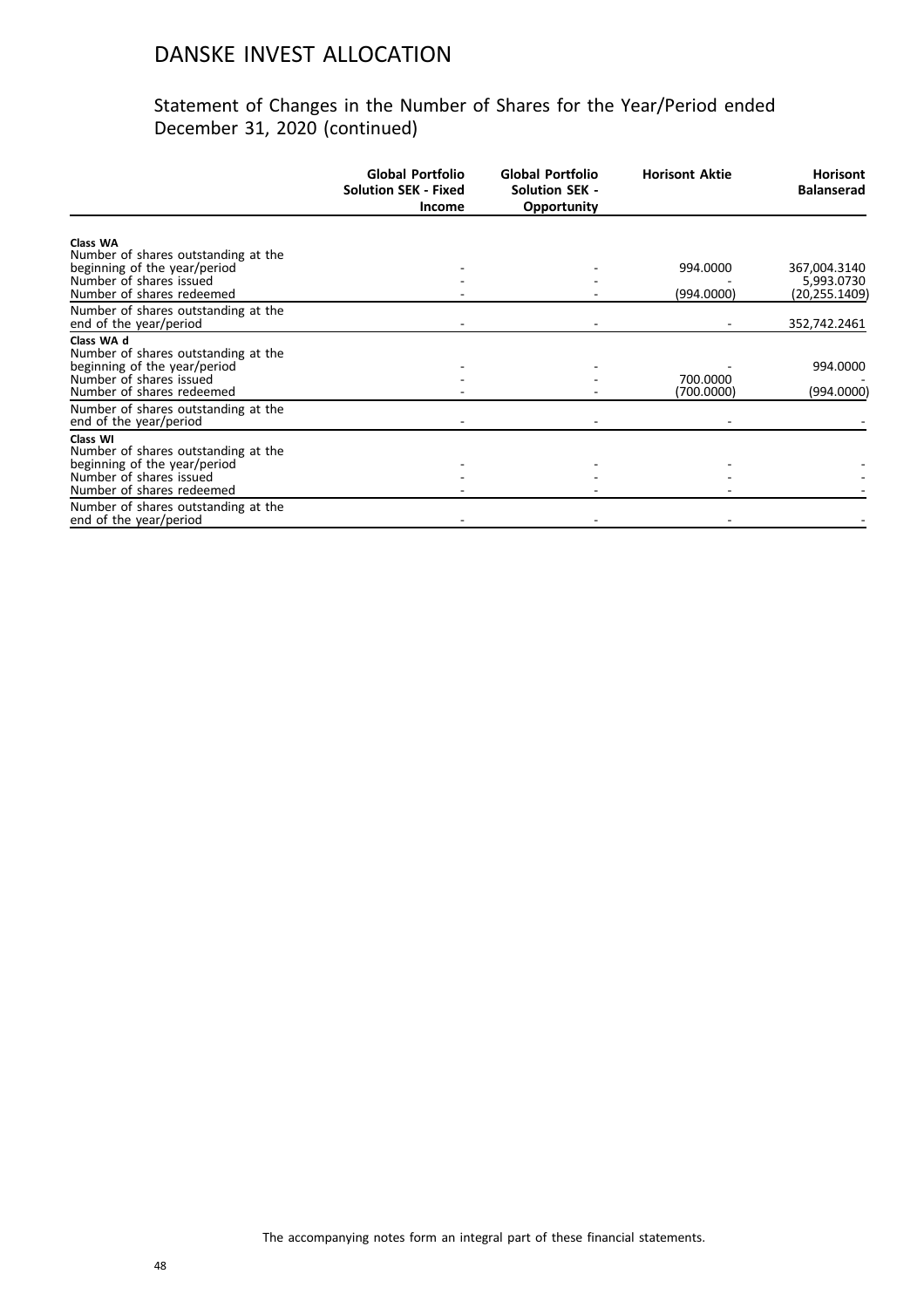#### Statement of Changes in the Number of Shares for the Year/Period ended December 31, 2020 (continued)

|                                                                                                                                         | <b>Horisont Försiktig</b>                             | <b>Horisont Offensiv</b>                         | Horisont Ränta                                 | June Balanced*               |
|-----------------------------------------------------------------------------------------------------------------------------------------|-------------------------------------------------------|--------------------------------------------------|------------------------------------------------|------------------------------|
|                                                                                                                                         |                                                       |                                                  |                                                |                              |
| Class A p<br>Number of shares outstanding at the<br>beginning of the year/period                                                        |                                                       |                                                  |                                                |                              |
| Number of shares issued<br>Number of shares redeemed                                                                                    |                                                       |                                                  |                                                |                              |
| Number of shares outstanding at the<br>end of the year/period                                                                           |                                                       |                                                  |                                                |                              |
| Class J-dkk<br>Number of shares outstanding at the                                                                                      |                                                       |                                                  |                                                |                              |
| beginning of the year/period<br>Number of shares issued                                                                                 |                                                       |                                                  |                                                | 970,190.5555<br>201,558.3525 |
| Number of shares redeemed<br>Number of shares outstanding at the                                                                        |                                                       |                                                  |                                                | (1, 171, 748.9080)           |
| end of the year/period                                                                                                                  |                                                       |                                                  |                                                |                              |
| Class J-sek h<br>Number of shares outstanding at the<br>beginning of the year/period<br>Number of shares issued                         |                                                       |                                                  |                                                |                              |
| Number of shares redeemed<br>Number of shares outstanding at the<br>end of the year/period                                              |                                                       |                                                  |                                                |                              |
| Class R<br>Number of shares outstanding at the<br>beginning of the year/period                                                          |                                                       |                                                  |                                                |                              |
| Number of shares issued<br>Number of shares redeemed                                                                                    |                                                       |                                                  |                                                |                              |
| Number of shares outstanding at the<br>end of the year/period                                                                           |                                                       |                                                  |                                                |                              |
| Class SA<br>Number of shares outstanding at the<br>beginning of the year/period<br>Number of shares issued                              | 29,218,375.9382<br>5,105,783.7852                     | 4,500,280.2731<br>1,192,201.1369                 | 4,113,967.4449<br>450.118.1414                 |                              |
| Number of shares redeemed<br>Number of shares outstanding at the<br>end of the year/period                                              | (6,751,604.4289)<br>27,572,555.2945                   | (1,024,963.8549)<br>4,667,517.5551               | (960,562.6148)<br>3,603,522.9715               |                              |
| Class SA d                                                                                                                              |                                                       |                                                  |                                                |                              |
| Number of shares outstanding at the<br>beginning of the year/period<br>Number of shares issued                                          | 353,877.0687<br>96,419.5077                           | 360,638.1719<br>61,348.1592                      | 85,304.0688<br>6,984.3007                      |                              |
| Number of shares redeemed                                                                                                               | (31,959.3364)                                         | (36,144.1156)                                    | (4,915.9478)                                   |                              |
| Number of shares outstanding at the<br>end of the year/period                                                                           | 418,337.2400                                          | 385,842.2155                                     | 87,372.4217                                    |                              |
| Class SI<br>Number of shares outstanding at the<br>beginning of the year/period<br>Number of shares issued<br>Number of shares redeemed | 10,310,258.5830<br>1,131,916.0205<br>(1,460,369.7732) | 3,747,792.1995<br>429,642.7507<br>(455,146.0000) | 556,710.7456<br>462.803.8718<br>(355,546.0000) |                              |
| Number of shares outstanding at the<br>end of the year/period                                                                           | 9,981,804.8303                                        | 3,722,288.9502                                   | 663,968.6174                                   |                              |
| Class TI<br>Number of shares outstanding at the<br>beginning of the year/period<br>Number of shares issued                              |                                                       |                                                  |                                                |                              |
| Number of shares redeemed<br>Number of shares outstanding at the                                                                        |                                                       |                                                  |                                                |                              |
| end of the year/period                                                                                                                  |                                                       |                                                  |                                                |                              |
| Class TI d<br>Number of shares outstanding at the<br>beginning of the year/period<br>Number of shares issued                            |                                                       |                                                  |                                                |                              |
| Number of shares redeemed                                                                                                               |                                                       |                                                  |                                                |                              |
| Number of shares outstanding at the<br>end of the year/period                                                                           |                                                       |                                                  |                                                |                              |

\* Please refer to Note 1.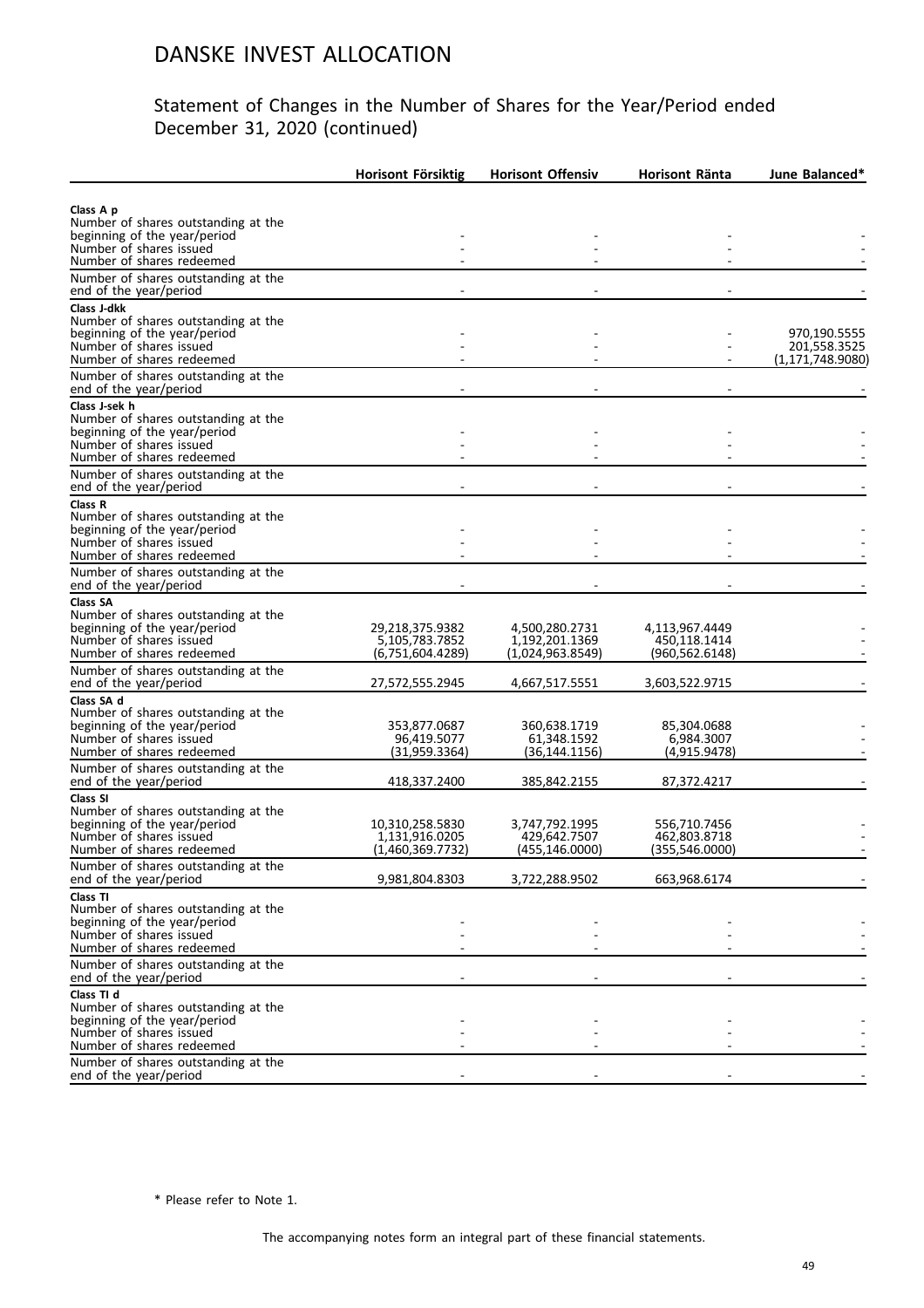#### Statement of Changes in the Number of Shares for the Year/Period ended December 31, 2020 (continued)

|                                                                                                                                           | Horisont Försiktig | <b>Horisont Offensiv</b> | Horisont Ränta                                   | June Balanced*                                     |
|-------------------------------------------------------------------------------------------------------------------------------------------|--------------------|--------------------------|--------------------------------------------------|----------------------------------------------------|
| Class WA<br>Number of shares outstanding at the<br>beginning of the year/period<br>Number of shares issued<br>Number of shares redeemed   | 20,712.0494        | 22,008.8658              | 500,248.1191<br>525,097.7097<br>(578,220.6811)   | 2,405,912.2183<br>502,710.8759<br>(2,908,623.0942) |
| Number of shares outstanding at the<br>end of the year/period                                                                             | 20,712.0494        | 22,008.8658              | 447,125.1477                                     |                                                    |
| Class WA d<br>Number of shares outstanding at the<br>beginning of the year/period<br>Number of shares issued<br>Number of shares redeemed |                    | 11,982.2572              | 2,723,416.4376<br>353,639.9651<br>(424,468.6585) |                                                    |
| Number of shares outstanding at the<br>end of the year/period                                                                             |                    | 11,982.2572              | 2,652,587.7442                                   |                                                    |
| Class WI<br>Number of shares outstanding at the<br>beginning of the year/period<br>Number of shares issued<br>Number of shares redeemed   |                    |                          |                                                  |                                                    |
| Number of shares outstanding at the<br>end of the year/period                                                                             |                    |                          |                                                  |                                                    |

\* Please refer to Note 1.